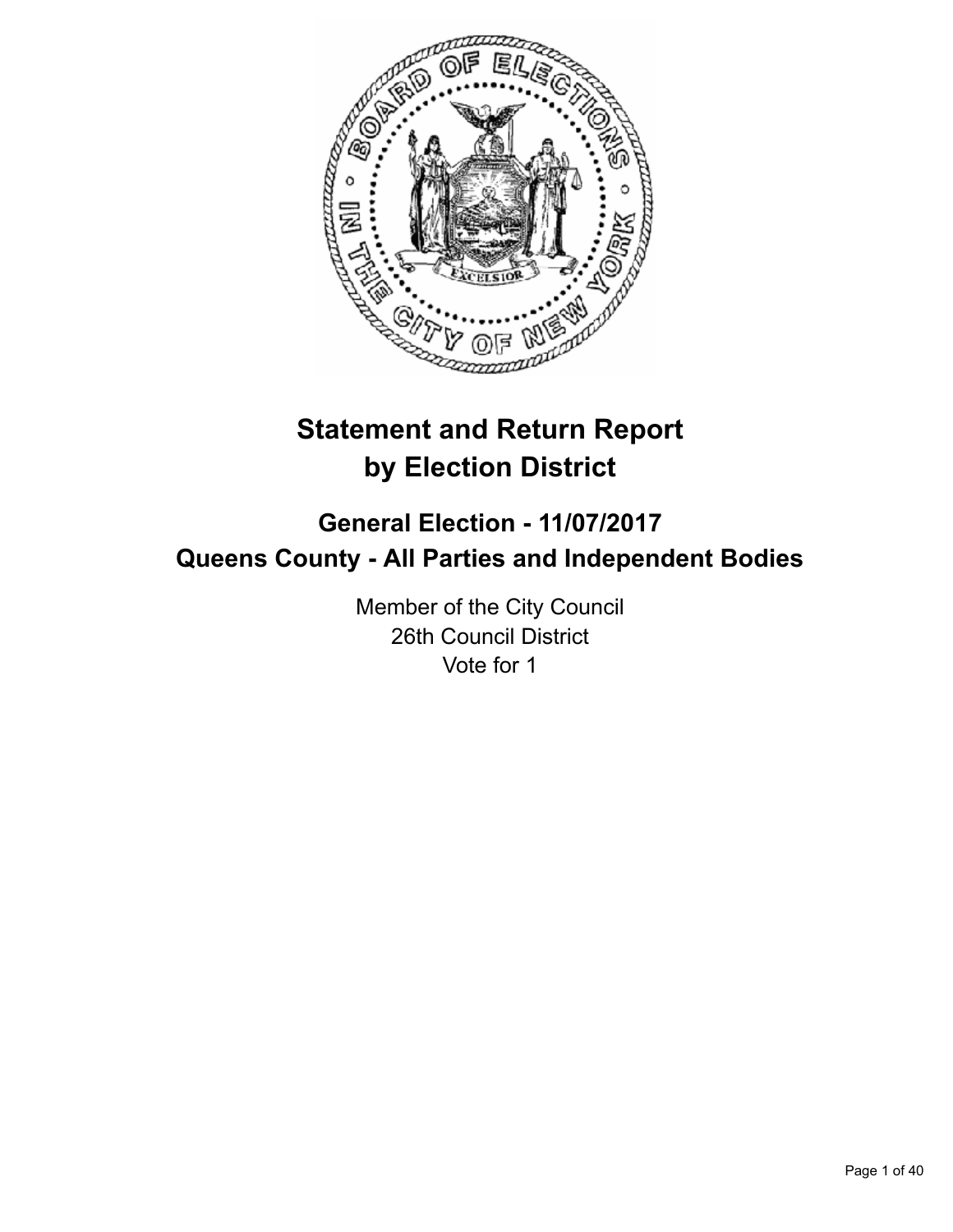

| <b>PUBLIC COUNTER</b>                                    | 170 |
|----------------------------------------------------------|-----|
| <b>MANUALLY COUNTED EMERGENCY</b>                        | 0   |
| ABSENTEE / MILITARY                                      | 4   |
| <b>AFFIDAVIT</b>                                         | 0   |
| <b>Total Ballots</b>                                     | 174 |
| Less - Inapplicable Federal/Special Presidential Ballots | 0   |
| <b>Total Applicable Ballots</b>                          | 174 |
| JAMES G. VAN BRAMER (DEMOCRATIC)                         | 132 |
| MARVIN R. JEFFCOAT (REPUBLICAN)                          | 15  |
| MARVIN R. JEFFCOAT (CONSERVATIVE)                        |     |
| JAMES G. VAN BRAMER (WORKING FAMILIES)                   | 18  |
| <b>Total Votes</b>                                       | 166 |
| Unrecorded                                               | 8   |

## **039/30**

| PUBLIC COUNTER                                           | 415 |
|----------------------------------------------------------|-----|
| <b>MANUALLY COUNTED EMERGENCY</b>                        | 0   |
| ABSENTEE / MILITARY                                      | 0   |
| AFFIDAVIT                                                | 4   |
| <b>Total Ballots</b>                                     | 419 |
| Less - Inapplicable Federal/Special Presidential Ballots | 0   |
| <b>Total Applicable Ballots</b>                          | 419 |
| JAMES G. VAN BRAMER (DEMOCRATIC)                         | 263 |
| MARVIN R. JEFFCOAT (REPUBLICAN)                          | 86  |
| MARVIN R. JEFFCOAT (CONSERVATIVE)                        | 19  |
| JAMES G. VAN BRAMER (WORKING FAMILIES)                   | 26  |
| <b>Total Votes</b>                                       | 394 |
| Unrecorded                                               | 25  |

| PUBLIC COUNTER                                           | 226 |
|----------------------------------------------------------|-----|
| MANUALLY COUNTED EMERGENCY                               | 0   |
| ABSENTEE / MILITARY                                      |     |
| AFFIDAVIT                                                |     |
| <b>Total Ballots</b>                                     | 228 |
| Less - Inapplicable Federal/Special Presidential Ballots | 0   |
| <b>Total Applicable Ballots</b>                          | 228 |
| JAMES G. VAN BRAMER (DEMOCRATIC)                         | 153 |
| MARVIN R. JEFFCOAT (REPUBLICAN)                          | 39  |
| MARVIN R. JEFFCOAT (CONSERVATIVE)                        | 17  |
| JAMES G. VAN BRAMER (WORKING FAMILIES)                   | 8   |
| <b>Total Votes</b>                                       | 217 |
| Unrecorded                                               | 11  |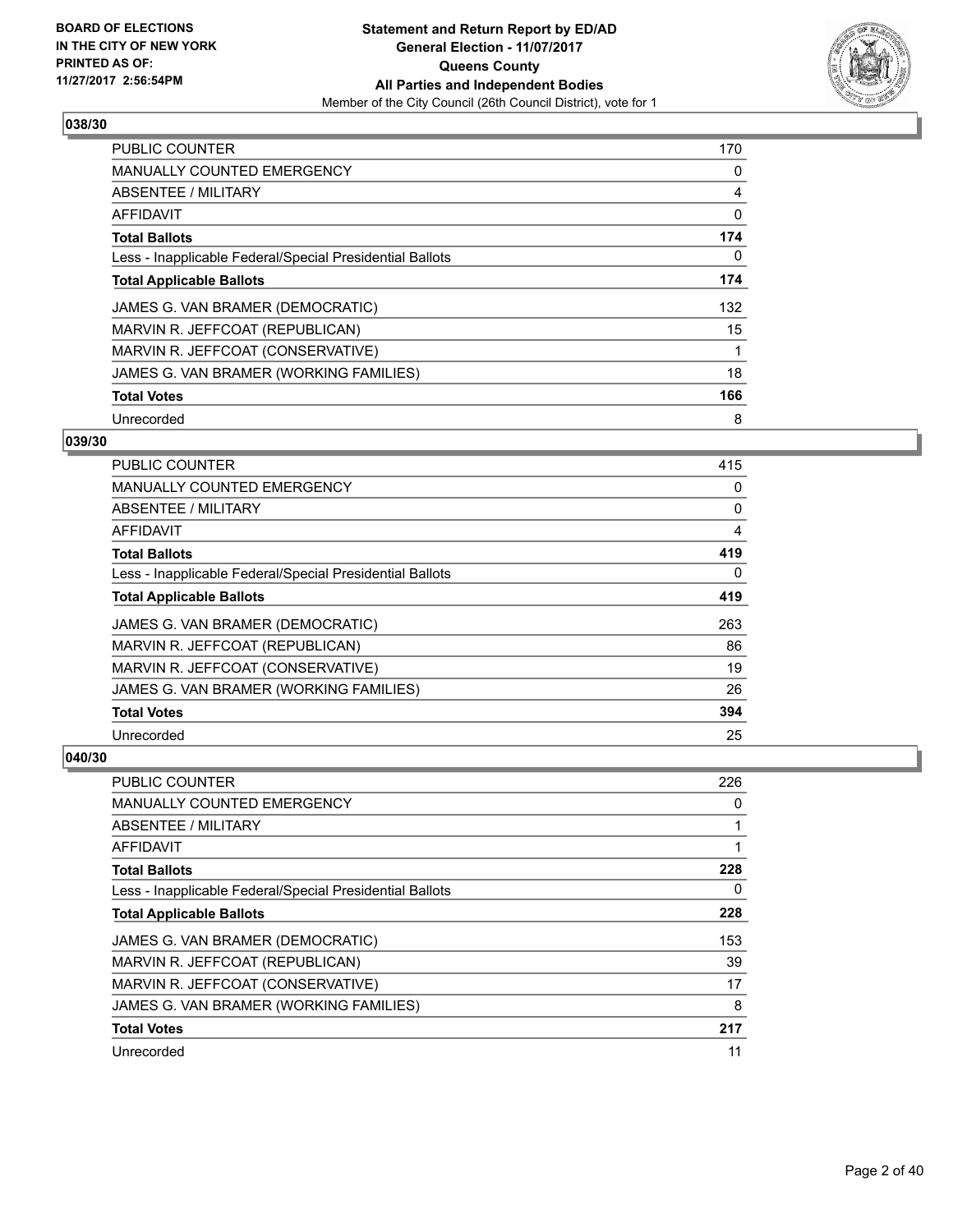

| PUBLIC COUNTER                                           | 218 |
|----------------------------------------------------------|-----|
| <b>MANUALLY COUNTED EMERGENCY</b>                        | 0   |
| ABSENTEE / MILITARY                                      | 0   |
| <b>AFFIDAVIT</b>                                         | 1   |
| <b>Total Ballots</b>                                     | 219 |
| Less - Inapplicable Federal/Special Presidential Ballots | 0   |
| <b>Total Applicable Ballots</b>                          | 219 |
| JAMES G. VAN BRAMER (DEMOCRATIC)                         | 145 |
| MARVIN R. JEFFCOAT (REPUBLICAN)                          | 41  |
| MARVIN R. JEFFCOAT (CONSERVATIVE)                        | 9   |
| JAMES G. VAN BRAMER (WORKING FAMILIES)                   | 10  |
| <b>Total Votes</b>                                       | 205 |
| Unrecorded                                               | 14  |

## **043/30**

| PUBLIC COUNTER                                           | 169            |
|----------------------------------------------------------|----------------|
| <b>MANUALLY COUNTED EMERGENCY</b>                        | 0              |
| ABSENTEE / MILITARY                                      | 19             |
| AFFIDAVIT                                                | $\overline{2}$ |
| <b>Total Ballots</b>                                     | 190            |
| Less - Inapplicable Federal/Special Presidential Ballots | 0              |
| <b>Total Applicable Ballots</b>                          | 190            |
| JAMES G. VAN BRAMER (DEMOCRATIC)                         | 119            |
| MARVIN R. JEFFCOAT (REPUBLICAN)                          | 32             |
| MARVIN R. JEFFCOAT (CONSERVATIVE)                        | 2              |
| JAMES G. VAN BRAMER (WORKING FAMILIES)                   | 17             |
| LORD VOLDEMORT (WRITE-IN)                                | 2              |
| <b>Total Votes</b>                                       | 172            |
| Unrecorded                                               | 18             |

| PUBLIC COUNTER                                           | 223            |
|----------------------------------------------------------|----------------|
| <b>MANUALLY COUNTED EMERGENCY</b>                        | 0              |
| ABSENTEE / MILITARY                                      | 3              |
| AFFIDAVIT                                                | $\overline{2}$ |
| <b>Total Ballots</b>                                     | 228            |
| Less - Inapplicable Federal/Special Presidential Ballots | 0              |
| <b>Total Applicable Ballots</b>                          | 228            |
| JAMES G. VAN BRAMER (DEMOCRATIC)                         | 156            |
| MARVIN R. JEFFCOAT (REPUBLICAN)                          | 30             |
| MARVIN R. JEFFCOAT (CONSERVATIVE)                        | 6              |
| JAMES G. VAN BRAMER (WORKING FAMILIES)                   | 13             |
| <b>Total Votes</b>                                       | 205            |
| Unrecorded                                               | 23             |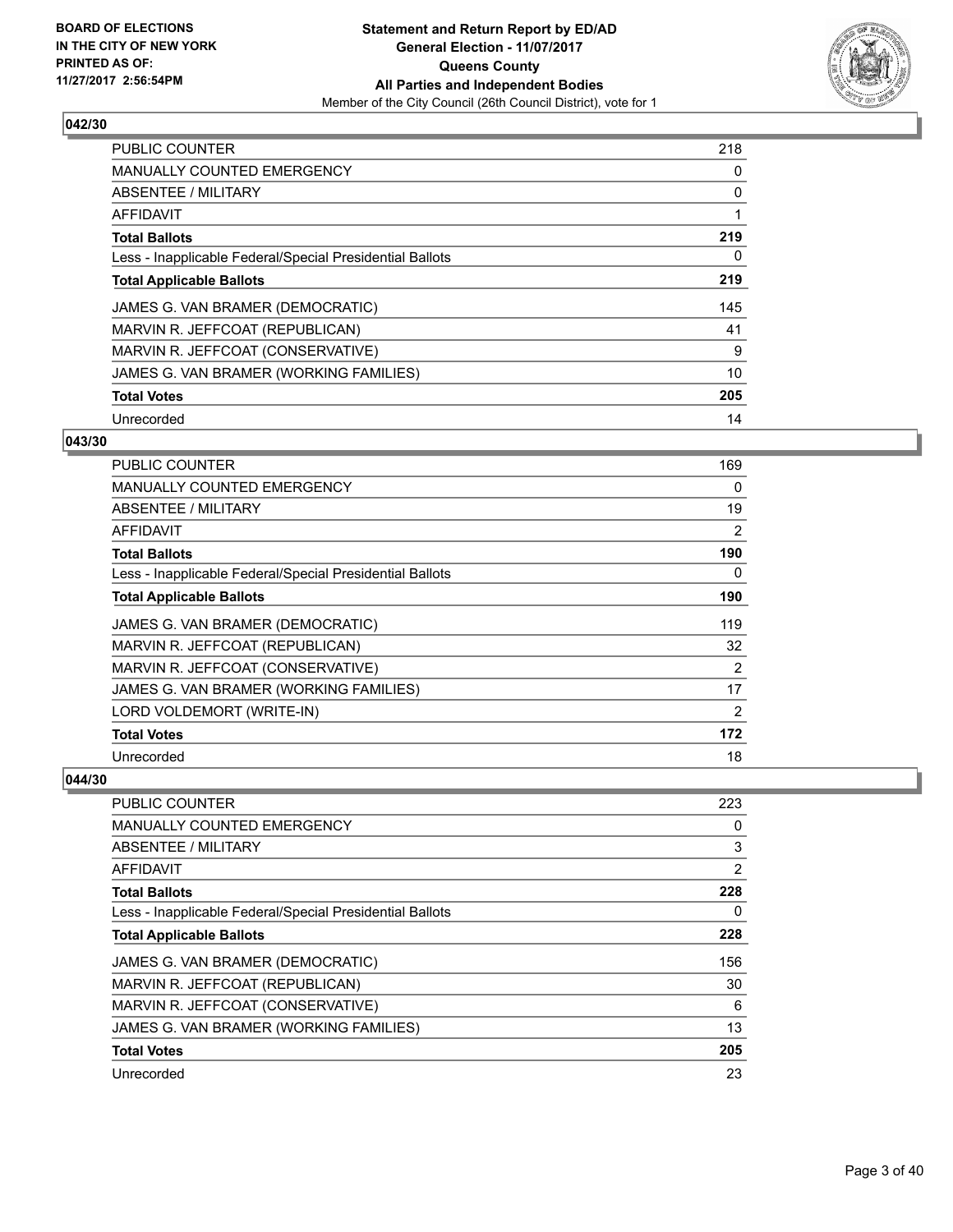

| <b>PUBLIC COUNTER</b>                                    | 191 |
|----------------------------------------------------------|-----|
| <b>MANUALLY COUNTED EMERGENCY</b>                        | 0   |
| ABSENTEE / MILITARY                                      | 2   |
| <b>AFFIDAVIT</b>                                         | 4   |
| <b>Total Ballots</b>                                     | 197 |
| Less - Inapplicable Federal/Special Presidential Ballots | 0   |
| <b>Total Applicable Ballots</b>                          | 197 |
| JAMES G. VAN BRAMER (DEMOCRATIC)                         | 131 |
| MARVIN R. JEFFCOAT (REPUBLICAN)                          | 30  |
| MARVIN R. JEFFCOAT (CONSERVATIVE)                        | 6   |
| JAMES G. VAN BRAMER (WORKING FAMILIES)                   | 15  |
| <b>Total Votes</b>                                       | 182 |
| Unrecorded                                               | 15  |

## **046/30**

| PUBLIC COUNTER                                           | 268 |
|----------------------------------------------------------|-----|
| MANUALLY COUNTED EMERGENCY                               | 0   |
| ABSENTEE / MILITARY                                      | 1   |
| <b>AFFIDAVIT</b>                                         | 1   |
| <b>Total Ballots</b>                                     | 270 |
| Less - Inapplicable Federal/Special Presidential Ballots | 0   |
| <b>Total Applicable Ballots</b>                          | 270 |
| JAMES G. VAN BRAMER (DEMOCRATIC)                         | 183 |
| MARVIN R. JEFFCOAT (REPUBLICAN)                          | 38  |
| MARVIN R. JEFFCOAT (CONSERVATIVE)                        | 7   |
| JAMES G. VAN BRAMER (WORKING FAMILIES)                   | 30  |
| ANNE W. THORNTON (WRITE-IN)                              | 1   |
| JACINTO YBARRA (WRITE-IN)                                | 1   |
| ROBERT F. HOLDEN (WRITE-IN)                              | 1   |
| RORY I. LANCMAN (WRITE-IN)                               | 1   |
| <b>Total Votes</b>                                       | 262 |
| Unrecorded                                               | 8   |

| <b>PUBLIC COUNTER</b>                                    | 282 |
|----------------------------------------------------------|-----|
| <b>MANUALLY COUNTED EMERGENCY</b>                        | 0   |
| ABSENTEE / MILITARY                                      | 5   |
| AFFIDAVIT                                                | 5   |
| <b>Total Ballots</b>                                     | 292 |
| Less - Inapplicable Federal/Special Presidential Ballots | 0   |
| <b>Total Applicable Ballots</b>                          | 292 |
| JAMES G. VAN BRAMER (DEMOCRATIC)                         | 214 |
| MARVIN R. JEFFCOAT (REPUBLICAN)                          | 39  |
| MARVIN R. JEFFCOAT (CONSERVATIVE)                        | 4   |
| JAMES G. VAN BRAMER (WORKING FAMILIES)                   | 15  |
| <b>Total Votes</b>                                       | 272 |
| Unrecorded                                               | 20  |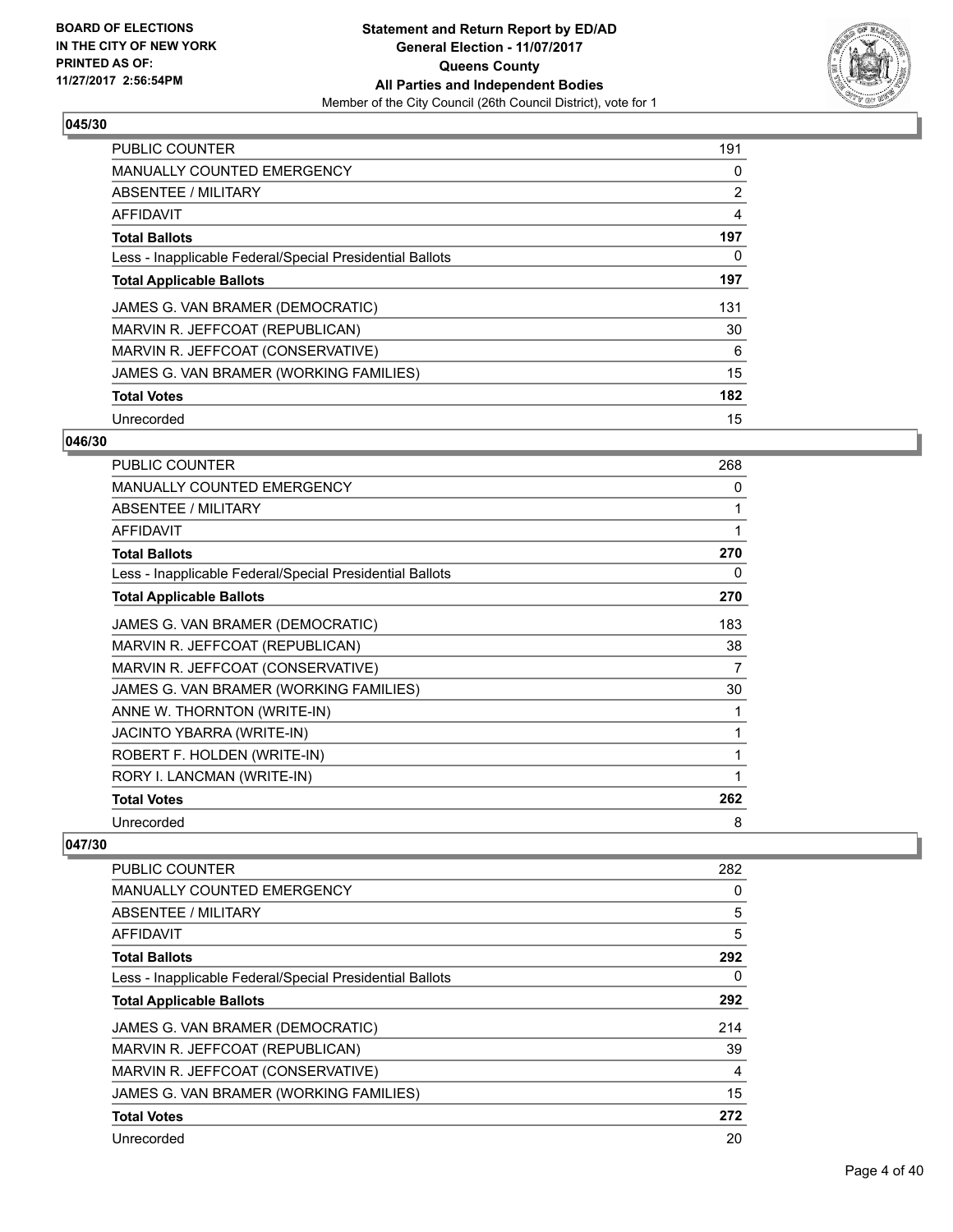

| <b>PUBLIC COUNTER</b>                                    | 453 |
|----------------------------------------------------------|-----|
| MANUALLY COUNTED EMERGENCY                               | 0   |
| <b>ABSENTEE / MILITARY</b>                               | 22  |
| AFFIDAVIT                                                | 3   |
| <b>Total Ballots</b>                                     | 478 |
| Less - Inapplicable Federal/Special Presidential Ballots | 0   |
| <b>Total Applicable Ballots</b>                          | 478 |
| JAMES G. VAN BRAMER (DEMOCRATIC)                         | 282 |
| MARVIN R. JEFFCOAT (REPUBLICAN)                          | 100 |
| MARVIN R. JEFFCOAT (CONSERVATIVE)                        | 23  |
| JAMES G. VAN BRAMER (WORKING FAMILIES)                   | 47  |
| LAWRENCE BECKER (WRITE-IN)                               |     |
| <b>Total Votes</b>                                       | 453 |
| Unrecorded                                               | 25  |

| <b>PUBLIC COUNTER</b>                                    | 284            |
|----------------------------------------------------------|----------------|
| <b>MANUALLY COUNTED EMERGENCY</b>                        | 0              |
| ABSENTEE / MILITARY                                      | $\overline{7}$ |
| AFFIDAVIT                                                | 3              |
| <b>Total Ballots</b>                                     | 294            |
| Less - Inapplicable Federal/Special Presidential Ballots | 0              |
| <b>Total Applicable Ballots</b>                          | 294            |
| JAMES G. VAN BRAMER (DEMOCRATIC)                         | 206            |
| MARVIN R. JEFFCOAT (REPUBLICAN)                          | 26             |
| MARVIN R. JEFFCOAT (CONSERVATIVE)                        | 5              |
| JAMES G. VAN BRAMER (WORKING FAMILIES)                   | 45             |
| UNATTRIBUTABLE WRITE-IN (WRITE-IN)                       |                |
| <b>Total Votes</b>                                       | 283            |
| Unrecorded                                               | 11             |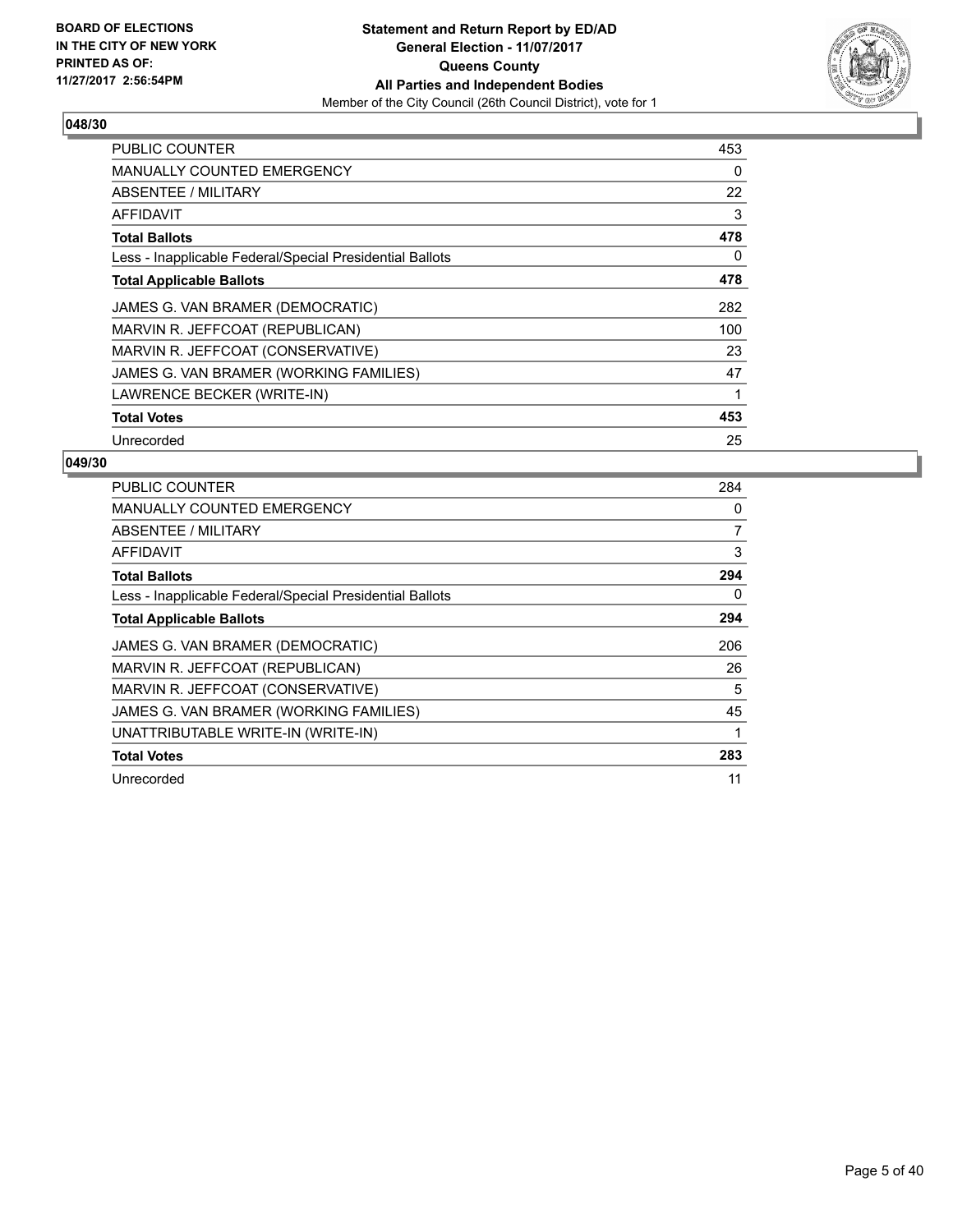

| <b>PUBLIC COUNTER</b>                                    | 347 |
|----------------------------------------------------------|-----|
| MANUALLY COUNTED EMERGENCY                               | 0   |
| ABSENTEE / MILITARY                                      | 10  |
| <b>AFFIDAVIT</b>                                         | 3   |
| <b>Total Ballots</b>                                     | 360 |
| Less - Inapplicable Federal/Special Presidential Ballots | 0   |
| <b>Total Applicable Ballots</b>                          | 360 |
| JAMES G. VAN BRAMER (DEMOCRATIC)                         | 247 |
| MARVIN R. JEFFCOAT (REPUBLICAN)                          | 38  |
| MARVIN R. JEFFCOAT (CONSERVATIVE)                        | 10  |
| JAMES G. VAN BRAMER (WORKING FAMILIES)                   | 48  |
| JOSE D. SANCHEZ (WRITE-IN)                               | 1   |
| ROBERTO PEREZ (WRITE-IN)                                 | 1   |
| UNATTRIBUTABLE WRITE-IN (WRITE-IN)                       | 2   |
| <b>Total Votes</b>                                       | 347 |
| Unrecorded                                               | 13  |

## **051/30**

| <b>PUBLIC COUNTER</b>                                    | 262 |
|----------------------------------------------------------|-----|
| <b>MANUALLY COUNTED EMERGENCY</b>                        | 0   |
| ABSENTEE / MILITARY                                      | 3   |
| AFFIDAVIT                                                | 4   |
| <b>Total Ballots</b>                                     | 269 |
| Less - Inapplicable Federal/Special Presidential Ballots | 0   |
| <b>Total Applicable Ballots</b>                          | 269 |
| JAMES G. VAN BRAMER (DEMOCRATIC)                         | 180 |
| MARVIN R. JEFFCOAT (REPUBLICAN)                          | 39  |
| MARVIN R. JEFFCOAT (CONSERVATIVE)                        | 4   |
| JAMES G. VAN BRAMER (WORKING FAMILIES)                   | 33  |
| ROBERT MUGABE (WRITE-IN)                                 | 1   |
| <b>Total Votes</b>                                       | 257 |
| Unrecorded                                               | 12  |

| <b>PUBLIC COUNTER</b>                                    | 204 |
|----------------------------------------------------------|-----|
| <b>MANUALLY COUNTED EMERGENCY</b>                        | 0   |
| ABSENTEE / MILITARY                                      |     |
| AFFIDAVIT                                                |     |
| <b>Total Ballots</b>                                     | 206 |
| Less - Inapplicable Federal/Special Presidential Ballots | 0   |
| <b>Total Applicable Ballots</b>                          | 206 |
| JAMES G. VAN BRAMER (DEMOCRATIC)                         | 142 |
| MARVIN R. JEFFCOAT (REPUBLICAN)                          | 32  |
| MARVIN R. JEFFCOAT (CONSERVATIVE)                        | 5   |
| JAMES G. VAN BRAMER (WORKING FAMILIES)                   | 15  |
| <b>Total Votes</b>                                       | 194 |
| Unrecorded                                               | 12  |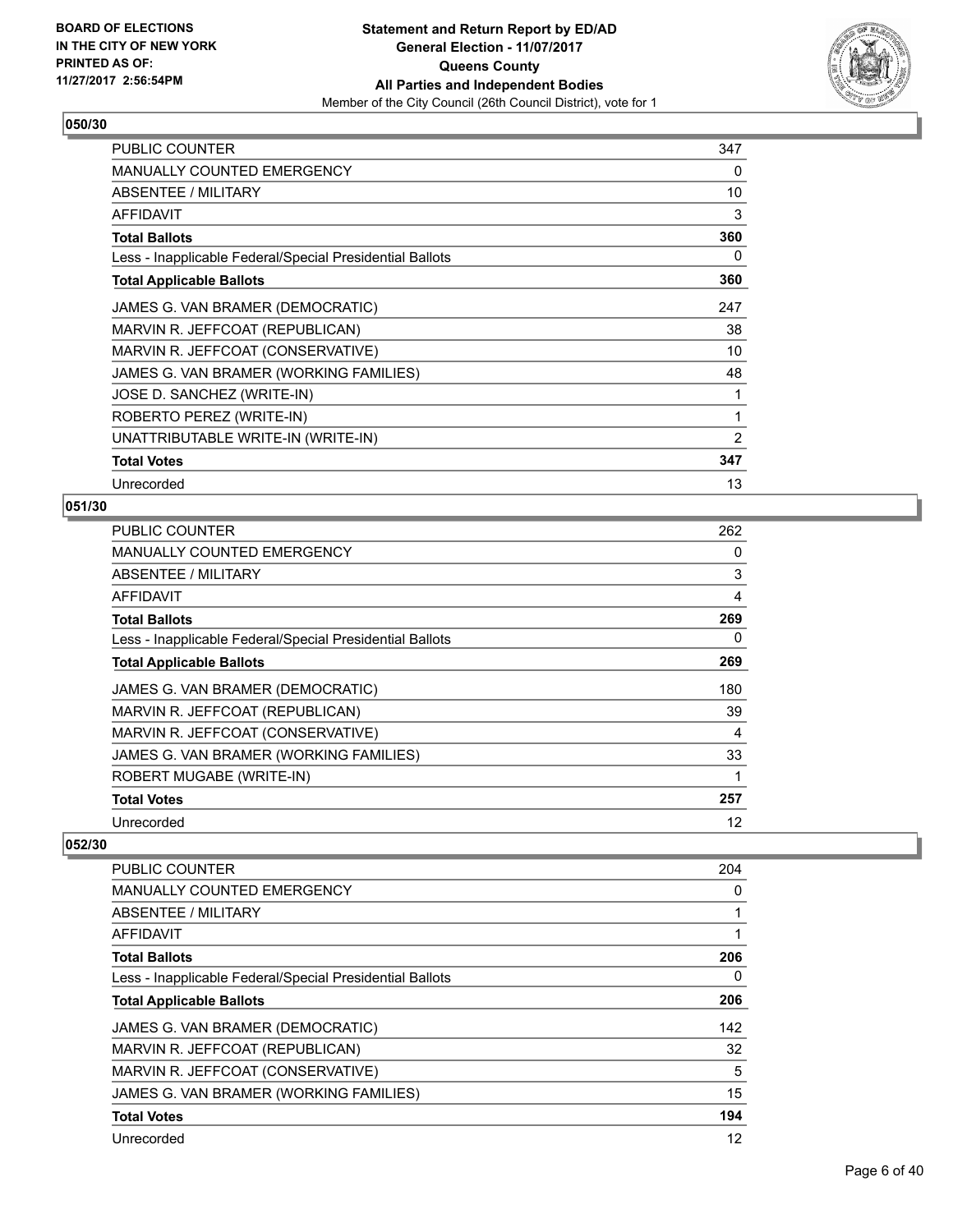

| <b>PUBLIC COUNTER</b>                                    | 200 |
|----------------------------------------------------------|-----|
| <b>MANUALLY COUNTED EMERGENCY</b>                        | 0   |
| ABSENTEE / MILITARY                                      | 6   |
| <b>AFFIDAVIT</b>                                         | 0   |
| <b>Total Ballots</b>                                     | 206 |
| Less - Inapplicable Federal/Special Presidential Ballots | 0   |
| <b>Total Applicable Ballots</b>                          | 206 |
| JAMES G. VAN BRAMER (DEMOCRATIC)                         | 137 |
| MARVIN R. JEFFCOAT (REPUBLICAN)                          | 39  |
| MARVIN R. JEFFCOAT (CONSERVATIVE)                        | 9   |
| JAMES G. VAN BRAMER (WORKING FAMILIES)                   | 12  |
| <b>Total Votes</b>                                       | 197 |
| Unrecorded                                               | 9   |

## **054/30**

| <b>PUBLIC COUNTER</b>                                    | 32 |
|----------------------------------------------------------|----|
| <b>MANUALLY COUNTED EMERGENCY</b>                        | 0  |
| ABSENTEE / MILITARY                                      | 0  |
| AFFIDAVIT                                                | 0  |
| <b>Total Ballots</b>                                     | 32 |
| Less - Inapplicable Federal/Special Presidential Ballots | 0  |
| <b>Total Applicable Ballots</b>                          | 32 |
| JAMES G. VAN BRAMER (DEMOCRATIC)                         | 21 |
| MARVIN R. JEFFCOAT (REPUBLICAN)                          | 8  |
| MARVIN R. JEFFCOAT (CONSERVATIVE)                        | 2  |
| JAMES G. VAN BRAMER (WORKING FAMILIES)                   |    |
| <b>Total Votes</b>                                       | 32 |

| <b>PUBLIC COUNTER</b>                                    | 176 |
|----------------------------------------------------------|-----|
| <b>MANUALLY COUNTED EMERGENCY</b>                        | 0   |
| ABSENTEE / MILITARY                                      | 7   |
| AFFIDAVIT                                                |     |
| <b>Total Ballots</b>                                     | 184 |
| Less - Inapplicable Federal/Special Presidential Ballots | 0   |
| <b>Total Applicable Ballots</b>                          | 184 |
| JAMES G. VAN BRAMER (DEMOCRATIC)                         | 113 |
| MARVIN R. JEFFCOAT (REPUBLICAN)                          | 38  |
| MARVIN R. JEFFCOAT (CONSERVATIVE)                        | 6   |
| JAMES G. VAN BRAMER (WORKING FAMILIES)                   | 9   |
| <b>Total Votes</b>                                       | 166 |
| Unrecorded                                               | 18  |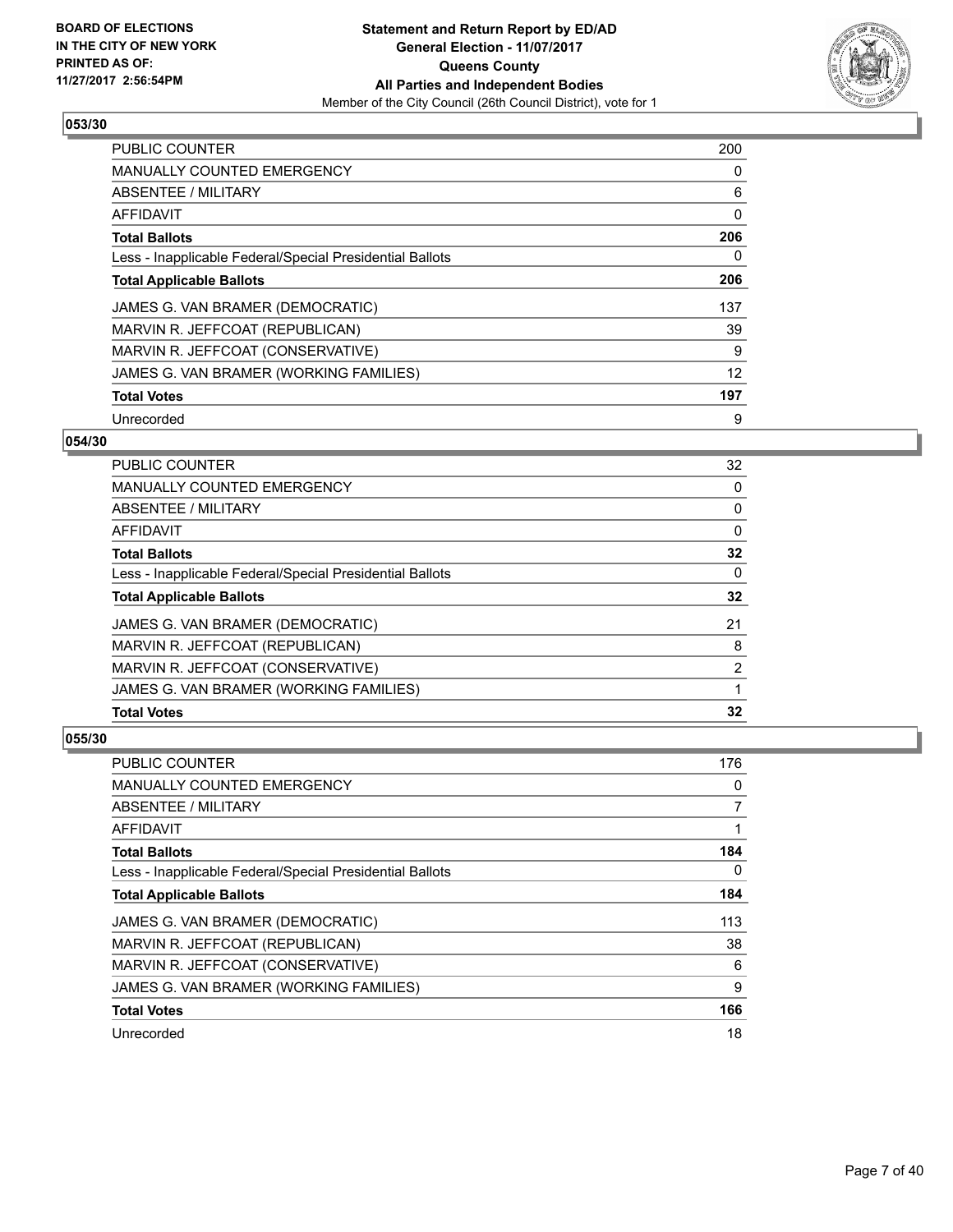

| <b>PUBLIC COUNTER</b>                                    | 243 |
|----------------------------------------------------------|-----|
| MANUALLY COUNTED EMERGENCY                               | 0   |
| ABSENTEE / MILITARY                                      | 1   |
| AFFIDAVIT                                                | 4   |
| <b>Total Ballots</b>                                     | 248 |
| Less - Inapplicable Federal/Special Presidential Ballots | 0   |
| <b>Total Applicable Ballots</b>                          | 248 |
| JAMES G. VAN BRAMER (DEMOCRATIC)                         | 194 |
| MARVIN R. JEFFCOAT (REPUBLICAN)                          | 22  |
| MARVIN R. JEFFCOAT (CONSERVATIVE)                        | 5   |
| JAMES G. VAN BRAMER (WORKING FAMILIES)                   | 18  |
|                                                          |     |
| SHIRA FISHER (WRITE-IN)                                  |     |
| <b>Total Votes</b>                                       | 240 |

## **057/30**

| <b>PUBLIC COUNTER</b>                                    | 165 |
|----------------------------------------------------------|-----|
| <b>MANUALLY COUNTED EMERGENCY</b>                        | 0   |
| ABSENTEE / MILITARY                                      | 3   |
| AFFIDAVIT                                                | 0   |
| <b>Total Ballots</b>                                     | 168 |
| Less - Inapplicable Federal/Special Presidential Ballots | 0   |
| <b>Total Applicable Ballots</b>                          | 168 |
| JAMES G. VAN BRAMER (DEMOCRATIC)                         | 136 |
| MARVIN R. JEFFCOAT (REPUBLICAN)                          | 15  |
| MARVIN R. JEFFCOAT (CONSERVATIVE)                        | 2   |
| JAMES G. VAN BRAMER (WORKING FAMILIES)                   | 4   |
| <b>Total Votes</b>                                       | 157 |
| Unrecorded                                               | 11  |

| <b>PUBLIC COUNTER</b>                                    | 158          |
|----------------------------------------------------------|--------------|
| <b>MANUALLY COUNTED EMERGENCY</b>                        | 0            |
| ABSENTEE / MILITARY                                      | 5            |
| AFFIDAVIT                                                | 0            |
| <b>Total Ballots</b>                                     | 163          |
| Less - Inapplicable Federal/Special Presidential Ballots | 0            |
| <b>Total Applicable Ballots</b>                          | 163          |
| JAMES G. VAN BRAMER (DEMOCRATIC)                         | 123          |
| MARVIN R. JEFFCOAT (REPUBLICAN)                          | 13           |
| MARVIN R. JEFFCOAT (CONSERVATIVE)                        | $\mathbf{0}$ |
| JAMES G. VAN BRAMER (WORKING FAMILIES)                   | 7            |
| <b>Total Votes</b>                                       | 143          |
| Unrecorded                                               | 20           |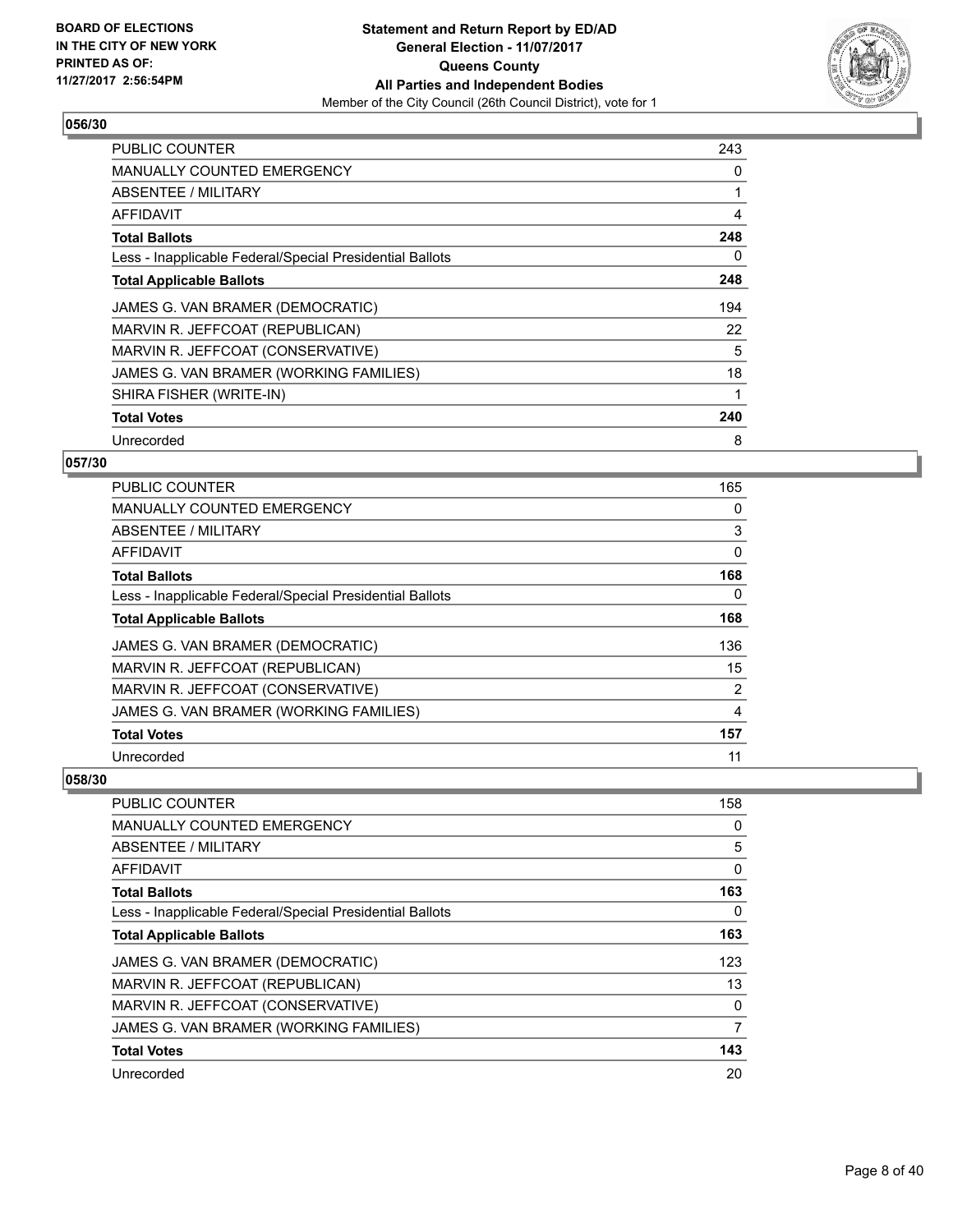

| PUBLIC COUNTER                                           | 218 |
|----------------------------------------------------------|-----|
| <b>MANUALLY COUNTED EMERGENCY</b>                        | 0   |
| ABSENTEE / MILITARY                                      | 10  |
| <b>AFFIDAVIT</b>                                         | 0   |
| <b>Total Ballots</b>                                     | 228 |
| Less - Inapplicable Federal/Special Presidential Ballots | 0   |
| <b>Total Applicable Ballots</b>                          | 228 |
| JAMES G. VAN BRAMER (DEMOCRATIC)                         | 178 |
| MARVIN R. JEFFCOAT (REPUBLICAN)                          | 15  |
| MARVIN R. JEFFCOAT (CONSERVATIVE)                        | 5   |
| JAMES G. VAN BRAMER (WORKING FAMILIES)                   | 13  |
| <b>Total Votes</b>                                       | 211 |
| Unrecorded                                               | 17  |

## **062/30**

| PUBLIC COUNTER                                           | 158 |
|----------------------------------------------------------|-----|
| MANUALLY COUNTED EMERGENCY                               | 0   |
| ABSENTEE / MILITARY                                      | 3   |
| AFFIDAVIT                                                | 1   |
| <b>Total Ballots</b>                                     | 162 |
| Less - Inapplicable Federal/Special Presidential Ballots | 0   |
| <b>Total Applicable Ballots</b>                          | 162 |
| JAMES G. VAN BRAMER (DEMOCRATIC)                         | 91  |
| MARVIN R. JEFFCOAT (REPUBLICAN)                          | 28  |
| MARVIN R. JEFFCOAT (CONSERVATIVE)                        | 9   |
| JAMES G. VAN BRAMER (WORKING FAMILIES)                   | 15  |
| <b>Total Votes</b>                                       | 143 |
| Unrecorded                                               | 19  |

| PUBLIC COUNTER                                           | 108 |
|----------------------------------------------------------|-----|
| <b>MANUALLY COUNTED EMERGENCY</b>                        | 0   |
| ABSENTEE / MILITARY                                      | 6   |
| AFFIDAVIT                                                |     |
| <b>Total Ballots</b>                                     | 115 |
| Less - Inapplicable Federal/Special Presidential Ballots | 0   |
| <b>Total Applicable Ballots</b>                          | 115 |
| JAMES G. VAN BRAMER (DEMOCRATIC)                         | 78  |
| MARVIN R. JEFFCOAT (REPUBLICAN)                          | 16  |
| MARVIN R. JEFFCOAT (CONSERVATIVE)                        | 3   |
| JAMES G. VAN BRAMER (WORKING FAMILIES)                   | 10  |
| <b>Total Votes</b>                                       | 107 |
| Unrecorded                                               | 8   |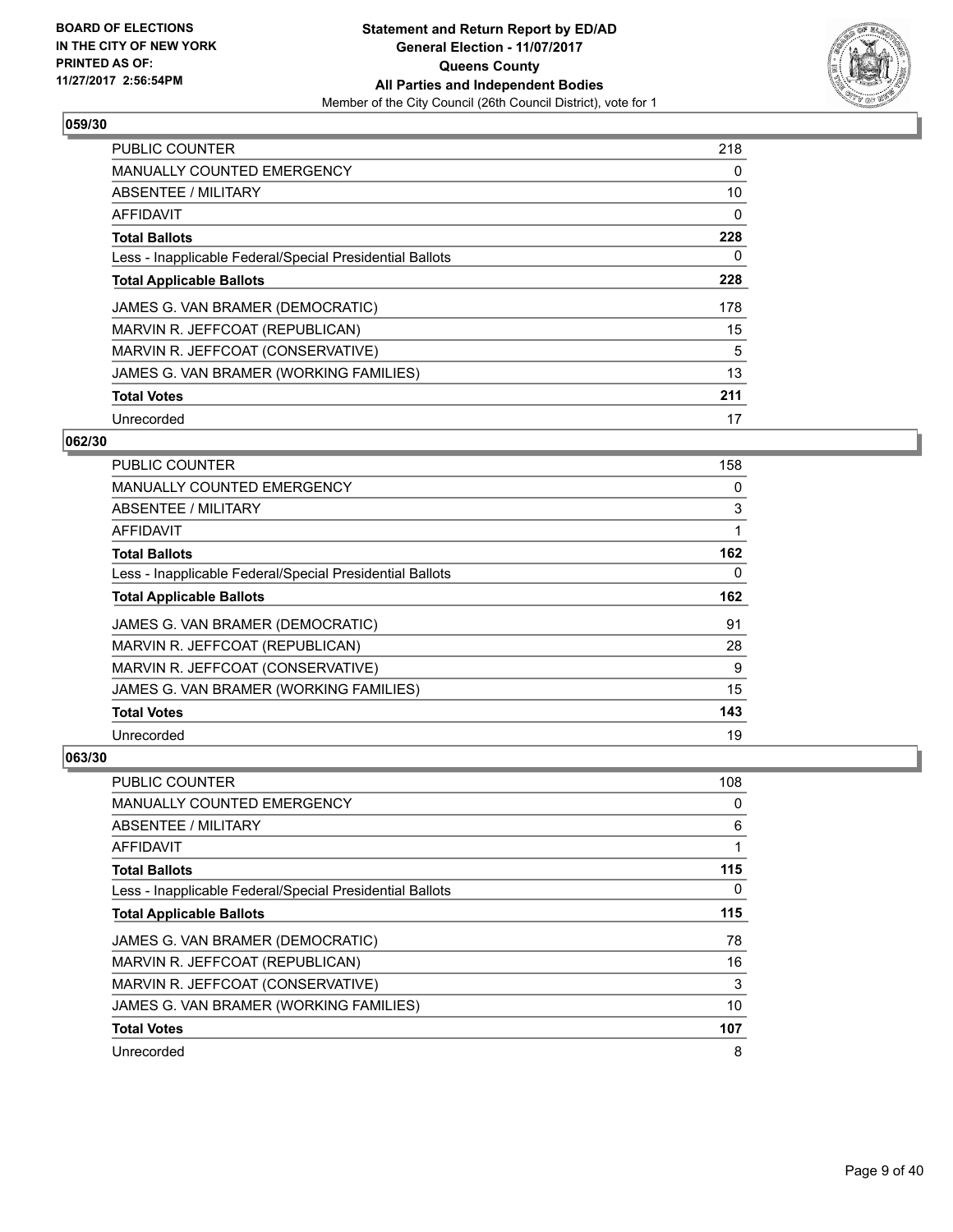

| <b>PUBLIC COUNTER</b>                                    | 248 |
|----------------------------------------------------------|-----|
| MANUALLY COUNTED EMERGENCY                               | 0   |
| <b>ABSENTEE / MILITARY</b>                               | 5   |
| AFFIDAVIT                                                | 3   |
| <b>Total Ballots</b>                                     | 256 |
| Less - Inapplicable Federal/Special Presidential Ballots | 0   |
| <b>Total Applicable Ballots</b>                          | 256 |
| JAMES G. VAN BRAMER (DEMOCRATIC)                         | 188 |
| MARVIN R. JEFFCOAT (REPUBLICAN)                          | 27  |
| MARVIN R. JEFFCOAT (CONSERVATIVE)                        | 11  |
| JAMES G. VAN BRAMER (WORKING FAMILIES)                   | 23  |
| JENNIFER FRANKOLA (WRITE-IN)                             |     |
| <b>Total Votes</b>                                       | 250 |
| Unrecorded                                               | 6   |

## **066/30**

| PUBLIC COUNTER                                           | 225 |
|----------------------------------------------------------|-----|
| <b>MANUALLY COUNTED EMERGENCY</b>                        | 0   |
| ABSENTEE / MILITARY                                      | 8   |
| <b>AFFIDAVIT</b>                                         | 3   |
| <b>Total Ballots</b>                                     | 236 |
| Less - Inapplicable Federal/Special Presidential Ballots | 0   |
| <b>Total Applicable Ballots</b>                          | 236 |
| JAMES G. VAN BRAMER (DEMOCRATIC)                         | 170 |
| MARVIN R. JEFFCOAT (REPUBLICAN)                          | 19  |
| MARVIN R. JEFFCOAT (CONSERVATIVE)                        | 8   |
| JAMES G. VAN BRAMER (WORKING FAMILIES)                   | 25  |
| TIMOTHY THAYER (WRITE-IN)                                |     |
| <b>Total Votes</b>                                       | 223 |
| Unrecorded                                               | 13  |

| PUBLIC COUNTER                                           | 185            |
|----------------------------------------------------------|----------------|
| <b>MANUALLY COUNTED EMERGENCY</b>                        | 0              |
| <b>ABSENTEE / MILITARY</b>                               | 4              |
| AFFIDAVIT                                                | 2              |
| <b>Total Ballots</b>                                     | 191            |
| Less - Inapplicable Federal/Special Presidential Ballots | 0              |
| <b>Total Applicable Ballots</b>                          | 191            |
| JAMES G. VAN BRAMER (DEMOCRATIC)                         | 123            |
| MARVIN R. JEFFCOAT (REPUBLICAN)                          | 24             |
| MARVIN R. JEFFCOAT (CONSERVATIVE)                        | 8              |
| JAMES G. VAN BRAMER (WORKING FAMILIES)                   | 21             |
| UNATTRIBUTABLE WRITE-IN (WRITE-IN)                       | $\overline{2}$ |
| <b>Total Votes</b>                                       | 178            |
| Unrecorded                                               | 13             |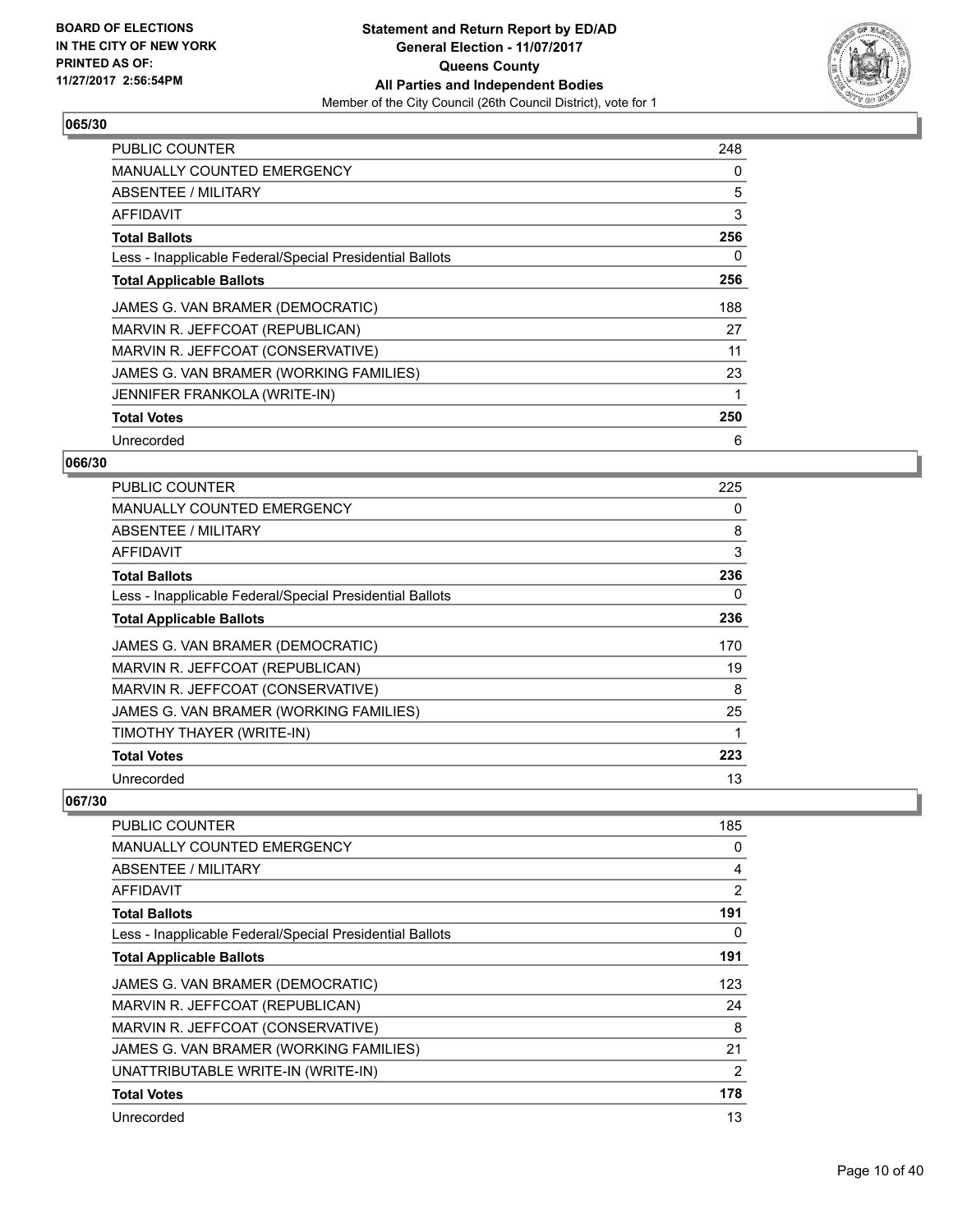

| <b>PUBLIC COUNTER</b>                                    | 274 |
|----------------------------------------------------------|-----|
| <b>MANUALLY COUNTED EMERGENCY</b>                        | 0   |
| ABSENTEE / MILITARY                                      | 2   |
| AFFIDAVIT                                                | 2   |
| <b>Total Ballots</b>                                     | 278 |
| Less - Inapplicable Federal/Special Presidential Ballots | 0   |
| <b>Total Applicable Ballots</b>                          | 278 |
| JAMES G. VAN BRAMER (DEMOCRATIC)                         | 218 |
| MARVIN R. JEFFCOAT (REPUBLICAN)                          | 24  |
| MARVIN R. JEFFCOAT (CONSERVATIVE)                        | 3   |
| JAMES G. VAN BRAMER (WORKING FAMILIES)                   | 22  |
| UNATTRIBUTABLE WRITE-IN (WRITE-IN)                       |     |
| <b>Total Votes</b>                                       | 268 |
| Unrecorded                                               | 10  |

## **069/30**

| PUBLIC COUNTER                                           | 251 |
|----------------------------------------------------------|-----|
| <b>MANUALLY COUNTED EMERGENCY</b>                        | 0   |
| ABSENTEE / MILITARY                                      | 4   |
| AFFIDAVIT                                                | 2   |
| <b>Total Ballots</b>                                     | 257 |
| Less - Inapplicable Federal/Special Presidential Ballots | 0   |
| <b>Total Applicable Ballots</b>                          | 257 |
| JAMES G. VAN BRAMER (DEMOCRATIC)                         | 158 |
| MARVIN R. JEFFCOAT (REPUBLICAN)                          | 51  |
| MARVIN R. JEFFCOAT (CONSERVATIVE)                        | 3   |
| JAMES G. VAN BRAMER (WORKING FAMILIES)                   | 21  |
| KATHERINE STRINGER (WRITE-IN)                            |     |
| <b>Total Votes</b>                                       | 234 |
| Unrecorded                                               | 23  |

| <b>PUBLIC COUNTER</b>                                    | 318 |
|----------------------------------------------------------|-----|
| <b>MANUALLY COUNTED EMERGENCY</b>                        | 0   |
| ABSENTEE / MILITARY                                      | 5   |
| AFFIDAVIT                                                | 1   |
| <b>Total Ballots</b>                                     | 324 |
| Less - Inapplicable Federal/Special Presidential Ballots | 0   |
| <b>Total Applicable Ballots</b>                          | 324 |
| JAMES G. VAN BRAMER (DEMOCRATIC)                         | 239 |
| MARVIN R. JEFFCOAT (REPUBLICAN)                          | 41  |
| MARVIN R. JEFFCOAT (CONSERVATIVE)                        | 6   |
| JAMES G. VAN BRAMER (WORKING FAMILIES)                   | 24  |
| <b>JABARI BRISPORT (WRITE-IN)</b>                        |     |
| <b>Total Votes</b>                                       | 311 |
| Unrecorded                                               | 13  |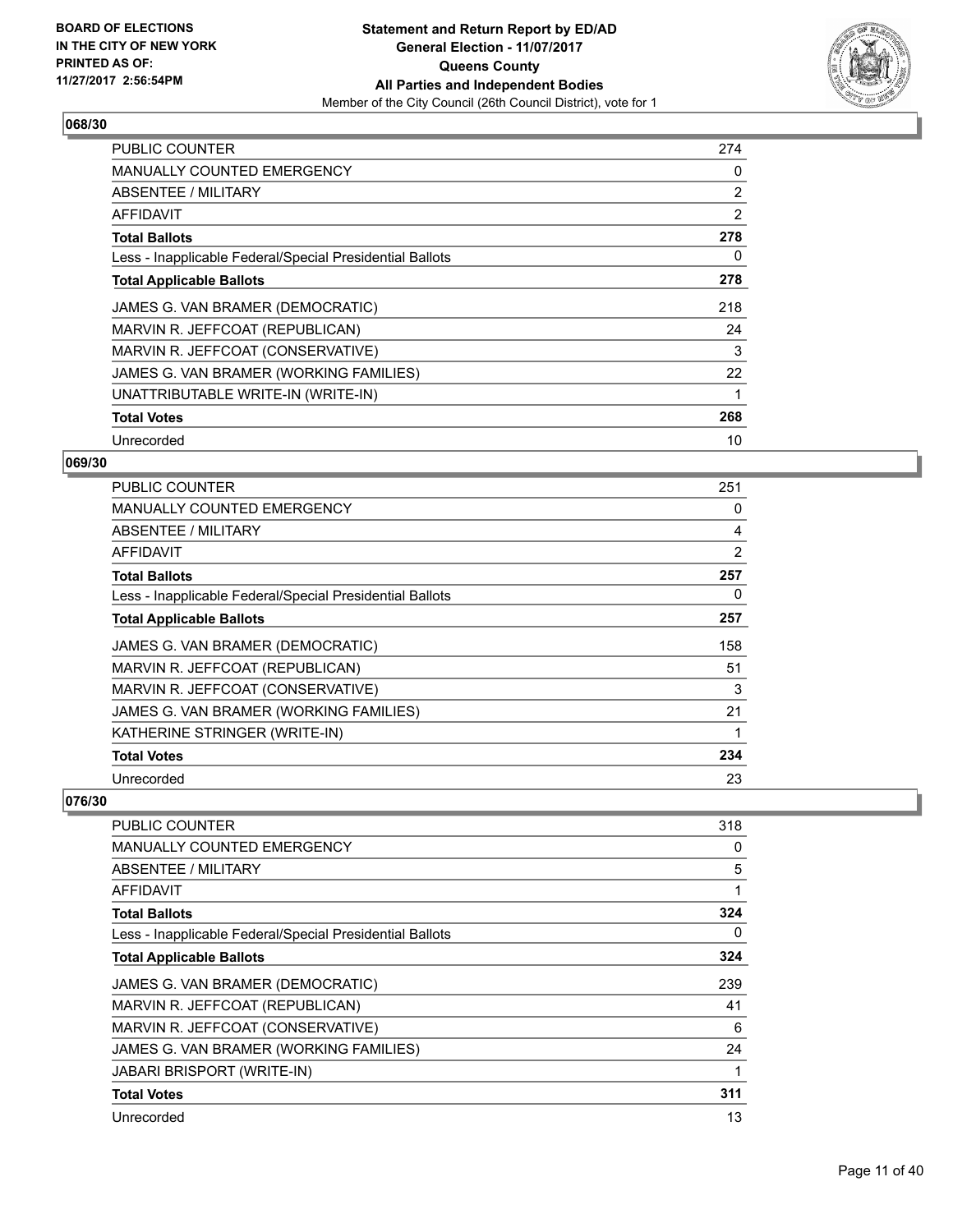

| <b>PUBLIC COUNTER</b>                                    | 262 |
|----------------------------------------------------------|-----|
| <b>MANUALLY COUNTED EMERGENCY</b>                        | 0   |
| ABSENTEE / MILITARY                                      | 5   |
| <b>AFFIDAVIT</b>                                         | 0   |
| <b>Total Ballots</b>                                     | 267 |
| Less - Inapplicable Federal/Special Presidential Ballots | 0   |
| <b>Total Applicable Ballots</b>                          | 267 |
| JAMES G. VAN BRAMER (DEMOCRATIC)                         | 173 |
| MARVIN R. JEFFCOAT (REPUBLICAN)                          | 40  |
| MARVIN R. JEFFCOAT (CONSERVATIVE)                        | 8   |
| JAMES G. VAN BRAMER (WORKING FAMILIES)                   | 24  |
| <b>Total Votes</b>                                       | 245 |
| Unrecorded                                               | 22  |

## **079/30**

| PUBLIC COUNTER                                           | 172 |
|----------------------------------------------------------|-----|
| <b>MANUALLY COUNTED EMERGENCY</b>                        | 0   |
| ABSENTEE / MILITARY                                      | 5   |
| AFFIDAVIT                                                | 5   |
| <b>Total Ballots</b>                                     | 182 |
| Less - Inapplicable Federal/Special Presidential Ballots | 0   |
| <b>Total Applicable Ballots</b>                          | 182 |
| JAMES G. VAN BRAMER (DEMOCRATIC)                         | 148 |
| MARVIN R. JEFFCOAT (REPUBLICAN)                          | 13  |
| MARVIN R. JEFFCOAT (CONSERVATIVE)                        | 1   |
| JAMES G. VAN BRAMER (WORKING FAMILIES)                   | 10  |
| KATHELEEN STRINGER (WRITE-IN)                            | 1   |
| <b>Total Votes</b>                                       | 173 |
| Unrecorded                                               | 9   |

| PUBLIC COUNTER                                           | 139 |
|----------------------------------------------------------|-----|
| <b>MANUALLY COUNTED EMERGENCY</b>                        | 0   |
| ABSENTEE / MILITARY                                      | 0   |
| AFFIDAVIT                                                |     |
| <b>Total Ballots</b>                                     | 140 |
| Less - Inapplicable Federal/Special Presidential Ballots | 0   |
| <b>Total Applicable Ballots</b>                          | 140 |
| JAMES G. VAN BRAMER (DEMOCRATIC)                         | 103 |
| MARVIN R. JEFFCOAT (REPUBLICAN)                          | 16  |
| MARVIN R. JEFFCOAT (CONSERVATIVE)                        | 2   |
| JAMES G. VAN BRAMER (WORKING FAMILIES)                   | 13  |
| <b>Total Votes</b>                                       | 134 |
| Unrecorded                                               | 6   |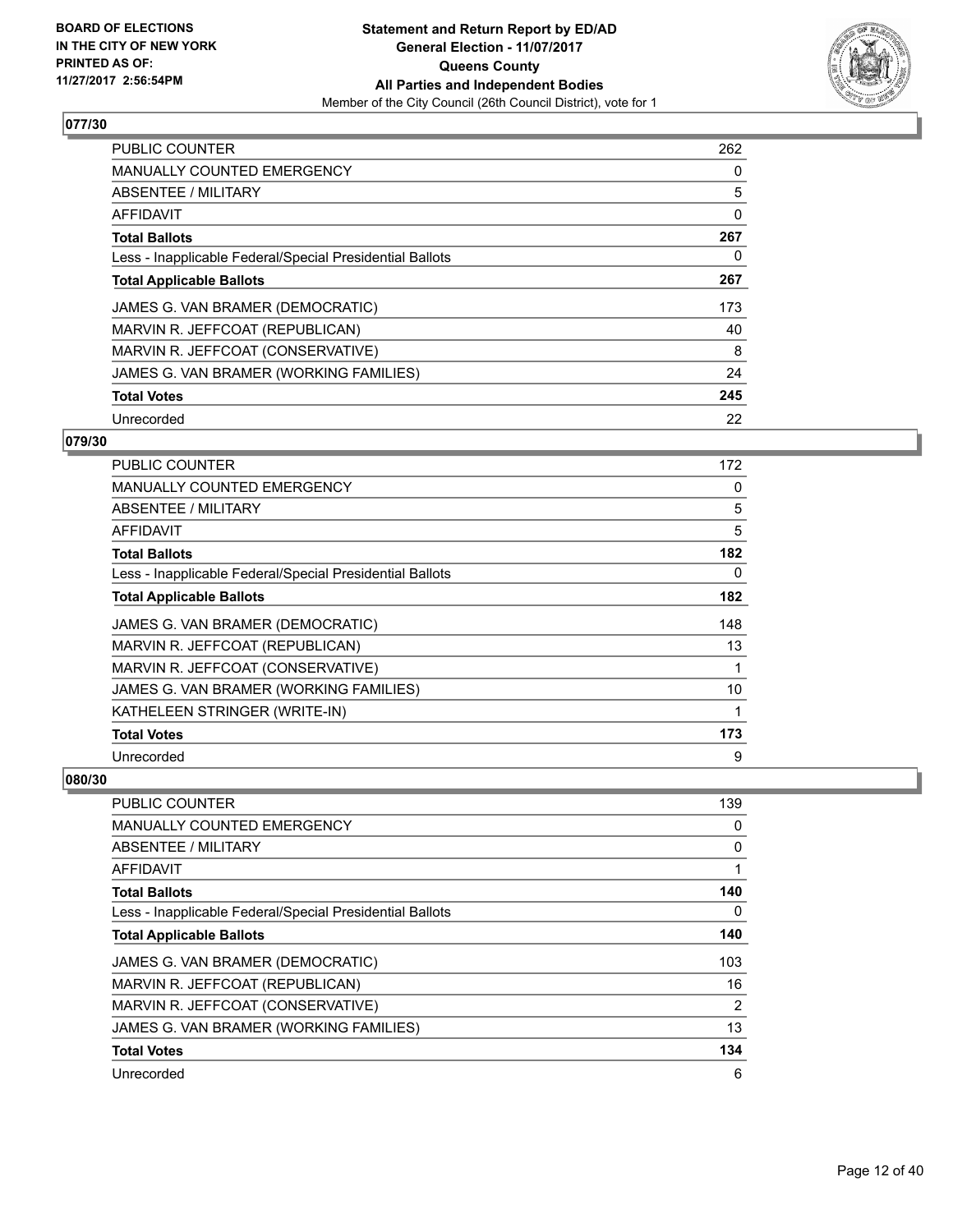

| <b>PUBLIC COUNTER</b>                                    | 244 |
|----------------------------------------------------------|-----|
| <b>MANUALLY COUNTED EMERGENCY</b>                        | 0   |
| ABSENTEE / MILITARY                                      | 4   |
| AFFIDAVIT                                                | 0   |
| <b>Total Ballots</b>                                     | 248 |
| Less - Inapplicable Federal/Special Presidential Ballots | 0   |
| <b>Total Applicable Ballots</b>                          | 248 |
| JAMES G. VAN BRAMER (DEMOCRATIC)                         | 148 |
| MARVIN R. JEFFCOAT (REPUBLICAN)                          | 49  |
| MARVIN R. JEFFCOAT (CONSERVATIVE)                        | 9   |
| JAMES G. VAN BRAMER (WORKING FAMILIES)                   | 14  |
| <b>Total Votes</b>                                       | 220 |
| Unrecorded                                               | 28  |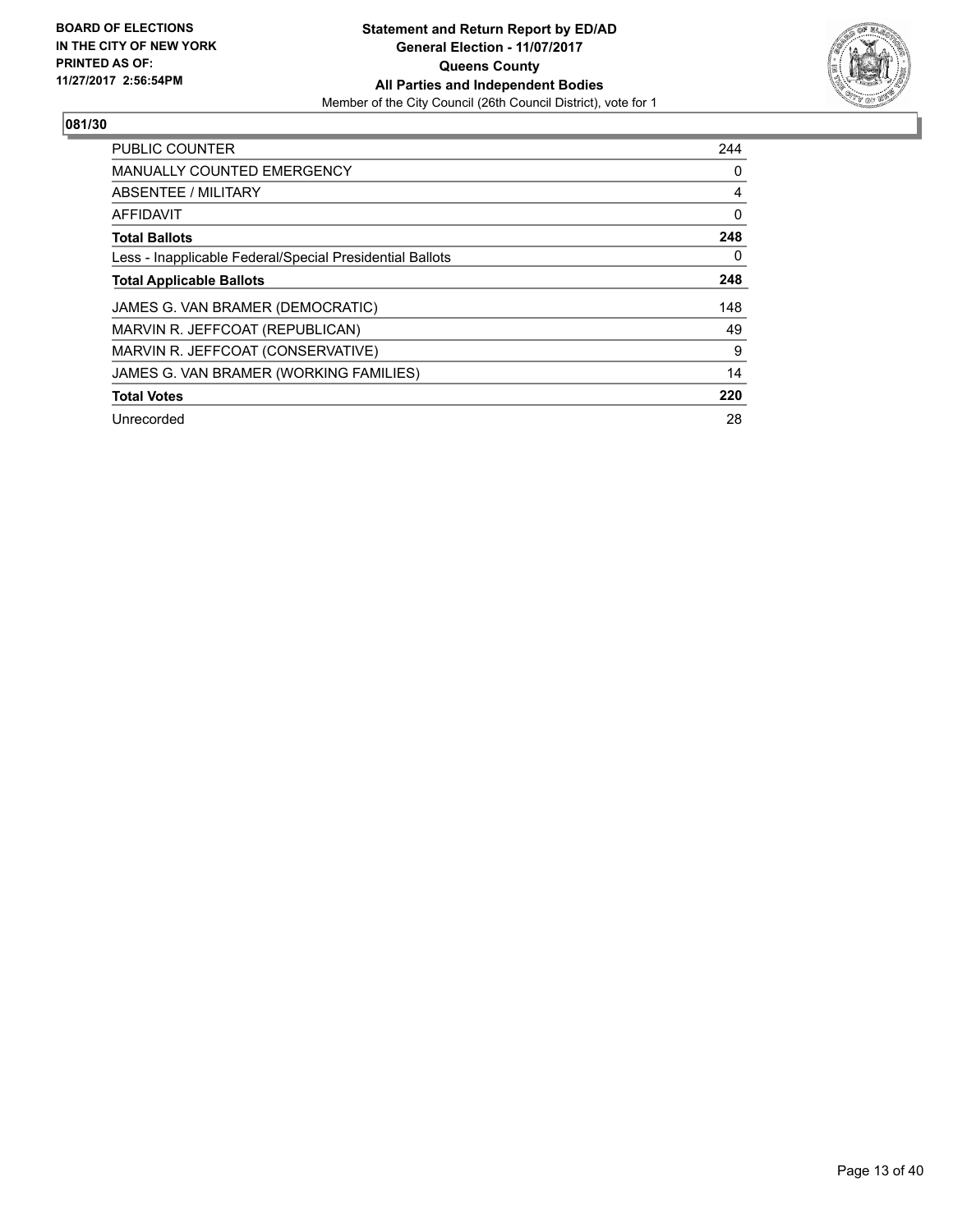

| <b>PUBLIC COUNTER</b>                                    | 78 |
|----------------------------------------------------------|----|
| <b>MANUALLY COUNTED EMERGENCY</b>                        | 0  |
| ABSENTEE / MILITARY                                      | 3  |
| AFFIDAVIT                                                | 2  |
| <b>Total Ballots</b>                                     | 83 |
| Less - Inapplicable Federal/Special Presidential Ballots | 0  |
| <b>Total Applicable Ballots</b>                          | 83 |
| JAMES G. VAN BRAMER (DEMOCRATIC)                         | 56 |
| MARVIN R. JEFFCOAT (REPUBLICAN)                          | 12 |
| MARVIN R. JEFFCOAT (CONSERVATIVE)                        | 4  |
| JAMES G. VAN BRAMER (WORKING FAMILIES)                   | 4  |
| <b>Total Votes</b>                                       | 76 |
| Unrecorded                                               | 7  |

## **044/34**

| PUBLIC COUNTER                                           | 83       |
|----------------------------------------------------------|----------|
| <b>MANUALLY COUNTED EMERGENCY</b>                        | 0        |
| <b>ABSENTEE / MILITARY</b>                               | 0        |
| <b>AFFIDAVIT</b>                                         |          |
| <b>Total Ballots</b>                                     | 84       |
| Less - Inapplicable Federal/Special Presidential Ballots | $\Omega$ |
| <b>Total Applicable Ballots</b>                          | 84       |
| JAMES G. VAN BRAMER (DEMOCRATIC)                         | 59       |
| MARVIN R. JEFFCOAT (REPUBLICAN)                          | 9        |
| MARVIN R. JEFFCOAT (CONSERVATIVE)                        | 3        |
| JAMES G. VAN BRAMER (WORKING FAMILIES)                   | 8        |
| <b>Total Votes</b>                                       | 79       |
| Unrecorded                                               | 5        |

| PUBLIC COUNTER                                           | 214 |
|----------------------------------------------------------|-----|
| <b>MANUALLY COUNTED EMERGENCY</b>                        | 0   |
| ABSENTEE / MILITARY                                      | 5   |
| AFFIDAVIT                                                | 2   |
| <b>Total Ballots</b>                                     | 221 |
| Less - Inapplicable Federal/Special Presidential Ballots | 0   |
| <b>Total Applicable Ballots</b>                          | 221 |
| JAMES G. VAN BRAMER (DEMOCRATIC)                         | 141 |
| MARVIN R. JEFFCOAT (REPUBLICAN)                          | 46  |
| MARVIN R. JEFFCOAT (CONSERVATIVE)                        | 5   |
| JAMES G. VAN BRAMER (WORKING FAMILIES)                   | 13  |
| <b>Total Votes</b>                                       | 205 |
| Unrecorded                                               | 16  |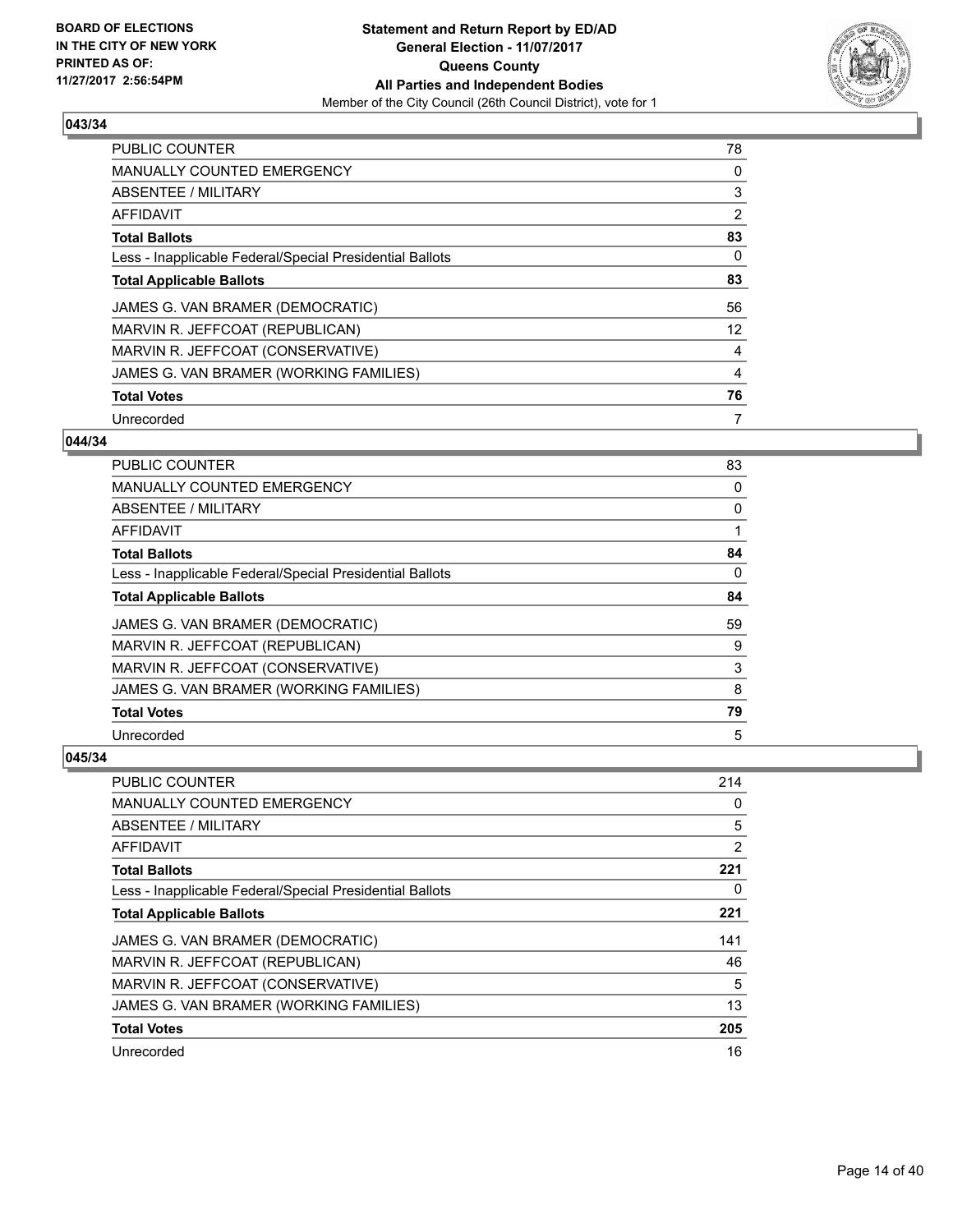

| <b>PUBLIC COUNTER</b>                                    | 135 |
|----------------------------------------------------------|-----|
| <b>MANUALLY COUNTED EMERGENCY</b>                        | 0   |
| <b>ABSENTEE / MILITARY</b>                               | 1   |
| <b>AFFIDAVIT</b>                                         | 3   |
| <b>Total Ballots</b>                                     | 139 |
| Less - Inapplicable Federal/Special Presidential Ballots | 0   |
| <b>Total Applicable Ballots</b>                          | 139 |
| JAMES G. VAN BRAMER (DEMOCRATIC)                         | 87  |
| MARVIN R. JEFFCOAT (REPUBLICAN)                          | 20  |
| MARVIN R. JEFFCOAT (CONSERVATIVE)                        | 4   |
| JAMES G. VAN BRAMER (WORKING FAMILIES)                   | 22  |
| CARLOS GIRON (WRITE-IN)                                  | 1   |
| TINA FEY (WRITE-IN)                                      | 1   |
| <b>Total Votes</b>                                       | 135 |
| Unrecorded                                               | 4   |

**047/34 COMBINED into: 057/34**

## **048/34**

| <b>PUBLIC COUNTER</b>                                    | 100 |
|----------------------------------------------------------|-----|
| <b>MANUALLY COUNTED EMERGENCY</b>                        | 0   |
| ABSENTEE / MILITARY                                      | 3   |
| AFFIDAVIT                                                |     |
| <b>Total Ballots</b>                                     | 104 |
| Less - Inapplicable Federal/Special Presidential Ballots | 0   |
| <b>Total Applicable Ballots</b>                          | 104 |
| JAMES G. VAN BRAMER (DEMOCRATIC)                         | 66  |
| MARVIN R. JEFFCOAT (REPUBLICAN)                          | 20  |
| MARVIN R. JEFFCOAT (CONSERVATIVE)                        | 2   |
| JAMES G. VAN BRAMER (WORKING FAMILIES)                   | 7   |
| <b>Total Votes</b>                                       | 95  |
| Unrecorded                                               | 9   |

| <b>PUBLIC COUNTER</b>                                    | 155            |
|----------------------------------------------------------|----------------|
| <b>MANUALLY COUNTED EMERGENCY</b>                        | 0              |
| ABSENTEE / MILITARY                                      | $\overline{2}$ |
| AFFIDAVIT                                                | 4              |
| <b>Total Ballots</b>                                     | 161            |
| Less - Inapplicable Federal/Special Presidential Ballots | 0              |
| <b>Total Applicable Ballots</b>                          | 161            |
| JAMES G. VAN BRAMER (DEMOCRATIC)                         | 119            |
| MARVIN R. JEFFCOAT (REPUBLICAN)                          | 14             |
| MARVIN R. JEFFCOAT (CONSERVATIVE)                        | 2              |
| JAMES G. VAN BRAMER (WORKING FAMILIES)                   | 18             |
| PETER A. KOO (WRITE-IN)                                  | 2              |
| <b>Total Votes</b>                                       | 155            |
| Unrecorded                                               | 6              |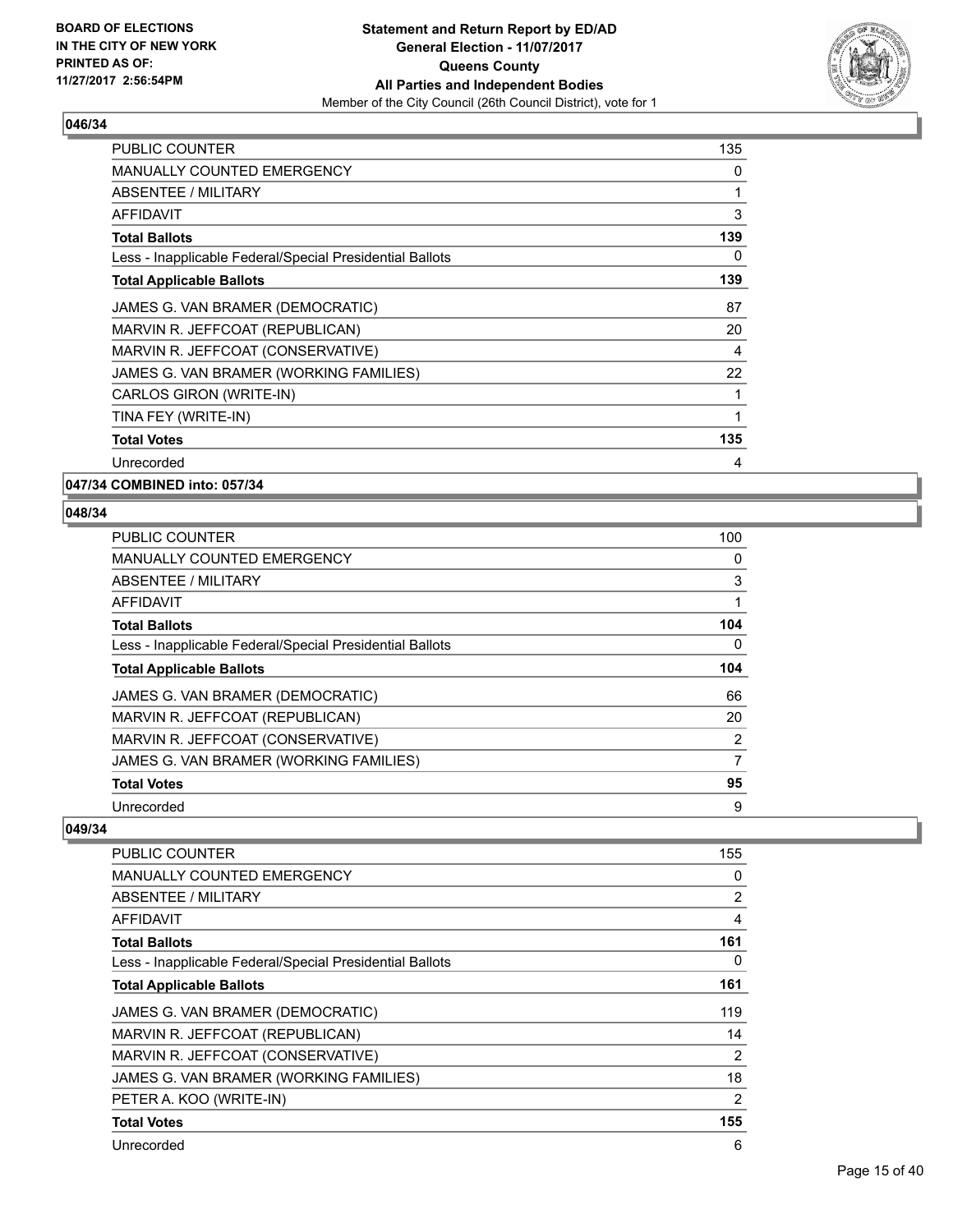

| <b>PUBLIC COUNTER</b>                                    | 151            |
|----------------------------------------------------------|----------------|
| MANUALLY COUNTED EMERGENCY                               | 0              |
| ABSENTEE / MILITARY                                      | $\overline{2}$ |
| <b>AFFIDAVIT</b>                                         | 2              |
| <b>Total Ballots</b>                                     | 155            |
| Less - Inapplicable Federal/Special Presidential Ballots | 0              |
| <b>Total Applicable Ballots</b>                          | 155            |
| JAMES G. VAN BRAMER (DEMOCRATIC)                         | 122            |
| MARVIN R. JEFFCOAT (REPUBLICAN)                          | 8              |
| MARVIN R. JEFFCOAT (CONSERVATIVE)                        | $\overline{2}$ |
| JAMES G. VAN BRAMER (WORKING FAMILIES)                   | 6              |
| ELIZABETH CROWLEY (WRITE-IN)                             | 1              |
| UNATTRIBUTABLE WRITE-IN (WRITE-IN)                       | 1              |
| <b>Total Votes</b>                                       | 140            |
| Unrecorded                                               | 15             |

## **051/34**

| <b>PUBLIC COUNTER</b>                                    | 195            |
|----------------------------------------------------------|----------------|
| <b>MANUALLY COUNTED EMERGENCY</b>                        | 0              |
| ABSENTEE / MILITARY                                      | $\overline{2}$ |
| <b>AFFIDAVIT</b>                                         | $\overline{2}$ |
| <b>Total Ballots</b>                                     | 199            |
| Less - Inapplicable Federal/Special Presidential Ballots | 0              |
| <b>Total Applicable Ballots</b>                          | 199            |
| JAMES G. VAN BRAMER (DEMOCRATIC)                         | 121            |
| MARVIN R. JEFFCOAT (REPUBLICAN)                          | 36             |
| MARVIN R. JEFFCOAT (CONSERVATIVE)                        | 6              |
| JAMES G. VAN BRAMER (WORKING FAMILIES)                   | 13             |
| <b>Total Votes</b>                                       | 176            |
| Unrecorded                                               | 23             |

| <b>PUBLIC COUNTER</b>                                    | 153            |
|----------------------------------------------------------|----------------|
| <b>MANUALLY COUNTED EMERGENCY</b>                        | 0              |
| ABSENTEE / MILITARY                                      | $\overline{2}$ |
| AFFIDAVIT                                                | 2              |
| <b>Total Ballots</b>                                     | 157            |
| Less - Inapplicable Federal/Special Presidential Ballots | 0              |
| <b>Total Applicable Ballots</b>                          | 157            |
| JAMES G. VAN BRAMER (DEMOCRATIC)                         | 103            |
| MARVIN R. JEFFCOAT (REPUBLICAN)                          | 26             |
| MARVIN R. JEFFCOAT (CONSERVATIVE)                        | 8              |
| JAMES G. VAN BRAMER (WORKING FAMILIES)                   | 14             |
| <b>Total Votes</b>                                       | 151            |
| Unrecorded                                               | 6              |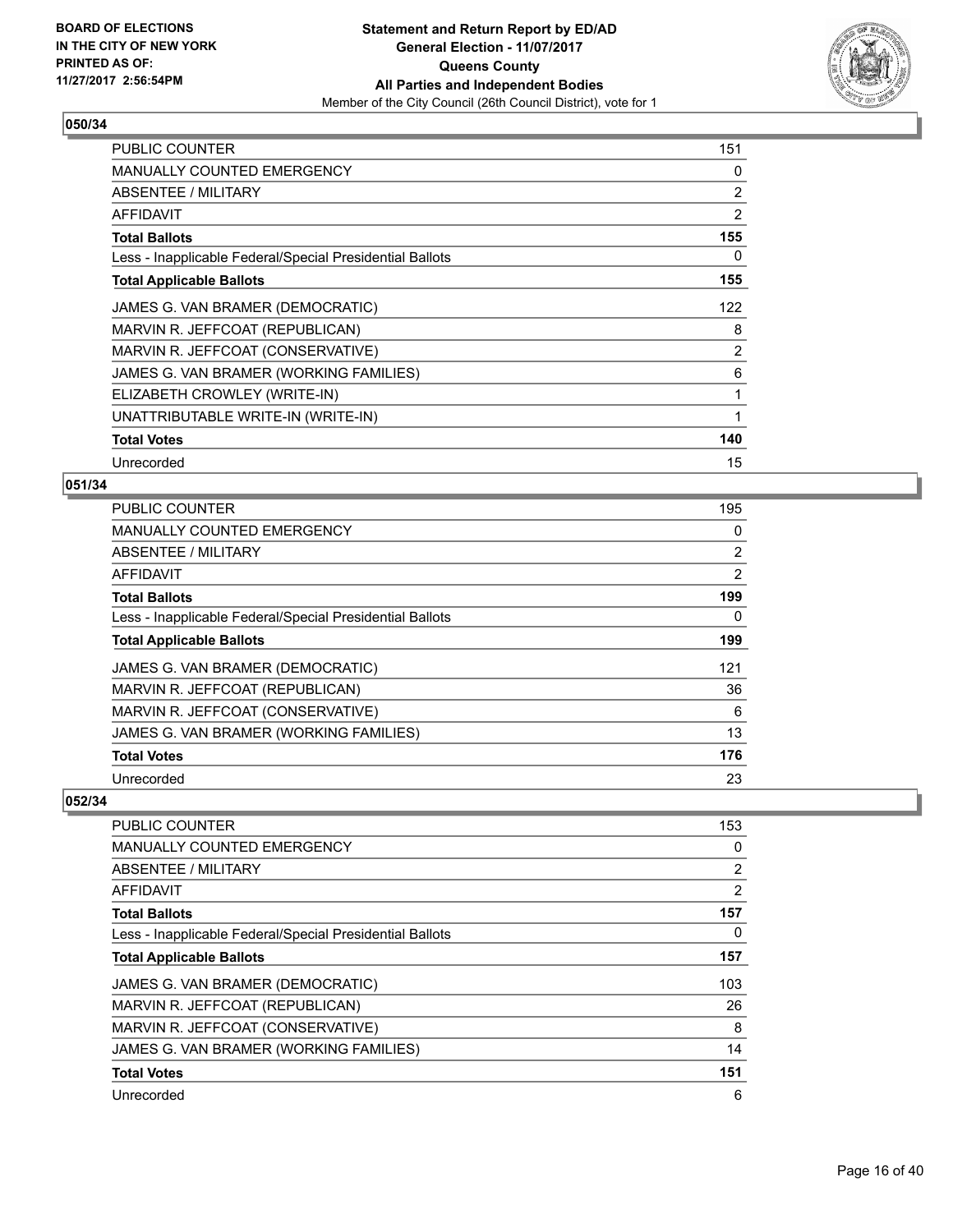

| <b>PUBLIC COUNTER</b>                                    | 4 |
|----------------------------------------------------------|---|
| MANUALLY COUNTED EMERGENCY                               | 0 |
| ABSENTEE / MILITARY                                      | 0 |
| AFFIDAVIT                                                | 0 |
| <b>Total Ballots</b>                                     | 4 |
| Less - Inapplicable Federal/Special Presidential Ballots | 0 |
| <b>Total Applicable Ballots</b>                          | 4 |
| JAMES G. VAN BRAMER (DEMOCRATIC)                         | 0 |
| MARVIN R. JEFFCOAT (REPUBLICAN)                          | 4 |
| MARVIN R. JEFFCOAT (CONSERVATIVE)                        | 0 |
| JAMES G. VAN BRAMER (WORKING FAMILIES)                   | 0 |
| <b>Total Votes</b>                                       | 4 |

## **057/34**

| PUBLIC COUNTER                                           | 54 |
|----------------------------------------------------------|----|
| <b>MANUALLY COUNTED EMERGENCY</b>                        | 0  |
| ABSENTEE / MILITARY                                      |    |
| AFFIDAVIT                                                | 2  |
| <b>Total Ballots</b>                                     | 57 |
| Less - Inapplicable Federal/Special Presidential Ballots | 0  |
| <b>Total Applicable Ballots</b>                          | 57 |
| JAMES G. VAN BRAMER (DEMOCRATIC)                         | 46 |
| MARVIN R. JEFFCOAT (REPUBLICAN)                          | 5  |
| MARVIN R. JEFFCOAT (CONSERVATIVE)                        | 1  |
| JAMES G. VAN BRAMER (WORKING FAMILIES)                   |    |
| UNATTRIBUTABLE WRITE-IN (WRITE-IN)                       |    |
| <b>Total Votes</b>                                       | 54 |
| Unrecorded                                               | 3  |

| <b>PUBLIC COUNTER</b>                                    | 154 |
|----------------------------------------------------------|-----|
| MANUALLY COUNTED EMERGENCY                               | 0   |
| ABSENTEE / MILITARY                                      | 2   |
| AFFIDAVIT                                                | 2   |
| <b>Total Ballots</b>                                     | 158 |
| Less - Inapplicable Federal/Special Presidential Ballots | 0   |
| <b>Total Applicable Ballots</b>                          | 158 |
| JAMES G. VAN BRAMER (DEMOCRATIC)                         | 106 |
| MARVIN R. JEFFCOAT (REPUBLICAN)                          | 22  |
| MARVIN R. JEFFCOAT (CONSERVATIVE)                        | 2   |
| JAMES G. VAN BRAMER (WORKING FAMILIES)                   | 10  |
| <b>Total Votes</b>                                       | 140 |
| Unrecorded                                               | 18  |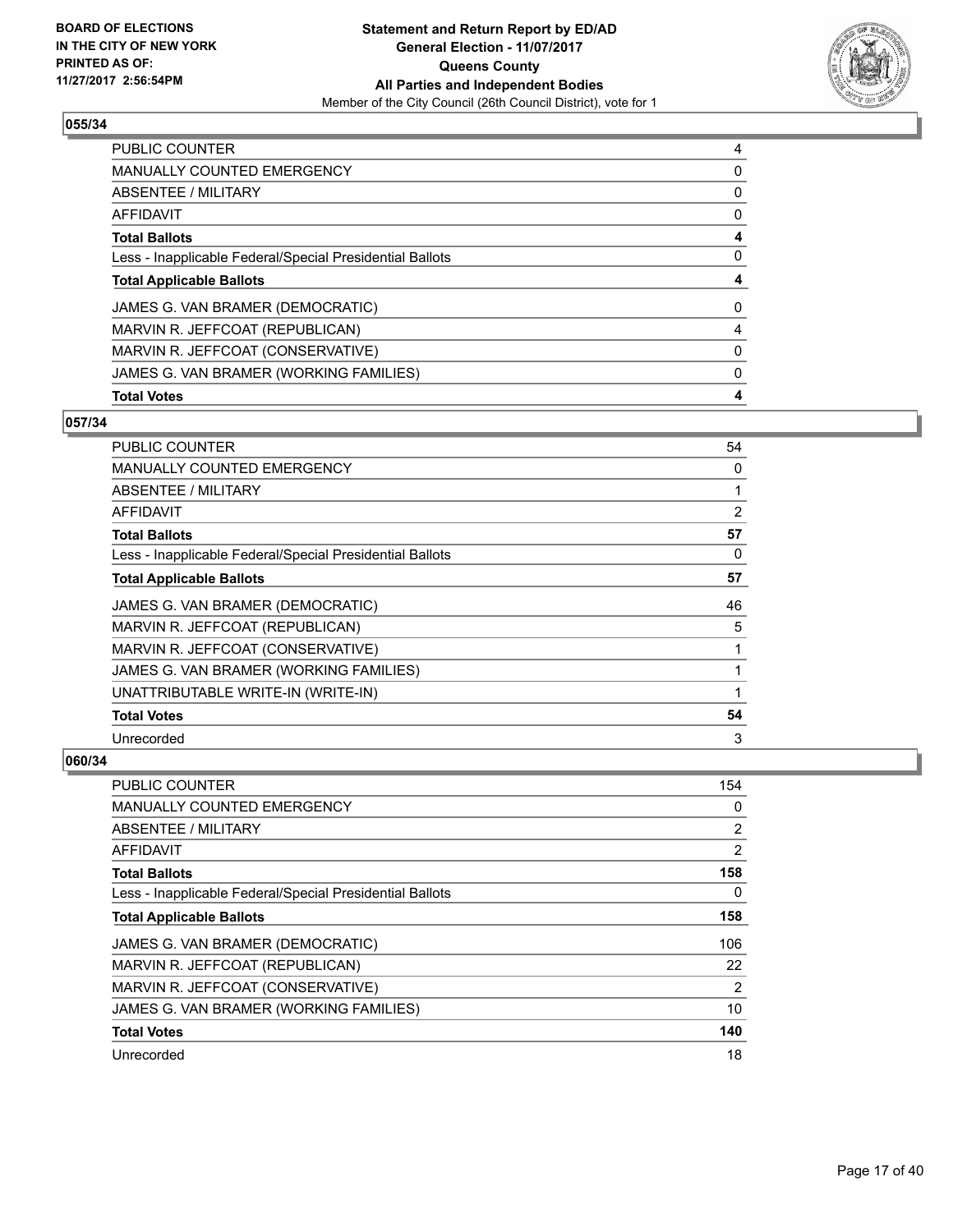

| <b>PUBLIC COUNTER</b>                                    | 53 |
|----------------------------------------------------------|----|
| <b>MANUALLY COUNTED EMERGENCY</b>                        | 0  |
| ABSENTEE / MILITARY                                      | 0  |
| AFFIDAVIT                                                | 3  |
| <b>Total Ballots</b>                                     | 56 |
| Less - Inapplicable Federal/Special Presidential Ballots | 0  |
| <b>Total Applicable Ballots</b>                          | 56 |
| JAMES G. VAN BRAMER (DEMOCRATIC)                         | 43 |
| MARVIN R. JEFFCOAT (REPUBLICAN)                          | 5  |
| MARVIN R. JEFFCOAT (CONSERVATIVE)                        | 0  |
| JAMES G. VAN BRAMER (WORKING FAMILIES)                   | 6  |
| DANIEL DROMM (WRITE-IN)                                  | 1  |
| <b>Total Votes</b>                                       | 55 |
| Unrecorded                                               | 1  |

| <b>PUBLIC COUNTER</b>                                    | 174 |
|----------------------------------------------------------|-----|
| <b>MANUALLY COUNTED EMERGENCY</b>                        | 0   |
| ABSENTEE / MILITARY                                      |     |
| AFFIDAVIT                                                | 3   |
| <b>Total Ballots</b>                                     | 178 |
| Less - Inapplicable Federal/Special Presidential Ballots | 0   |
| <b>Total Applicable Ballots</b>                          | 178 |
| JAMES G. VAN BRAMER (DEMOCRATIC)                         | 135 |
| MARVIN R. JEFFCOAT (REPUBLICAN)                          | 22  |
| MARVIN R. JEFFCOAT (CONSERVATIVE)                        | 6   |
| JAMES G. VAN BRAMER (WORKING FAMILIES)                   | 4   |
| <b>Total Votes</b>                                       | 167 |
| Unrecorded                                               | 11  |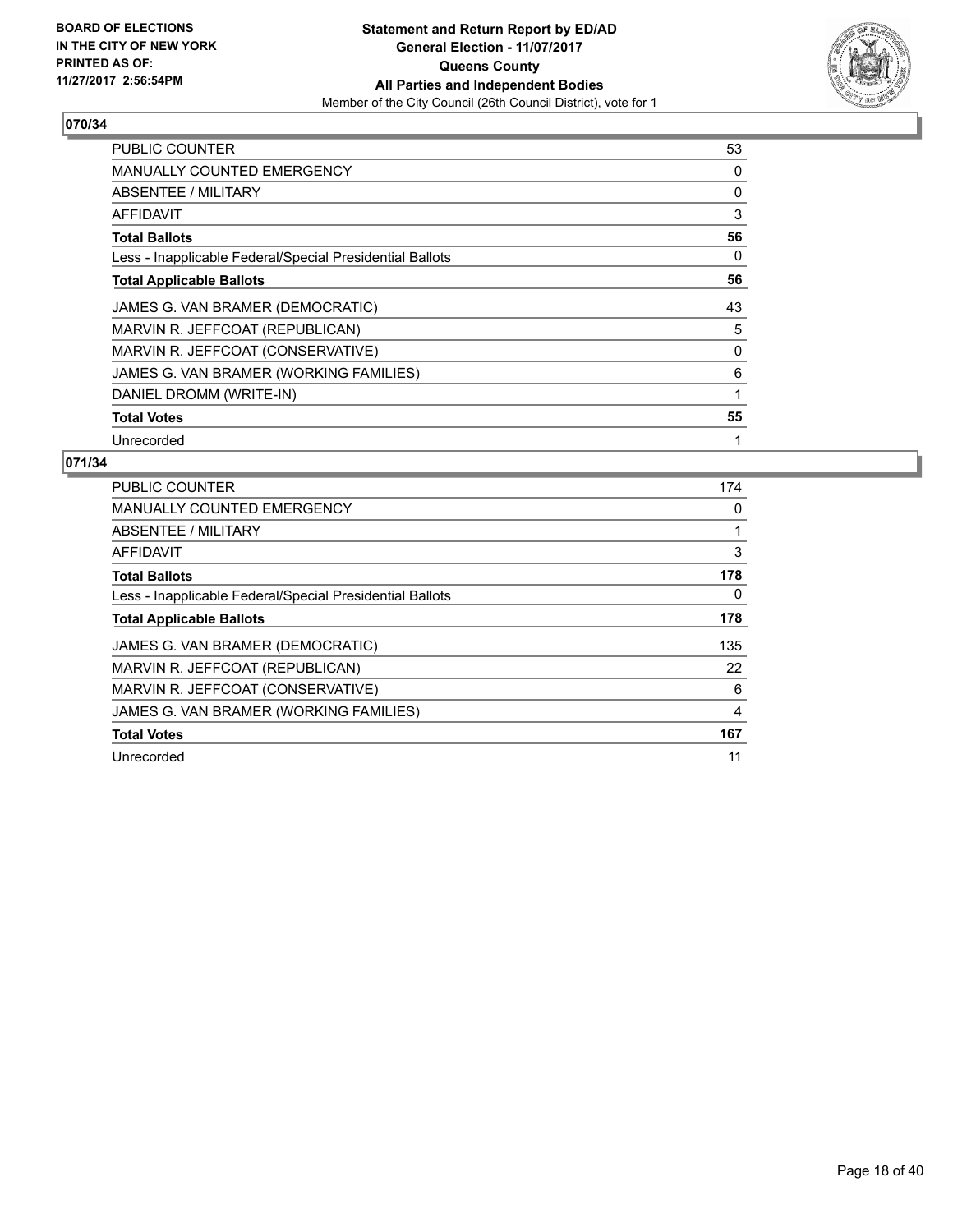

| <b>PUBLIC COUNTER</b>                                    | 176 |
|----------------------------------------------------------|-----|
| <b>MANUALLY COUNTED EMERGENCY</b>                        | 0   |
| ABSENTEE / MILITARY                                      | 5   |
| <b>AFFIDAVIT</b>                                         |     |
| <b>Total Ballots</b>                                     | 182 |
| Less - Inapplicable Federal/Special Presidential Ballots | 0   |
| <b>Total Applicable Ballots</b>                          | 182 |
| JAMES G. VAN BRAMER (DEMOCRATIC)                         | 126 |
| MARVIN R. JEFFCOAT (REPUBLICAN)                          | 30  |
| MARVIN R. JEFFCOAT (CONSERVATIVE)                        | 3   |
| JAMES G. VAN BRAMER (WORKING FAMILIES)                   | 14  |
| <b>Total Votes</b>                                       | 173 |
| Unrecorded                                               | 9   |

#### **028/36**

| PUBLIC COUNTER                                           | 213 |
|----------------------------------------------------------|-----|
| <b>MANUALLY COUNTED EMERGENCY</b>                        | 0   |
| ABSENTEE / MILITARY                                      | 7   |
| AFFIDAVIT                                                | 5   |
| <b>Total Ballots</b>                                     | 225 |
| Less - Inapplicable Federal/Special Presidential Ballots | 0   |
| <b>Total Applicable Ballots</b>                          | 225 |
| JAMES G. VAN BRAMER (DEMOCRATIC)                         | 134 |
| MARVIN R. JEFFCOAT (REPUBLICAN)                          | 38  |
| MARVIN R. JEFFCOAT (CONSERVATIVE)                        | 6   |
| JAMES G. VAN BRAMER (WORKING FAMILIES)                   | 21  |
| LISA JANKOWSKI (WRITE-IN)                                | 1   |
| <b>Total Votes</b>                                       | 200 |
| Unrecorded                                               | 25  |

| PUBLIC COUNTER                                           | 252 |
|----------------------------------------------------------|-----|
| <b>MANUALLY COUNTED EMERGENCY</b>                        | 0   |
| ABSENTEE / MILITARY                                      |     |
| AFFIDAVIT                                                |     |
| <b>Total Ballots</b>                                     | 254 |
| Less - Inapplicable Federal/Special Presidential Ballots | 0   |
| <b>Total Applicable Ballots</b>                          | 254 |
| JAMES G. VAN BRAMER (DEMOCRATIC)                         | 182 |
| MARVIN R. JEFFCOAT (REPUBLICAN)                          | 23  |
| MARVIN R. JEFFCOAT (CONSERVATIVE)                        | 3   |
| JAMES G. VAN BRAMER (WORKING FAMILIES)                   | 36  |
| <b>Total Votes</b>                                       | 244 |
| Unrecorded                                               | 10  |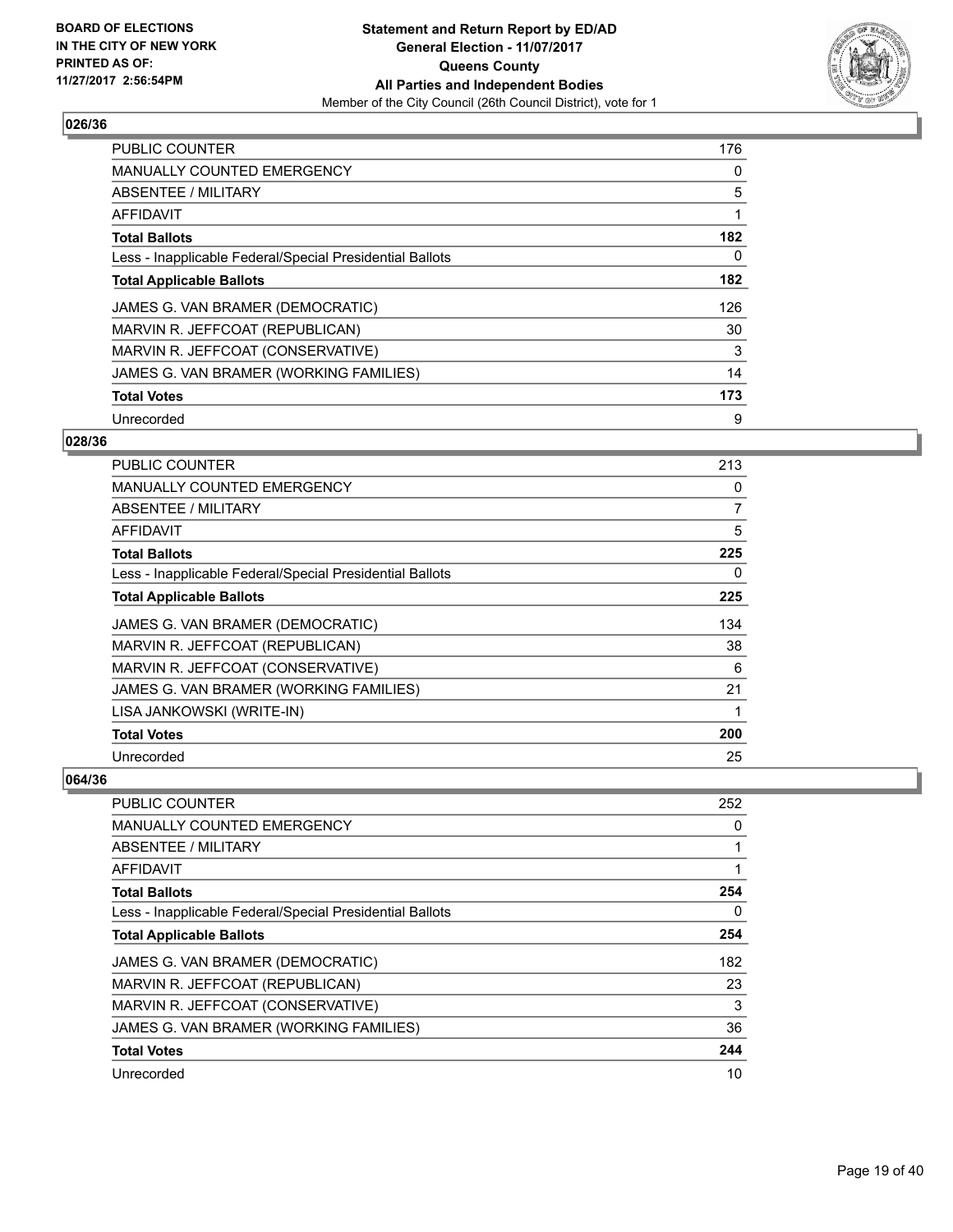

| <b>PUBLIC COUNTER</b>                                    | 73             |
|----------------------------------------------------------|----------------|
| <b>MANUALLY COUNTED EMERGENCY</b>                        | 0              |
| <b>ABSENTEE / MILITARY</b>                               | 0              |
| AFFIDAVIT                                                |                |
| <b>Total Ballots</b>                                     | 74             |
| Less - Inapplicable Federal/Special Presidential Ballots | 0              |
| <b>Total Applicable Ballots</b>                          | 74             |
| JAMES G. VAN BRAMER (DEMOCRATIC)                         | 64             |
| MARVIN R. JEFFCOAT (REPUBLICAN)                          |                |
| MARVIN R. JEFFCOAT (CONSERVATIVE)                        | 0              |
| JAMES G. VAN BRAMER (WORKING FAMILIES)                   | $\overline{4}$ |
| <b>Total Votes</b>                                       | 69             |
| Unrecorded                                               | 5              |

#### **068/36 COMBINED into: 065/36**

| <b>PUBLIC COUNTER</b>                                    | 0 |
|----------------------------------------------------------|---|
| <b>MANUALLY COUNTED EMERGENCY</b>                        | 0 |
| ABSENTEE / MILITARY                                      | 0 |
| AFFIDAVIT                                                | 0 |
| <b>Total Ballots</b>                                     | 0 |
| Less - Inapplicable Federal/Special Presidential Ballots | 0 |
| <b>Total Applicable Ballots</b>                          | 0 |
| JAMES G. VAN BRAMER (DEMOCRATIC)                         | 0 |
| MARVIN R. JEFFCOAT (REPUBLICAN)                          | 0 |
| MARVIN R. JEFFCOAT (CONSERVATIVE)                        | 0 |
| JAMES G. VAN BRAMER (WORKING FAMILIES)                   | 0 |
| <b>Total Votes</b>                                       | 0 |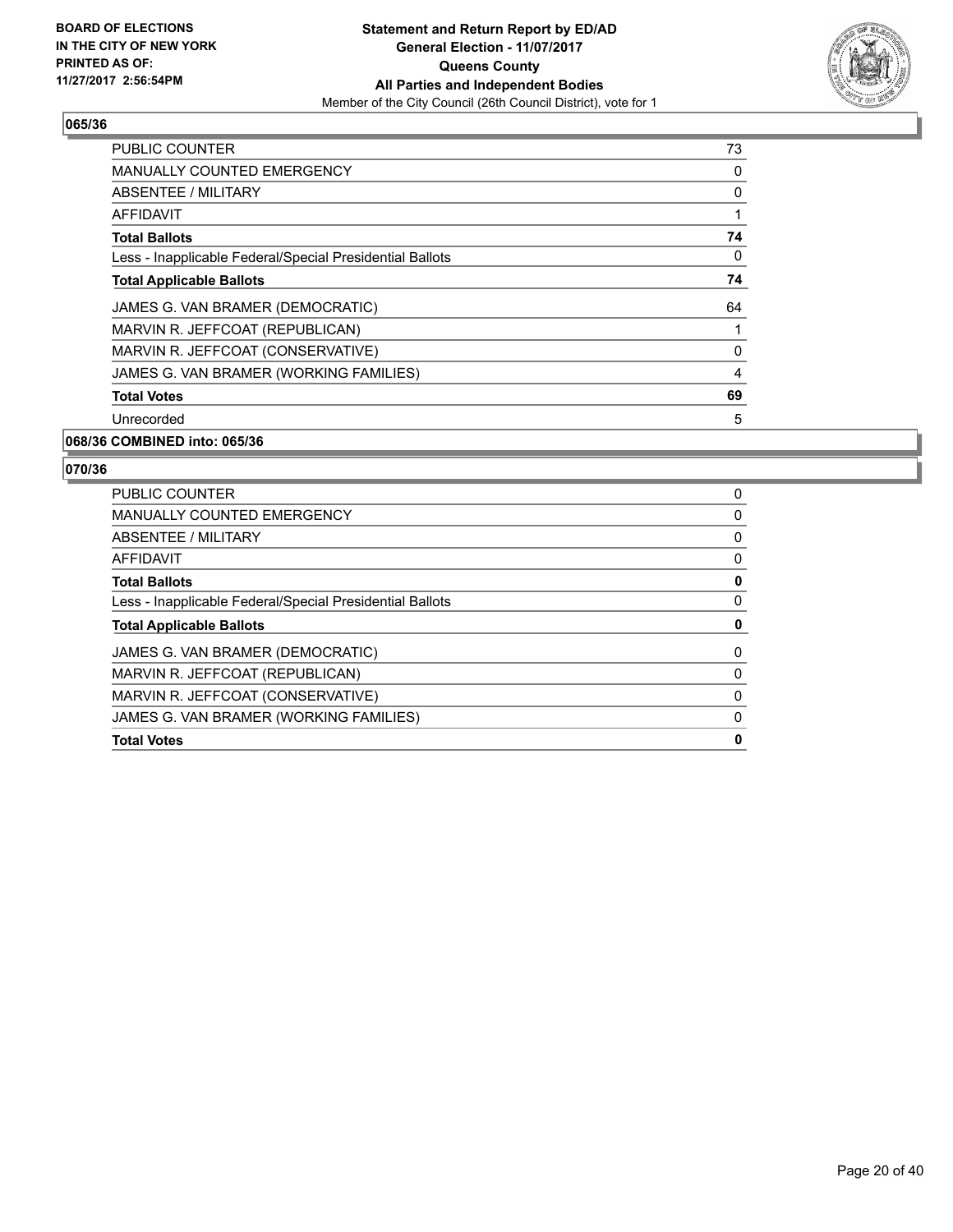

| <b>PUBLIC COUNTER</b>                                    | 171 |
|----------------------------------------------------------|-----|
| <b>MANUALLY COUNTED EMERGENCY</b>                        | 0   |
| ABSENTEE / MILITARY                                      | 1   |
| <b>AFFIDAVIT</b>                                         | 0   |
| <b>Total Ballots</b>                                     | 172 |
| Less - Inapplicable Federal/Special Presidential Ballots | 0   |
| <b>Total Applicable Ballots</b>                          | 172 |
| JAMES G. VAN BRAMER (DEMOCRATIC)                         | 112 |
| MARVIN R. JEFFCOAT (REPUBLICAN)                          | 32  |
| MARVIN R. JEFFCOAT (CONSERVATIVE)                        |     |
| JAMES G. VAN BRAMER (WORKING FAMILIES)                   | 17  |
| <b>Total Votes</b>                                       | 162 |
| Unrecorded                                               | 10  |

## **006/37**

| PUBLIC COUNTER                                           | 146 |
|----------------------------------------------------------|-----|
| MANUALLY COUNTED EMERGENCY                               | 0   |
| ABSENTEE / MILITARY                                      | 0   |
| AFFIDAVIT                                                | 2   |
| <b>Total Ballots</b>                                     | 148 |
| Less - Inapplicable Federal/Special Presidential Ballots | 0   |
| <b>Total Applicable Ballots</b>                          | 148 |
| JAMES G. VAN BRAMER (DEMOCRATIC)                         | 103 |
| MARVIN R. JEFFCOAT (REPUBLICAN)                          | 18  |
| MARVIN R. JEFFCOAT (CONSERVATIVE)                        | 7   |
| JAMES G. VAN BRAMER (WORKING FAMILIES)                   | 12  |
| <b>Total Votes</b>                                       | 140 |
| Unrecorded                                               | 8   |

| PUBLIC COUNTER                                           | 150 |
|----------------------------------------------------------|-----|
| MANUALLY COUNTED EMERGENCY                               | 0   |
| ABSENTEE / MILITARY                                      | 0   |
| AFFIDAVIT                                                |     |
| <b>Total Ballots</b>                                     | 151 |
| Less - Inapplicable Federal/Special Presidential Ballots | 0   |
| <b>Total Applicable Ballots</b>                          | 151 |
| JAMES G. VAN BRAMER (DEMOCRATIC)                         | 124 |
| MARVIN R. JEFFCOAT (REPUBLICAN)                          | 4   |
| MARVIN R. JEFFCOAT (CONSERVATIVE)                        | 2   |
| JAMES G. VAN BRAMER (WORKING FAMILIES)                   | 5   |
| IRA GREENBERG (WRITE-IN)                                 | 1   |
| <b>Total Votes</b>                                       | 136 |
| Unrecorded                                               | 15  |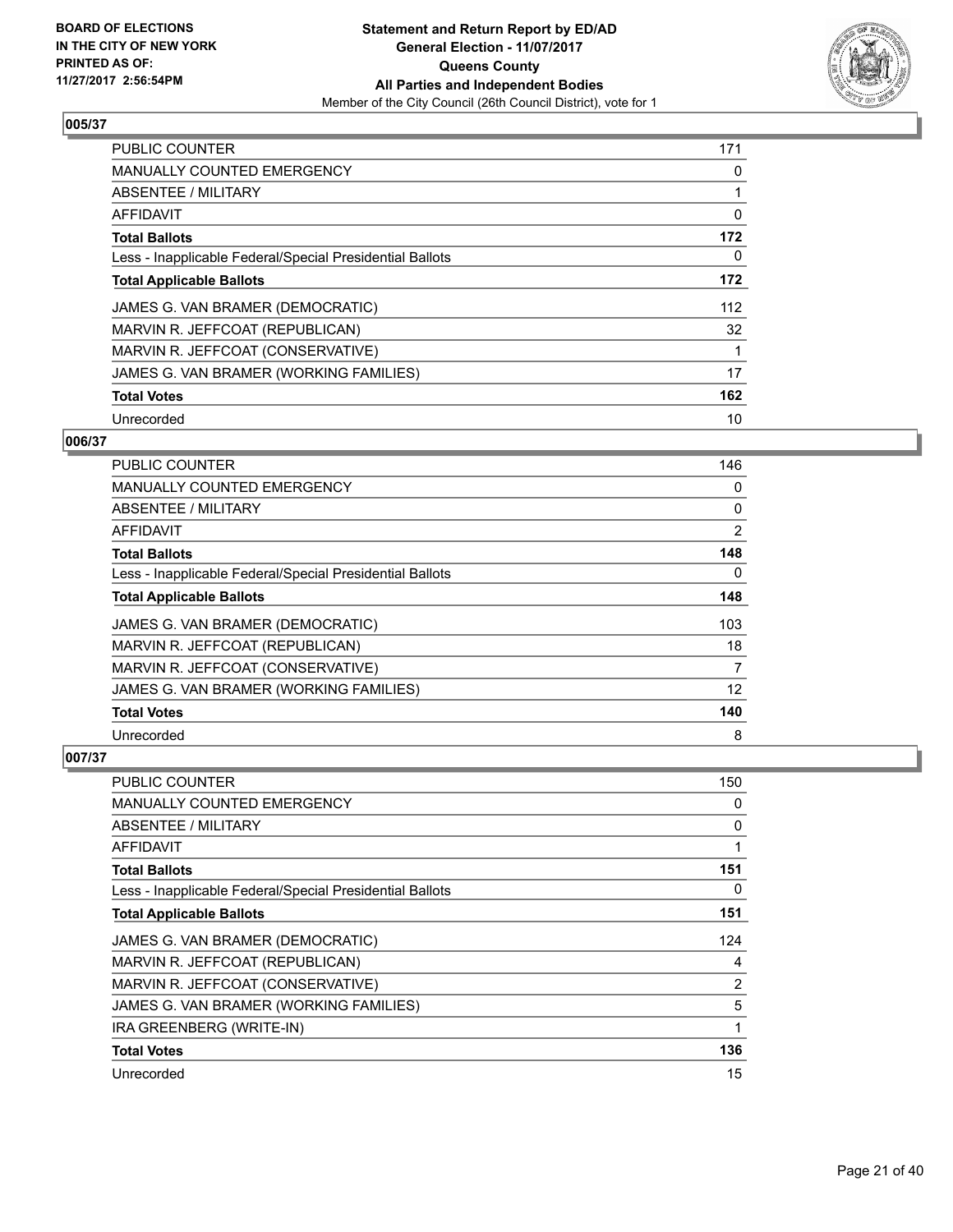

| PUBLIC COUNTER                                           | 229 |
|----------------------------------------------------------|-----|
| <b>MANUALLY COUNTED EMERGENCY</b>                        | 0   |
| ABSENTEE / MILITARY                                      | 6   |
| <b>AFFIDAVIT</b>                                         | 2   |
| <b>Total Ballots</b>                                     | 237 |
| Less - Inapplicable Federal/Special Presidential Ballots | 0   |
| <b>Total Applicable Ballots</b>                          | 237 |
| JAMES G. VAN BRAMER (DEMOCRATIC)                         | 194 |
| MARVIN R. JEFFCOAT (REPUBLICAN)                          | 10  |
| MARVIN R. JEFFCOAT (CONSERVATIVE)                        |     |
| JAMES G. VAN BRAMER (WORKING FAMILIES)                   | 2   |
| <b>Total Votes</b>                                       | 207 |
| Unrecorded                                               | 30  |

## **009/37**

| PUBLIC COUNTER                                           | 172            |
|----------------------------------------------------------|----------------|
| <b>MANUALLY COUNTED EMERGENCY</b>                        | 0              |
| ABSENTEE / MILITARY                                      | 6              |
| AFFIDAVIT                                                | 0              |
| <b>Total Ballots</b>                                     | 178            |
| Less - Inapplicable Federal/Special Presidential Ballots | 0              |
| <b>Total Applicable Ballots</b>                          | 178            |
| JAMES G. VAN BRAMER (DEMOCRATIC)                         | 144            |
| MARVIN R. JEFFCOAT (REPUBLICAN)                          | 6              |
| MARVIN R. JEFFCOAT (CONSERVATIVE)                        | $\overline{2}$ |
| JAMES G. VAN BRAMER (WORKING FAMILIES)                   | 7              |
| <b>Total Votes</b>                                       | 159            |
| Unrecorded                                               | 19             |

| PUBLIC COUNTER                                           | 147            |
|----------------------------------------------------------|----------------|
| <b>MANUALLY COUNTED EMERGENCY</b>                        | 0              |
| ABSENTEE / MILITARY                                      | 12             |
| AFFIDAVIT                                                |                |
| <b>Total Ballots</b>                                     | 160            |
| Less - Inapplicable Federal/Special Presidential Ballots | 0              |
| <b>Total Applicable Ballots</b>                          | 160            |
| JAMES G. VAN BRAMER (DEMOCRATIC)                         | 133            |
| MARVIN R. JEFFCOAT (REPUBLICAN)                          | 5              |
| MARVIN R. JEFFCOAT (CONSERVATIVE)                        | $\overline{2}$ |
| JAMES G. VAN BRAMER (WORKING FAMILIES)                   | 10             |
| <b>Total Votes</b>                                       | 150            |
| Unrecorded                                               | 10             |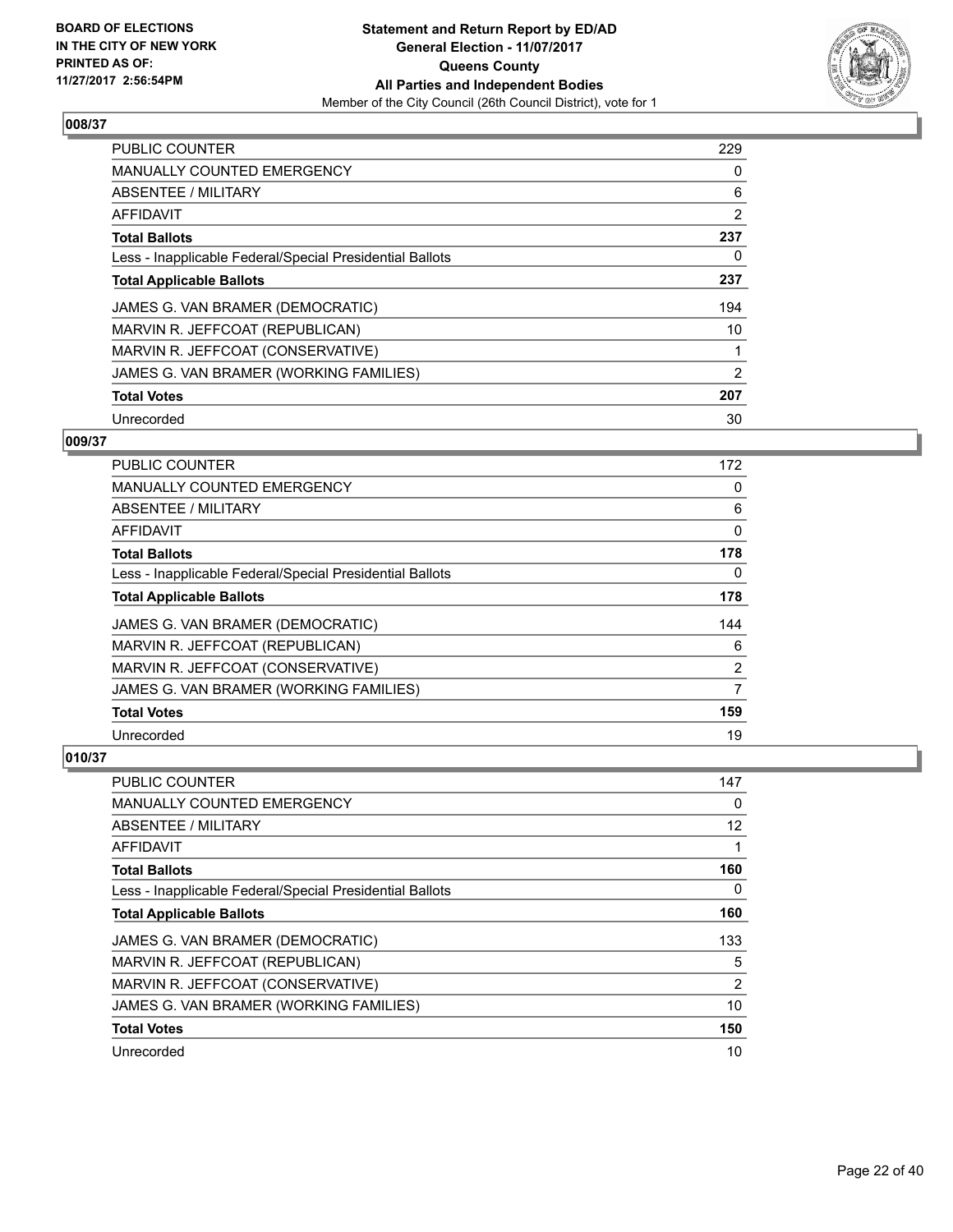

| <b>PUBLIC COUNTER</b>                                    | 137            |
|----------------------------------------------------------|----------------|
| <b>MANUALLY COUNTED EMERGENCY</b>                        | 0              |
| ABSENTEE / MILITARY                                      | $\overline{2}$ |
| AFFIDAVIT                                                |                |
| <b>Total Ballots</b>                                     | 140            |
| Less - Inapplicable Federal/Special Presidential Ballots | 0              |
| <b>Total Applicable Ballots</b>                          | 140            |
| JAMES G. VAN BRAMER (DEMOCRATIC)                         | 109            |
| MARVIN R. JEFFCOAT (REPUBLICAN)                          | 14             |
| MARVIN R. JEFFCOAT (CONSERVATIVE)                        | 2              |
| JAMES G. VAN BRAMER (WORKING FAMILIES)                   | 11             |
| <b>Total Votes</b>                                       | 136            |
| Unrecorded                                               | 4              |

## **012/37**

| <b>PUBLIC COUNTER</b>                                    | 187 |
|----------------------------------------------------------|-----|
| <b>MANUALLY COUNTED EMERGENCY</b>                        | 0   |
| ABSENTEE / MILITARY                                      | 5   |
| AFFIDAVIT                                                | 4   |
| <b>Total Ballots</b>                                     | 196 |
| Less - Inapplicable Federal/Special Presidential Ballots | 0   |
| <b>Total Applicable Ballots</b>                          | 196 |
| JAMES G. VAN BRAMER (DEMOCRATIC)                         | 157 |
| MARVIN R. JEFFCOAT (REPUBLICAN)                          | 7   |
| MARVIN R. JEFFCOAT (CONSERVATIVE)                        | 2   |
| JAMES G. VAN BRAMER (WORKING FAMILIES)                   | 3   |
| <b>Total Votes</b>                                       | 169 |
| Unrecorded                                               | 27  |

| PUBLIC COUNTER                                           | 162 |
|----------------------------------------------------------|-----|
| <b>MANUALLY COUNTED EMERGENCY</b>                        | 0   |
| ABSENTEE / MILITARY                                      | 6   |
| AFFIDAVIT                                                | 0   |
| <b>Total Ballots</b>                                     | 168 |
| Less - Inapplicable Federal/Special Presidential Ballots | 0   |
| <b>Total Applicable Ballots</b>                          | 168 |
| JAMES G. VAN BRAMER (DEMOCRATIC)                         | 139 |
| MARVIN R. JEFFCOAT (REPUBLICAN)                          | 5   |
| MARVIN R. JEFFCOAT (CONSERVATIVE)                        | 0   |
| JAMES G. VAN BRAMER (WORKING FAMILIES)                   | 5   |
| <b>Total Votes</b>                                       | 149 |
| Unrecorded                                               | 19  |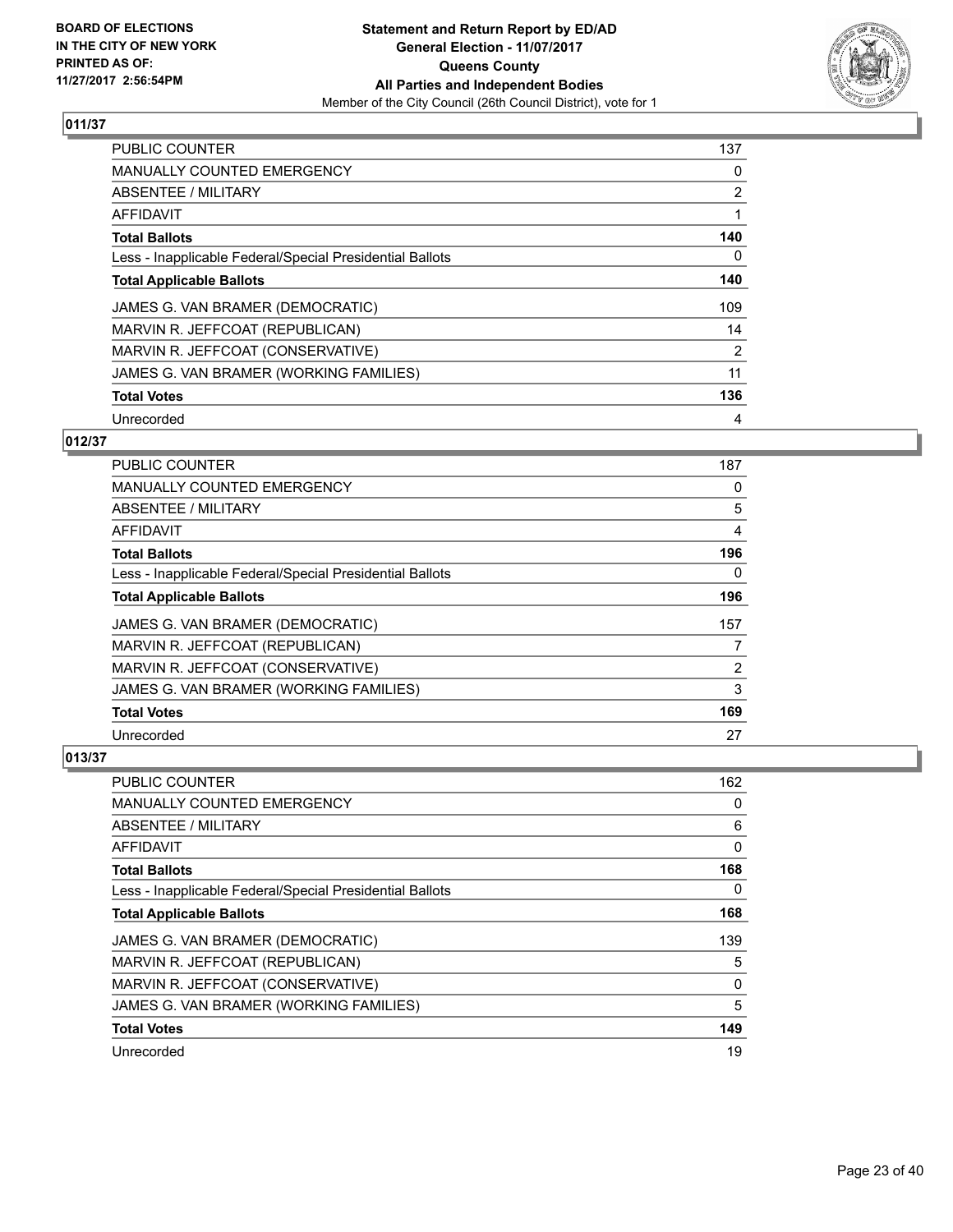

| <b>PUBLIC COUNTER</b>                                    | 188 |
|----------------------------------------------------------|-----|
| <b>MANUALLY COUNTED EMERGENCY</b>                        | 0   |
| ABSENTEE / MILITARY                                      |     |
| <b>AFFIDAVIT</b>                                         | 0   |
| <b>Total Ballots</b>                                     | 189 |
| Less - Inapplicable Federal/Special Presidential Ballots | 0   |
| <b>Total Applicable Ballots</b>                          | 189 |
| JAMES G. VAN BRAMER (DEMOCRATIC)                         | 154 |
| MARVIN R. JEFFCOAT (REPUBLICAN)                          | 6   |
| MARVIN R. JEFFCOAT (CONSERVATIVE)                        | 0   |
| JAMES G. VAN BRAMER (WORKING FAMILIES)                   | 6   |
| <b>Total Votes</b>                                       | 166 |
| Unrecorded                                               | 23  |

## **015/37**

| <b>PUBLIC COUNTER</b>                                    | 181 |
|----------------------------------------------------------|-----|
| <b>MANUALLY COUNTED EMERGENCY</b>                        | 0   |
| ABSENTEE / MILITARY                                      | 4   |
| AFFIDAVIT                                                | 0   |
| <b>Total Ballots</b>                                     | 185 |
| Less - Inapplicable Federal/Special Presidential Ballots | 0   |
| <b>Total Applicable Ballots</b>                          | 185 |
| JAMES G. VAN BRAMER (DEMOCRATIC)                         | 143 |
| MARVIN R. JEFFCOAT (REPUBLICAN)                          | 7   |
| MARVIN R. JEFFCOAT (CONSERVATIVE)                        |     |
| JAMES G. VAN BRAMER (WORKING FAMILIES)                   | 8   |
| <b>Total Votes</b>                                       | 159 |
| Unrecorded                                               | 26  |

| <b>PUBLIC COUNTER</b>                                    | 207 |
|----------------------------------------------------------|-----|
| <b>MANUALLY COUNTED EMERGENCY</b>                        | 0   |
| ABSENTEE / MILITARY                                      | 0   |
| AFFIDAVIT                                                | 4   |
| <b>Total Ballots</b>                                     | 211 |
| Less - Inapplicable Federal/Special Presidential Ballots | 0   |
| <b>Total Applicable Ballots</b>                          | 211 |
| JAMES G. VAN BRAMER (DEMOCRATIC)                         | 166 |
| MARVIN R. JEFFCOAT (REPUBLICAN)                          | 8   |
| MARVIN R. JEFFCOAT (CONSERVATIVE)                        | 4   |
| JAMES G. VAN BRAMER (WORKING FAMILIES)                   | 5   |
| <b>Total Votes</b>                                       | 183 |
| Unrecorded                                               | 28  |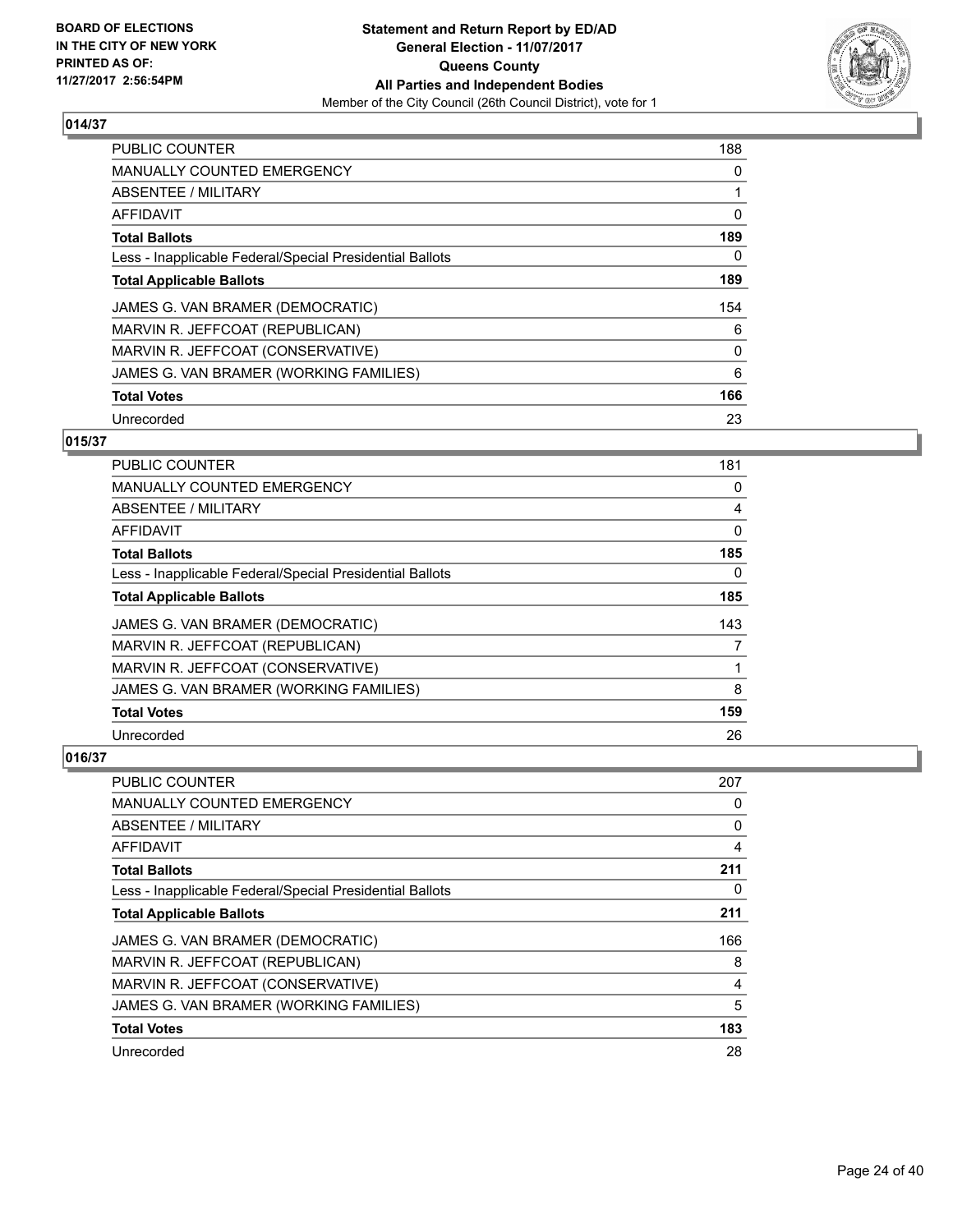

| <b>PUBLIC COUNTER</b>                                    | 230 |
|----------------------------------------------------------|-----|
| <b>MANUALLY COUNTED EMERGENCY</b>                        | 0   |
| ABSENTEE / MILITARY                                      | 3   |
| <b>AFFIDAVIT</b>                                         | 0   |
| <b>Total Ballots</b>                                     | 233 |
| Less - Inapplicable Federal/Special Presidential Ballots | 0   |
| <b>Total Applicable Ballots</b>                          | 233 |
| JAMES G. VAN BRAMER (DEMOCRATIC)                         | 188 |
| MARVIN R. JEFFCOAT (REPUBLICAN)                          | 5   |
| MARVIN R. JEFFCOAT (CONSERVATIVE)                        | 3   |
| JAMES G. VAN BRAMER (WORKING FAMILIES)                   | 10  |
| <b>Total Votes</b>                                       | 206 |
| Unrecorded                                               | 27  |

## **018/37**

| <b>PUBLIC COUNTER</b>                                    | 229 |
|----------------------------------------------------------|-----|
| <b>MANUALLY COUNTED EMERGENCY</b>                        | 0   |
| <b>ABSENTEE / MILITARY</b>                               | 3   |
| <b>AFFIDAVIT</b>                                         | 6   |
| <b>Total Ballots</b>                                     | 238 |
| Less - Inapplicable Federal/Special Presidential Ballots | 0   |
| <b>Total Applicable Ballots</b>                          | 238 |
| JAMES G. VAN BRAMER (DEMOCRATIC)                         | 153 |
| MARVIN R. JEFFCOAT (REPUBLICAN)                          | 17  |
| MARVIN R. JEFFCOAT (CONSERVATIVE)                        | 3   |
| JAMES G. VAN BRAMER (WORKING FAMILIES)                   | 44  |
| MARY JOBAIDA (WRITE-IN)                                  | 3   |
| PAUL VALLONE (WRITE-IN)                                  | 1   |
| <b>Total Votes</b>                                       | 221 |
| Unrecorded                                               | 17  |

| PUBLIC COUNTER                                           | 181 |
|----------------------------------------------------------|-----|
| <b>MANUALLY COUNTED EMERGENCY</b>                        |     |
| ABSENTEE / MILITARY                                      | 6   |
| AFFIDAVIT                                                | 4   |
| <b>Total Ballots</b>                                     | 192 |
| Less - Inapplicable Federal/Special Presidential Ballots | 0   |
| <b>Total Applicable Ballots</b>                          | 192 |
| JAMES G. VAN BRAMER (DEMOCRATIC)                         | 137 |
| MARVIN R. JEFFCOAT (REPUBLICAN)                          | 29  |
| MARVIN R. JEFFCOAT (CONSERVATIVE)                        | 4   |
| JAMES G. VAN BRAMER (WORKING FAMILIES)                   | 11  |
| <b>Total Votes</b>                                       | 181 |
| Unrecorded                                               | 11  |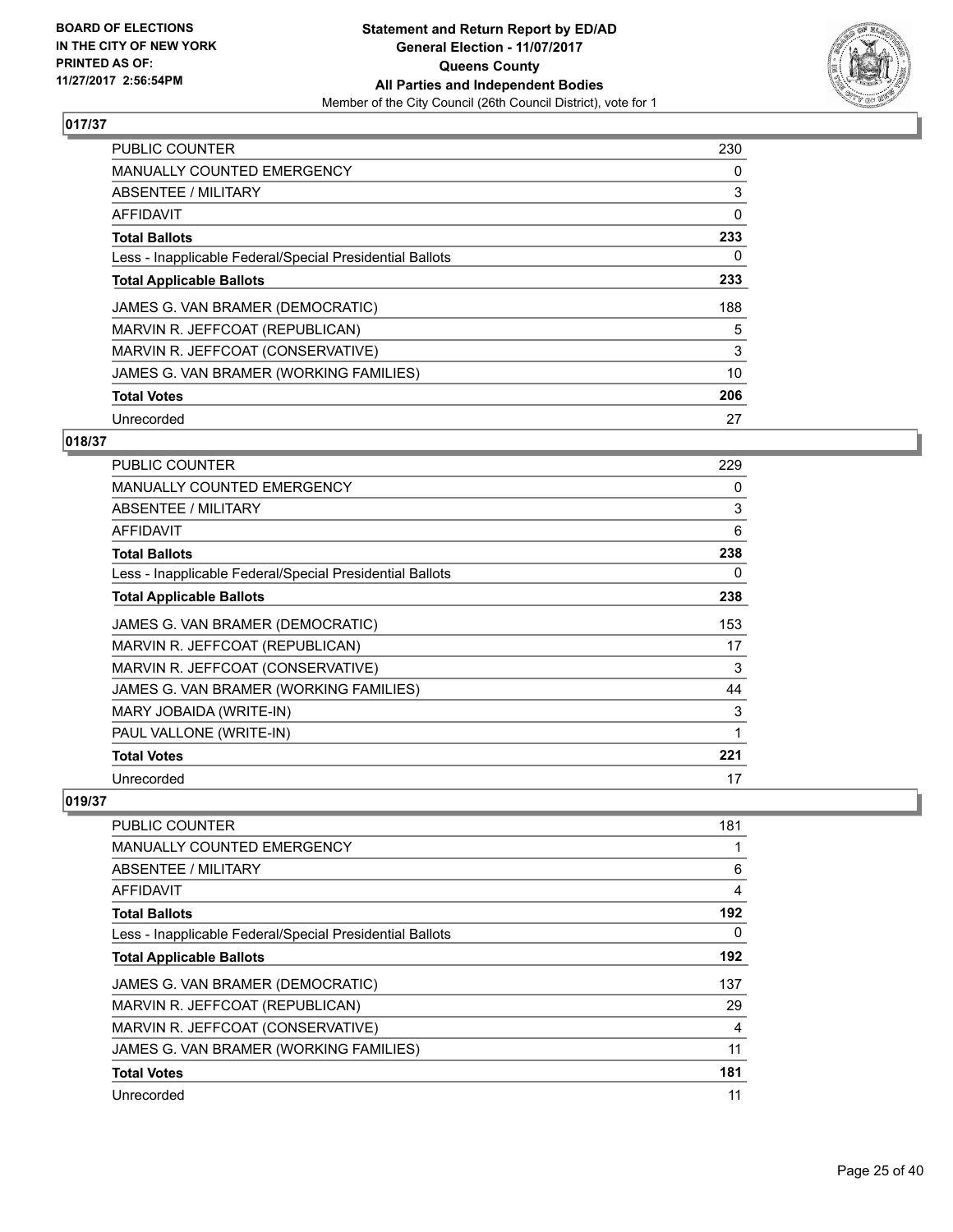

| <b>PUBLIC COUNTER</b>                                    | 212 |
|----------------------------------------------------------|-----|
| <b>MANUALLY COUNTED EMERGENCY</b>                        | 0   |
| ABSENTEE / MILITARY                                      | 10  |
| AFFIDAVIT                                                | 3   |
| <b>Total Ballots</b>                                     | 225 |
| Less - Inapplicable Federal/Special Presidential Ballots | 0   |
| <b>Total Applicable Ballots</b>                          | 225 |
| JAMES G. VAN BRAMER (DEMOCRATIC)                         | 178 |
| MARVIN R. JEFFCOAT (REPUBLICAN)                          | 20  |
| MARVIN R. JEFFCOAT (CONSERVATIVE)                        |     |
| JAMES G. VAN BRAMER (WORKING FAMILIES)                   | 19  |
| <b>Total Votes</b>                                       | 218 |
| Unrecorded                                               | 7   |

## **021/37**

| PUBLIC COUNTER                                           | 297 |
|----------------------------------------------------------|-----|
| <b>MANUALLY COUNTED EMERGENCY</b>                        | 0   |
| ABSENTEE / MILITARY                                      | 8   |
| AFFIDAVIT                                                | 3   |
| <b>Total Ballots</b>                                     | 308 |
| Less - Inapplicable Federal/Special Presidential Ballots | 0   |
| <b>Total Applicable Ballots</b>                          | 308 |
| JAMES G. VAN BRAMER (DEMOCRATIC)                         | 241 |
| MARVIN R. JEFFCOAT (REPUBLICAN)                          | 33  |
| MARVIN R. JEFFCOAT (CONSERVATIVE)                        | 4   |
| JAMES G. VAN BRAMER (WORKING FAMILIES)                   | 21  |
| <b>Total Votes</b>                                       | 299 |
| Unrecorded                                               | 9   |

| PUBLIC COUNTER                                           | 358            |
|----------------------------------------------------------|----------------|
| MANUALLY COUNTED EMERGENCY                               | 0              |
| ABSENTEE / MILITARY                                      | 4              |
| AFFIDAVIT                                                | $\overline{2}$ |
| <b>Total Ballots</b>                                     | 364            |
| Less - Inapplicable Federal/Special Presidential Ballots | 0              |
| <b>Total Applicable Ballots</b>                          | 364            |
| JAMES G. VAN BRAMER (DEMOCRATIC)                         | 261            |
| MARVIN R. JEFFCOAT (REPUBLICAN)                          | 35             |
| MARVIN R. JEFFCOAT (CONSERVATIVE)                        | 10             |
| JAMES G. VAN BRAMER (WORKING FAMILIES)                   | 42             |
| HOWARD ADAMS (WRITE-IN)                                  | 1              |
| <b>Total Votes</b>                                       | 349            |
| Unrecorded                                               | 15             |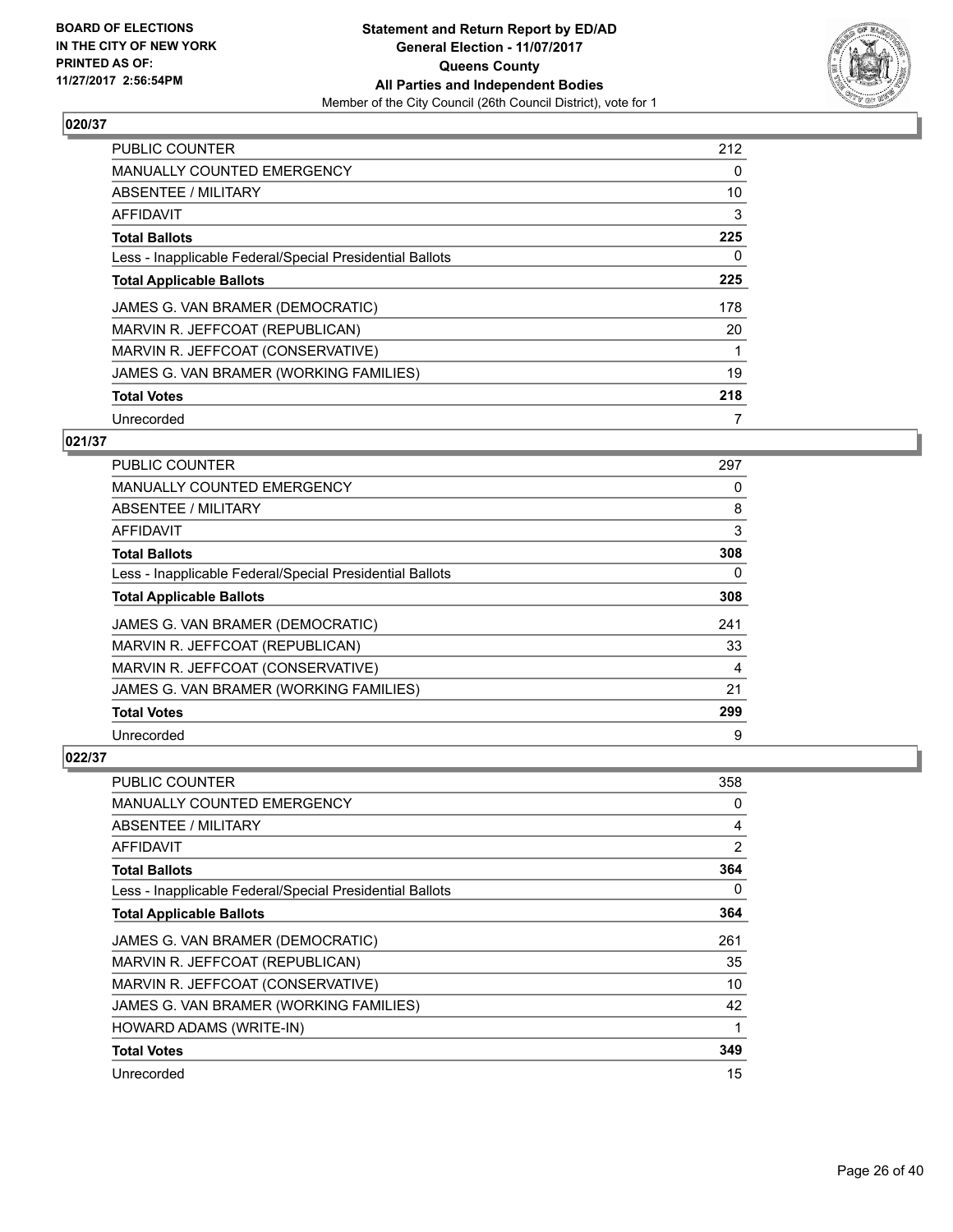

| <b>PUBLIC COUNTER</b>                                    | 305            |
|----------------------------------------------------------|----------------|
| <b>MANUALLY COUNTED EMERGENCY</b>                        | 0              |
| <b>ABSENTEE / MILITARY</b>                               | 3              |
| <b>AFFIDAVIT</b>                                         | 4              |
| <b>Total Ballots</b>                                     | 312            |
| Less - Inapplicable Federal/Special Presidential Ballots | 0              |
| <b>Total Applicable Ballots</b>                          | 312            |
| JAMES G. VAN BRAMER (DEMOCRATIC)                         | 230            |
| MARVIN R. JEFFCOAT (REPUBLICAN)                          | 33             |
| MARVIN R. JEFFCOAT (CONSERVATIVE)                        | 4              |
| JAMES G. VAN BRAMER (WORKING FAMILIES)                   | 33             |
| ADIB SYED (WRITE-IN)                                     | 1              |
| DEXTER BURBRIDGE (WRITE-IN)                              | $\overline{2}$ |
| LAUREN GRAY (WRITE-IN)                                   | $\overline{2}$ |
| MELISSA ORLANDO (WRITE-IN)                               | 1              |
| <b>Total Votes</b>                                       | 306            |
| Unrecorded                                               | 6              |

| <b>PUBLIC COUNTER</b>                                    | 213 |
|----------------------------------------------------------|-----|
| <b>MANUALLY COUNTED EMERGENCY</b>                        | 0   |
| ABSENTEE / MILITARY                                      | 3   |
| AFFIDAVIT                                                | 9   |
| <b>Total Ballots</b>                                     | 225 |
| Less - Inapplicable Federal/Special Presidential Ballots | 0   |
| <b>Total Applicable Ballots</b>                          | 225 |
| JAMES G. VAN BRAMER (DEMOCRATIC)                         | 154 |
| MARVIN R. JEFFCOAT (REPUBLICAN)                          | 31  |
| MARVIN R. JEFFCOAT (CONSERVATIVE)                        | 5   |
| JAMES G. VAN BRAMER (WORKING FAMILIES)                   | 21  |
| HARRIS BERINGER (WRITE-IN)                               | 1   |
| <b>Total Votes</b>                                       | 212 |
| Unrecorded                                               | 13  |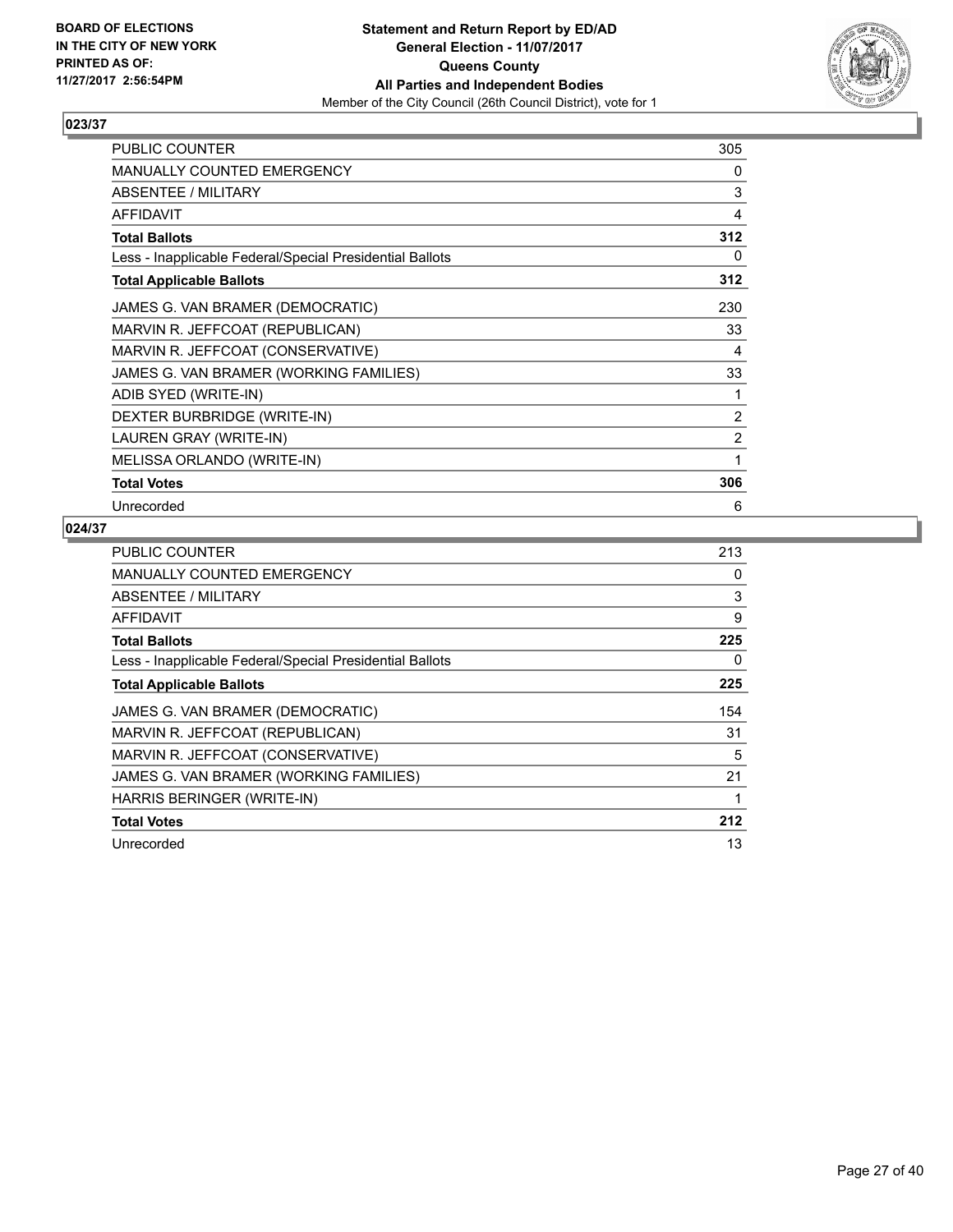

| <b>PUBLIC COUNTER</b>                                    | 31 |
|----------------------------------------------------------|----|
| MANUALLY COUNTED EMERGENCY                               | 0  |
| ABSENTEE / MILITARY                                      | 0  |
| <b>AFFIDAVIT</b>                                         | 0  |
| <b>Total Ballots</b>                                     | 31 |
| Less - Inapplicable Federal/Special Presidential Ballots | 0  |
| <b>Total Applicable Ballots</b>                          | 31 |
| JAMES G. VAN BRAMER (DEMOCRATIC)                         | 22 |
| MARVIN R. JEFFCOAT (REPUBLICAN)                          | 4  |
| MARVIN R. JEFFCOAT (CONSERVATIVE)                        | 0  |
| JAMES G. VAN BRAMER (WORKING FAMILIES)                   | 3  |
| <b>Total Votes</b>                                       | 29 |
| Unrecorded                                               | 2  |

| <b>PUBLIC COUNTER</b>                                    | 429 |
|----------------------------------------------------------|-----|
| <b>MANUALLY COUNTED EMERGENCY</b>                        | 0   |
| <b>ABSENTEE / MILITARY</b>                               | 8   |
| AFFIDAVIT                                                | 8   |
| <b>Total Ballots</b>                                     | 445 |
| Less - Inapplicable Federal/Special Presidential Ballots | 0   |
| <b>Total Applicable Ballots</b>                          | 445 |
| JAMES G. VAN BRAMER (DEMOCRATIC)                         | 322 |
| MARVIN R. JEFFCOAT (REPUBLICAN)                          | 38  |
| MARVIN R. JEFFCOAT (CONSERVATIVE)                        | 8   |
| JAMES G. VAN BRAMER (WORKING FAMILIES)                   | 58  |
| PAUL J. CUMMINS (WRITE-IN)                               | 1   |
| STALIA CASILLO (WRITE-IN)                                | 1   |
| <b>Total Votes</b>                                       | 428 |
| Unrecorded                                               | 17  |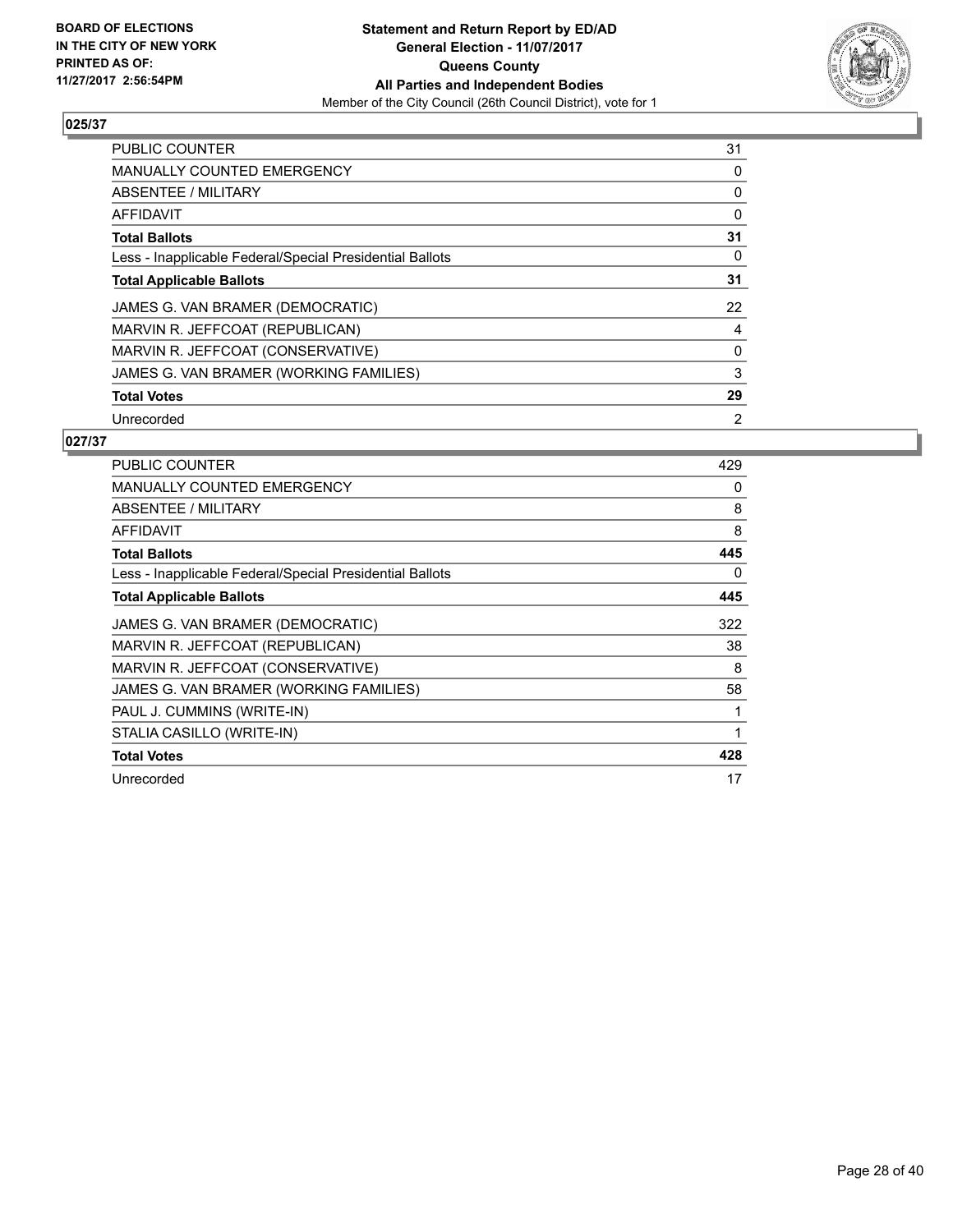

| <b>PUBLIC COUNTER</b>                                    | 356 |
|----------------------------------------------------------|-----|
| <b>MANUALLY COUNTED EMERGENCY</b>                        | 0   |
| ABSENTEE / MILITARY                                      | 7   |
| <b>AFFIDAVIT</b>                                         | 9   |
| <b>Total Ballots</b>                                     | 372 |
| Less - Inapplicable Federal/Special Presidential Ballots | 0   |
| <b>Total Applicable Ballots</b>                          | 372 |
| JAMES G. VAN BRAMER (DEMOCRATIC)                         | 279 |
| MARVIN R. JEFFCOAT (REPUBLICAN)                          | 30  |
| MARVIN R. JEFFCOAT (CONSERVATIVE)                        | 1   |
| JAMES G. VAN BRAMER (WORKING FAMILIES)                   | 49  |
| ADRIAN PAVTRIDGE (WRITE-IN)                              | 1   |
| <b>JAMES KROSKI (WRITE-IN)</b>                           | 1   |
| MELINDA KATZ (WRITE-IN)                                  | 1   |
| <b>Total Votes</b>                                       | 362 |
| Unrecorded                                               | 10  |

## **029/37**

| PUBLIC COUNTER                                           | 296 |
|----------------------------------------------------------|-----|
| MANUALLY COUNTED EMERGENCY                               | 0   |
| ABSENTEE / MILITARY                                      | 5   |
| AFFIDAVIT                                                | 5   |
| <b>Total Ballots</b>                                     | 306 |
| Less - Inapplicable Federal/Special Presidential Ballots | 0   |
| <b>Total Applicable Ballots</b>                          | 306 |
| JAMES G. VAN BRAMER (DEMOCRATIC)                         | 225 |
| MARVIN R. JEFFCOAT (REPUBLICAN)                          | 36  |
| MARVIN R. JEFFCOAT (CONSERVATIVE)                        | 3   |
| JAMES G. VAN BRAMER (WORKING FAMILIES)                   | 30  |
| <b>Total Votes</b>                                       | 294 |
| Unrecorded                                               | 12  |

| <b>PUBLIC COUNTER</b>                                    | 274 |
|----------------------------------------------------------|-----|
| <b>MANUALLY COUNTED EMERGENCY</b>                        | 0   |
| ABSENTEE / MILITARY                                      | 7   |
| AFFIDAVIT                                                | 4   |
| <b>Total Ballots</b>                                     | 285 |
| Less - Inapplicable Federal/Special Presidential Ballots | 0   |
| <b>Total Applicable Ballots</b>                          | 285 |
| JAMES G. VAN BRAMER (DEMOCRATIC)                         | 205 |
| MARVIN R. JEFFCOAT (REPUBLICAN)                          | 36  |
| MARVIN R. JEFFCOAT (CONSERVATIVE)                        | 2   |
| JAMES G. VAN BRAMER (WORKING FAMILIES)                   | 23  |
| <b>Total Votes</b>                                       | 266 |
| Unrecorded                                               | 19  |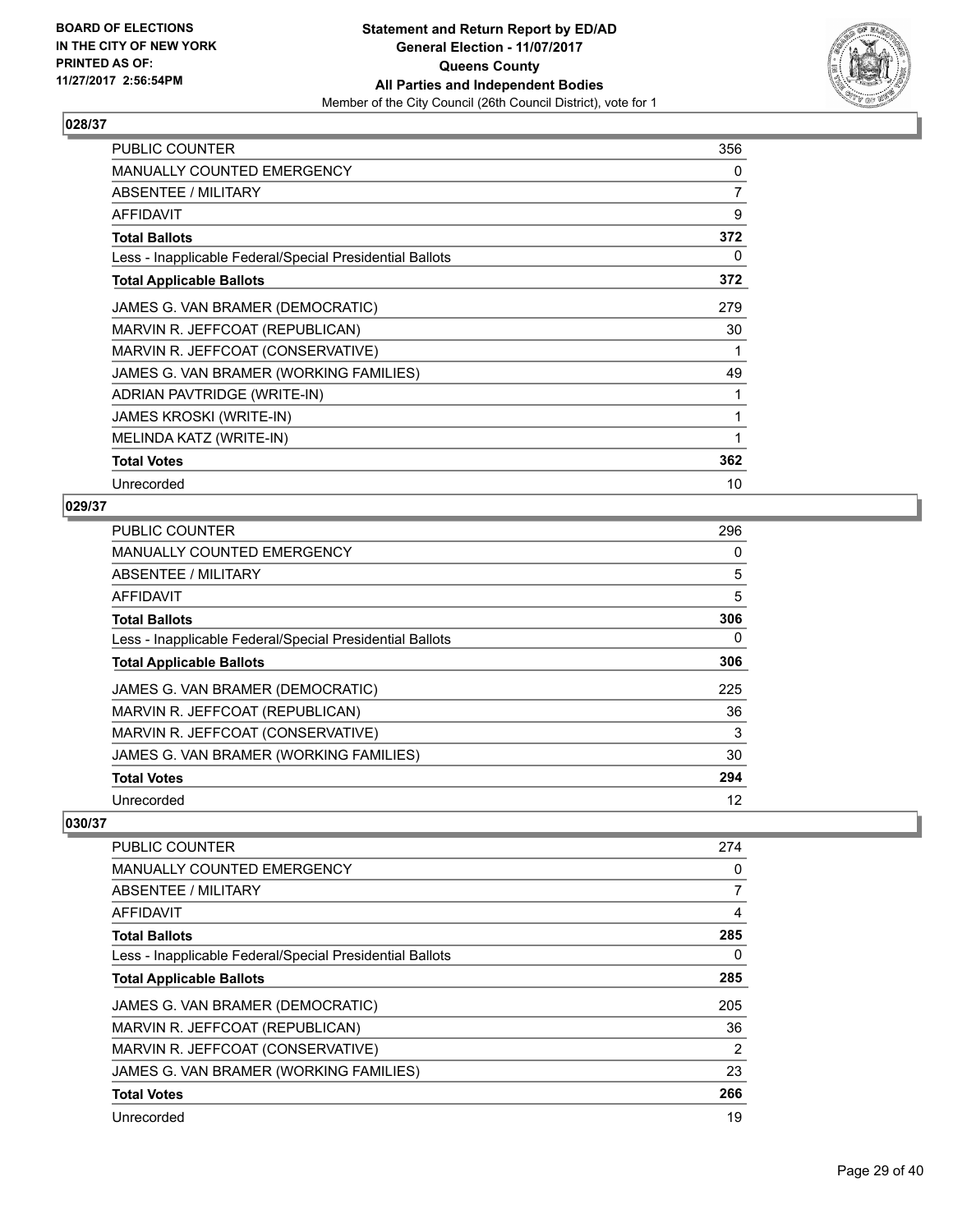

| <b>PUBLIC COUNTER</b>                                    | 313            |
|----------------------------------------------------------|----------------|
| <b>MANUALLY COUNTED EMERGENCY</b>                        | 0              |
| ABSENTEE / MILITARY                                      | 4              |
| <b>AFFIDAVIT</b>                                         | $\overline{2}$ |
| <b>Total Ballots</b>                                     | 319            |
| Less - Inapplicable Federal/Special Presidential Ballots | 0              |
| <b>Total Applicable Ballots</b>                          | 319            |
| JAMES G. VAN BRAMER (DEMOCRATIC)                         | 247            |
| MARVIN R. JEFFCOAT (REPUBLICAN)                          | 33             |
| MARVIN R. JEFFCOAT (CONSERVATIVE)                        | 5              |
| JAMES G. VAN BRAMER (WORKING FAMILIES)                   | 24             |
| <b>Total Votes</b>                                       | 309            |
| Unrecorded                                               | 10             |

## **032/37**

| <b>PUBLIC COUNTER</b>                                    | 259 |
|----------------------------------------------------------|-----|
| MANUALLY COUNTED EMERGENCY                               | 0   |
| ABSENTEE / MILITARY                                      |     |
| AFFIDAVIT                                                | 0   |
| <b>Total Ballots</b>                                     | 260 |
| Less - Inapplicable Federal/Special Presidential Ballots | 0   |
| <b>Total Applicable Ballots</b>                          | 260 |
| JAMES G. VAN BRAMER (DEMOCRATIC)                         | 189 |
| MARVIN R. JEFFCOAT (REPUBLICAN)                          | 26  |
| MARVIN R. JEFFCOAT (CONSERVATIVE)                        | 7   |
| JAMES G. VAN BRAMER (WORKING FAMILIES)                   | 26  |
| <b>Total Votes</b>                                       | 248 |
| Unrecorded                                               | 12  |

| PUBLIC COUNTER                                           | 184 |
|----------------------------------------------------------|-----|
| <b>MANUALLY COUNTED EMERGENCY</b>                        | 0   |
| ABSENTEE / MILITARY                                      | 3   |
| AFFIDAVIT                                                | 4   |
| <b>Total Ballots</b>                                     | 191 |
| Less - Inapplicable Federal/Special Presidential Ballots | 0   |
| <b>Total Applicable Ballots</b>                          | 191 |
| JAMES G. VAN BRAMER (DEMOCRATIC)                         | 139 |
| MARVIN R. JEFFCOAT (REPUBLICAN)                          | 18  |
| MARVIN R. JEFFCOAT (CONSERVATIVE)                        | 6   |
| JAMES G. VAN BRAMER (WORKING FAMILIES)                   | 14  |
| <b>Total Votes</b>                                       | 177 |
| Unrecorded                                               | 14  |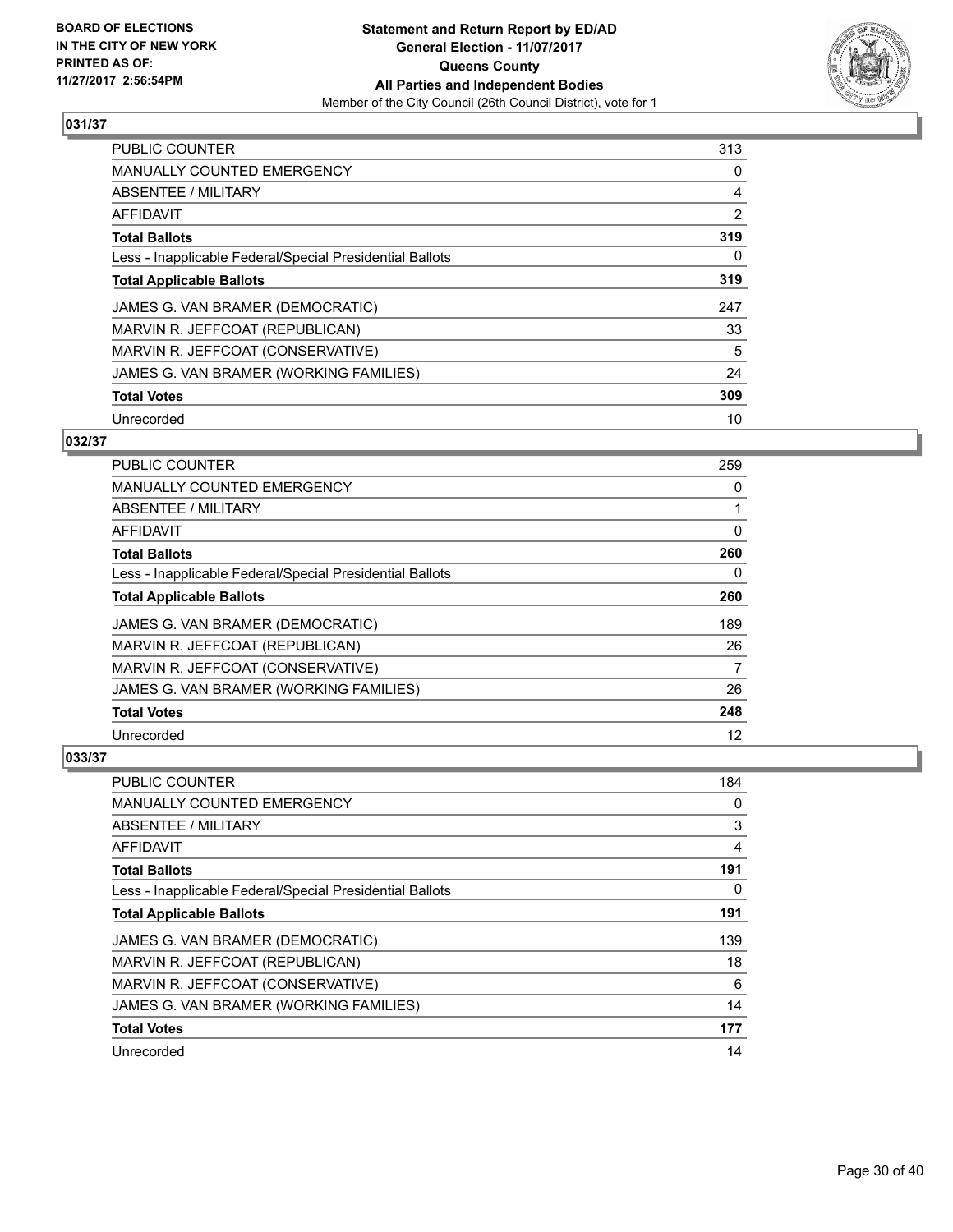

| <b>PUBLIC COUNTER</b>                                    | 195 |
|----------------------------------------------------------|-----|
| <b>MANUALLY COUNTED EMERGENCY</b>                        | 0   |
| ABSENTEE / MILITARY                                      | 0   |
| <b>AFFIDAVIT</b>                                         |     |
| <b>Total Ballots</b>                                     | 196 |
| Less - Inapplicable Federal/Special Presidential Ballots | 0   |
| <b>Total Applicable Ballots</b>                          | 196 |
| JAMES G. VAN BRAMER (DEMOCRATIC)                         | 149 |
| MARVIN R. JEFFCOAT (REPUBLICAN)                          | 12  |
| MARVIN R. JEFFCOAT (CONSERVATIVE)                        | 2   |
| JAMES G. VAN BRAMER (WORKING FAMILIES)                   | 7   |
| <b>Total Votes</b>                                       | 170 |
| Unrecorded                                               | 26  |

#### **035/37**

| PUBLIC COUNTER                                           | 212 |
|----------------------------------------------------------|-----|
| <b>MANUALLY COUNTED EMERGENCY</b>                        | 0   |
| ABSENTEE / MILITARY                                      | 0   |
| AFFIDAVIT                                                | 6   |
| <b>Total Ballots</b>                                     | 218 |
| Less - Inapplicable Federal/Special Presidential Ballots | 0   |
| <b>Total Applicable Ballots</b>                          | 218 |
| JAMES G. VAN BRAMER (DEMOCRATIC)                         | 180 |
| MARVIN R. JEFFCOAT (REPUBLICAN)                          | 10  |
| MARVIN R. JEFFCOAT (CONSERVATIVE)                        | 0   |
| JAMES G. VAN BRAMER (WORKING FAMILIES)                   | 9   |
| ANTHONY STASI (WRITE-IN)                                 | 1   |
| <b>Total Votes</b>                                       | 200 |
| Unrecorded                                               | 18  |

| PUBLIC COUNTER                                           | 286          |
|----------------------------------------------------------|--------------|
| <b>MANUALLY COUNTED EMERGENCY</b>                        | 0            |
| ABSENTEE / MILITARY                                      | 3            |
| AFFIDAVIT                                                | 3            |
| <b>Total Ballots</b>                                     | 292          |
| Less - Inapplicable Federal/Special Presidential Ballots | 0            |
| <b>Total Applicable Ballots</b>                          | 292          |
| JAMES G. VAN BRAMER (DEMOCRATIC)                         | 194          |
| MARVIN R. JEFFCOAT (REPUBLICAN)                          | 39           |
| MARVIN R. JEFFCOAT (CONSERVATIVE)                        | 11           |
| JAMES G. VAN BRAMER (WORKING FAMILIES)                   | 25           |
| <b>MEGAN KORDENTRACK (WRITE-IN)</b>                      | 1            |
| WILLIAM SAAD (WRITE-IN)                                  | $\mathbf{1}$ |
| <b>Total Votes</b>                                       | 271          |
| Unrecorded                                               | 21           |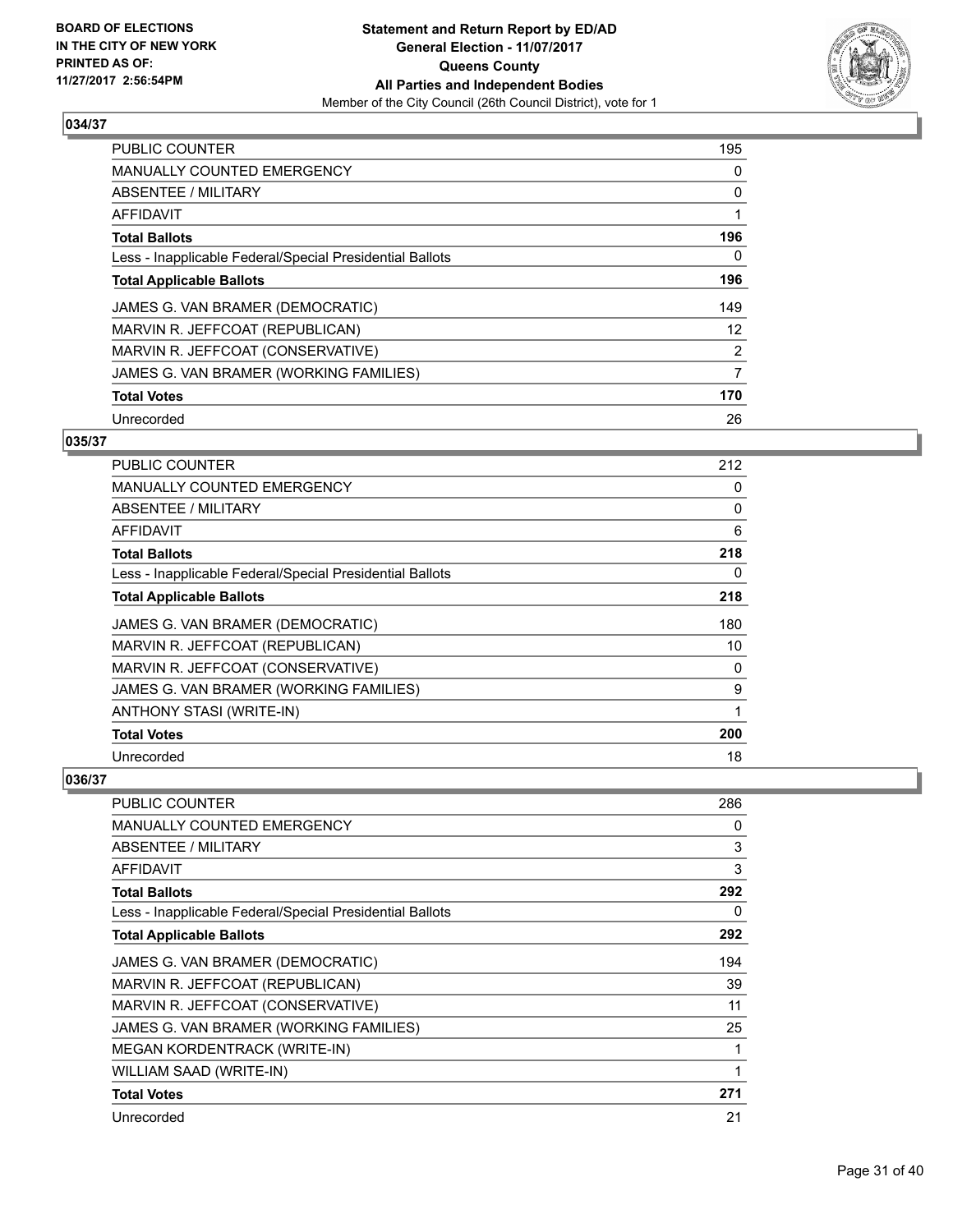

| <b>PUBLIC COUNTER</b>                                    | 320 |
|----------------------------------------------------------|-----|
| <b>MANUALLY COUNTED EMERGENCY</b>                        | 0   |
| ABSENTEE / MILITARY                                      | 11  |
| AFFIDAVIT                                                | 4   |
| <b>Total Ballots</b>                                     | 335 |
| Less - Inapplicable Federal/Special Presidential Ballots | 0   |
| <b>Total Applicable Ballots</b>                          | 335 |
| JAMES G. VAN BRAMER (DEMOCRATIC)                         | 244 |
| MARVIN R. JEFFCOAT (REPUBLICAN)                          | 40  |
| MARVIN R. JEFFCOAT (CONSERVATIVE)                        | 11  |
| JAMES G. VAN BRAMER (WORKING FAMILIES)                   | 31  |
| <b>Total Votes</b>                                       | 326 |
| Unrecorded                                               | 9   |

## **038/37**

| PUBLIC COUNTER                                           | 260 |
|----------------------------------------------------------|-----|
| MANUALLY COUNTED EMERGENCY                               | 0   |
| ABSENTEE / MILITARY                                      | 0   |
| AFFIDAVIT                                                | 6   |
| <b>Total Ballots</b>                                     | 266 |
| Less - Inapplicable Federal/Special Presidential Ballots | 0   |
| <b>Total Applicable Ballots</b>                          | 266 |
| JAMES G. VAN BRAMER (DEMOCRATIC)                         | 199 |
| MARVIN R. JEFFCOAT (REPUBLICAN)                          | 21  |
| MARVIN R. JEFFCOAT (CONSERVATIVE)                        | 6   |
| JAMES G. VAN BRAMER (WORKING FAMILIES)                   | 29  |
| PEDRO ALBIZU CAMPOS (WRITE-IN)                           | 1   |
| <b>Total Votes</b>                                       | 256 |
| Unrecorded                                               | 10  |

| <b>PUBLIC COUNTER</b>                                    | 290 |
|----------------------------------------------------------|-----|
| <b>MANUALLY COUNTED EMERGENCY</b>                        | 0   |
| <b>ABSENTEE / MILITARY</b>                               | 6   |
| AFFIDAVIT                                                | 4   |
| <b>Total Ballots</b>                                     | 300 |
| Less - Inapplicable Federal/Special Presidential Ballots | 0   |
| <b>Total Applicable Ballots</b>                          | 300 |
| JAMES G. VAN BRAMER (DEMOCRATIC)                         | 197 |
| MARVIN R. JEFFCOAT (REPUBLICAN)                          | 50  |
| MARVIN R. JEFFCOAT (CONSERVATIVE)                        | 6   |
| JAMES G. VAN BRAMER (WORKING FAMILIES)                   | 29  |
| CHRISTOPHER BUNGS (WRITE-IN)                             |     |
| CHRISTOPHER BURGS (WRITE-IN)                             | 1   |
| <b>Total Votes</b>                                       | 284 |
| Unrecorded                                               | 16  |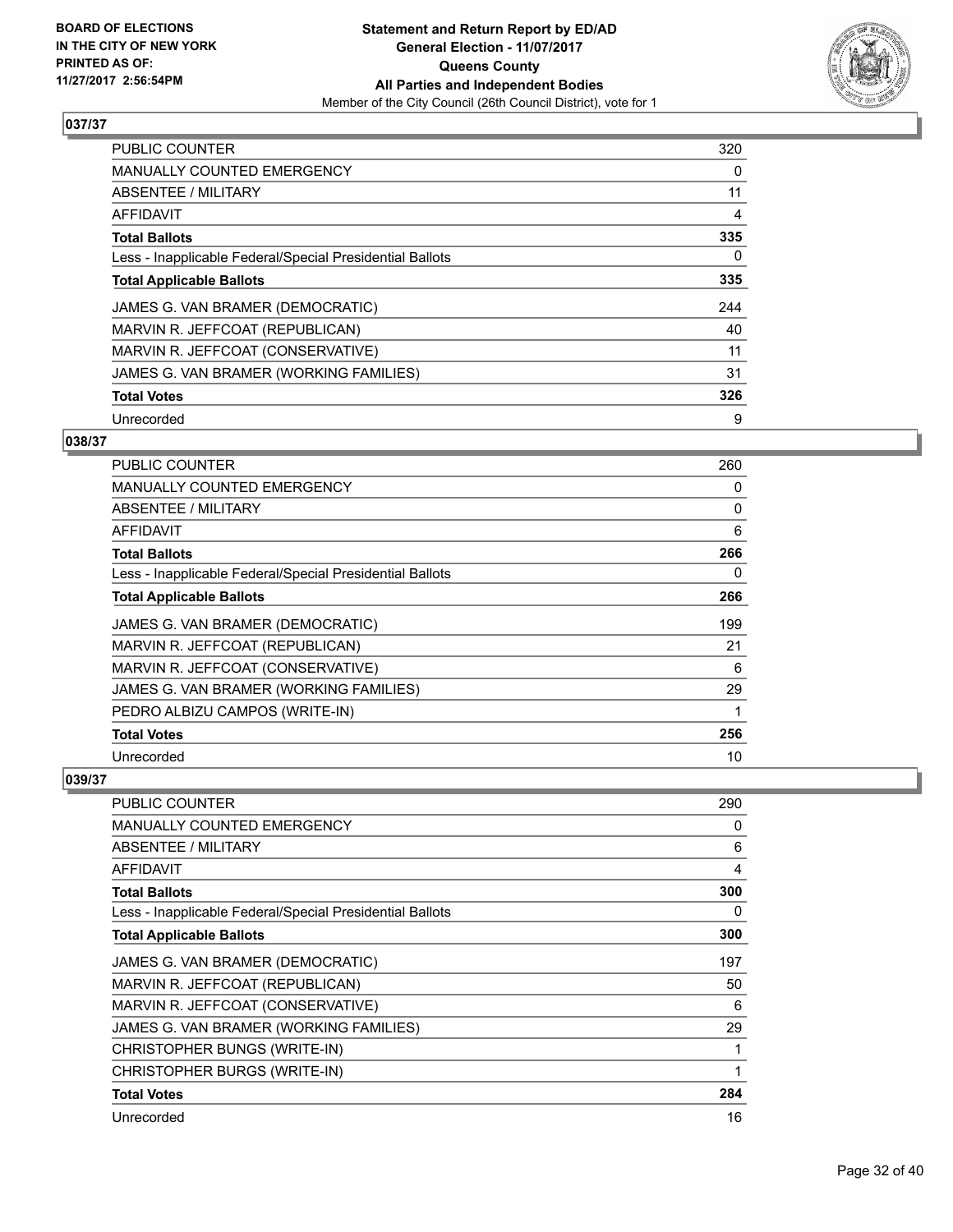

| <b>PUBLIC COUNTER</b>                                    | 242 |
|----------------------------------------------------------|-----|
| <b>MANUALLY COUNTED EMERGENCY</b>                        | 0   |
| ABSENTEE / MILITARY                                      | 3   |
| <b>AFFIDAVIT</b>                                         | 3   |
| <b>Total Ballots</b>                                     | 248 |
| Less - Inapplicable Federal/Special Presidential Ballots | 0   |
| <b>Total Applicable Ballots</b>                          | 248 |
| JAMES G. VAN BRAMER (DEMOCRATIC)                         | 176 |
| MARVIN R. JEFFCOAT (REPUBLICAN)                          | 29  |
| MARVIN R. JEFFCOAT (CONSERVATIVE)                        | 5   |
| JAMES G. VAN BRAMER (WORKING FAMILIES)                   | 25  |
| <b>Total Votes</b>                                       | 235 |
| Unrecorded                                               | 13  |

## **064/37**

| <b>PUBLIC COUNTER</b>                                    | 357 |
|----------------------------------------------------------|-----|
| <b>MANUALLY COUNTED EMERGENCY</b>                        | 0   |
| ABSENTEE / MILITARY                                      | 6   |
| AFFIDAVIT                                                | 6   |
| <b>Total Ballots</b>                                     | 369 |
| Less - Inapplicable Federal/Special Presidential Ballots | 0   |
| <b>Total Applicable Ballots</b>                          | 369 |
| JAMES G. VAN BRAMER (DEMOCRATIC)                         | 259 |
| MARVIN R. JEFFCOAT (REPUBLICAN)                          | 49  |
| MARVIN R. JEFFCOAT (CONSERVATIVE)                        | 9   |
| JAMES G. VAN BRAMER (WORKING FAMILIES)                   | 43  |
| UNATTRIBUTABLE WRITE-IN (WRITE-IN)                       | 1   |
| <b>Total Votes</b>                                       | 361 |
| Unrecorded                                               | 8   |

| PUBLIC COUNTER                                           | 239 |
|----------------------------------------------------------|-----|
| <b>MANUALLY COUNTED EMERGENCY</b>                        | 0   |
| ABSENTEE / MILITARY                                      | 8   |
| AFFIDAVIT                                                | 2   |
| <b>Total Ballots</b>                                     | 249 |
| Less - Inapplicable Federal/Special Presidential Ballots | 0   |
| <b>Total Applicable Ballots</b>                          | 249 |
| JAMES G. VAN BRAMER (DEMOCRATIC)                         | 164 |
| MARVIN R. JEFFCOAT (REPUBLICAN)                          | 42  |
| MARVIN R. JEFFCOAT (CONSERVATIVE)                        | 6   |
| JAMES G. VAN BRAMER (WORKING FAMILIES)                   | 18  |
| <b>Total Votes</b>                                       | 230 |
| Unrecorded                                               | 19  |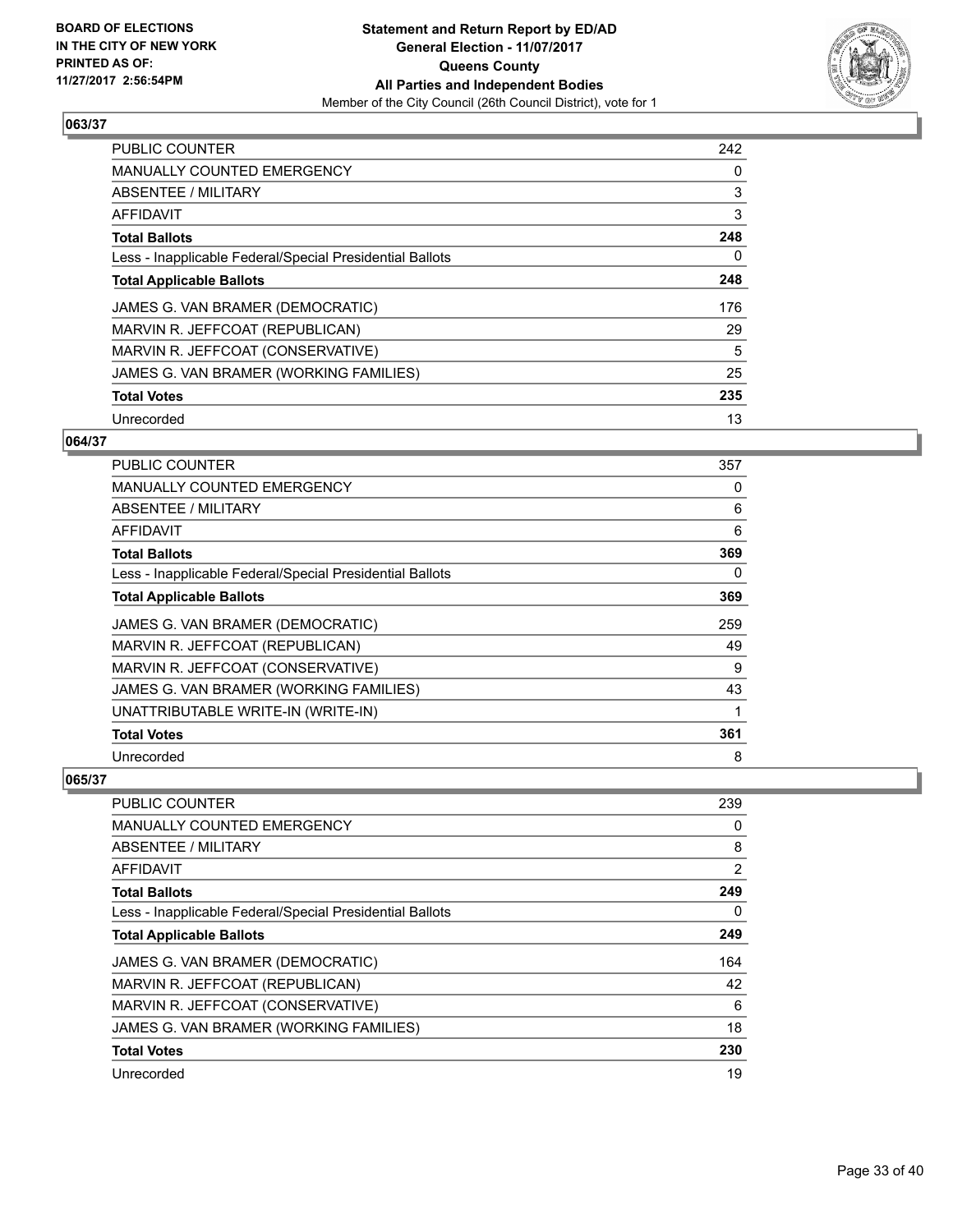

| <b>Total Votes</b>                                       | 0 |
|----------------------------------------------------------|---|
| JAMES G. VAN BRAMER (WORKING FAMILIES)                   | 0 |
| MARVIN R. JEFFCOAT (CONSERVATIVE)                        | 0 |
| MARVIN R. JEFFCOAT (REPUBLICAN)                          | 0 |
| JAMES G. VAN BRAMER (DEMOCRATIC)                         | 0 |
| <b>Total Applicable Ballots</b>                          | 0 |
| Less - Inapplicable Federal/Special Presidential Ballots | 0 |
| <b>Total Ballots</b>                                     | 0 |
| AFFIDAVIT                                                | 0 |
| ABSENTEE / MILITARY                                      | 0 |
| MANUALLY COUNTED EMERGENCY                               | 0 |
| <b>PUBLIC COUNTER</b>                                    | 0 |

## **071/37**

| PUBLIC COUNTER                                           | 0 |
|----------------------------------------------------------|---|
| <b>MANUALLY COUNTED EMERGENCY</b>                        | 0 |
| ABSENTEE / MILITARY                                      | 0 |
| AFFIDAVIT                                                | 0 |
| <b>Total Ballots</b>                                     | 0 |
| Less - Inapplicable Federal/Special Presidential Ballots | 0 |
| <b>Total Applicable Ballots</b>                          | 0 |
| JAMES G. VAN BRAMER (DEMOCRATIC)                         | 0 |
| MARVIN R. JEFFCOAT (REPUBLICAN)                          | 0 |
| MARVIN R. JEFFCOAT (CONSERVATIVE)                        | 0 |
| JAMES G. VAN BRAMER (WORKING FAMILIES)                   | 0 |
| <b>Total Votes</b>                                       | 0 |
|                                                          |   |

## **074/37 COMBINED into: 070/37**

| <b>PUBLIC COUNTER</b>                                    | 202 |
|----------------------------------------------------------|-----|
| <b>MANUALLY COUNTED EMERGENCY</b>                        | 5   |
| ABSENTEE / MILITARY                                      | 1   |
| AFFIDAVIT                                                | 9   |
| <b>Total Ballots</b>                                     | 217 |
| Less - Inapplicable Federal/Special Presidential Ballots | 0   |
| <b>Total Applicable Ballots</b>                          | 217 |
| JAMES G. VAN BRAMER (DEMOCRATIC)                         | 160 |
| MARVIN R. JEFFCOAT (REPUBLICAN)                          | 25  |
| MARVIN R. JEFFCOAT (CONSERVATIVE)                        | 4   |
| JAMES G. VAN BRAMER (WORKING FAMILIES)                   | 18  |
| DANIEL ROBERT MURPHY (WRITE-IN)                          | 1   |
| UNATTRIBUTABLE WRITE-IN (WRITE-IN)                       | 1   |
| <b>Total Votes</b>                                       | 209 |
| Unrecorded                                               | 8   |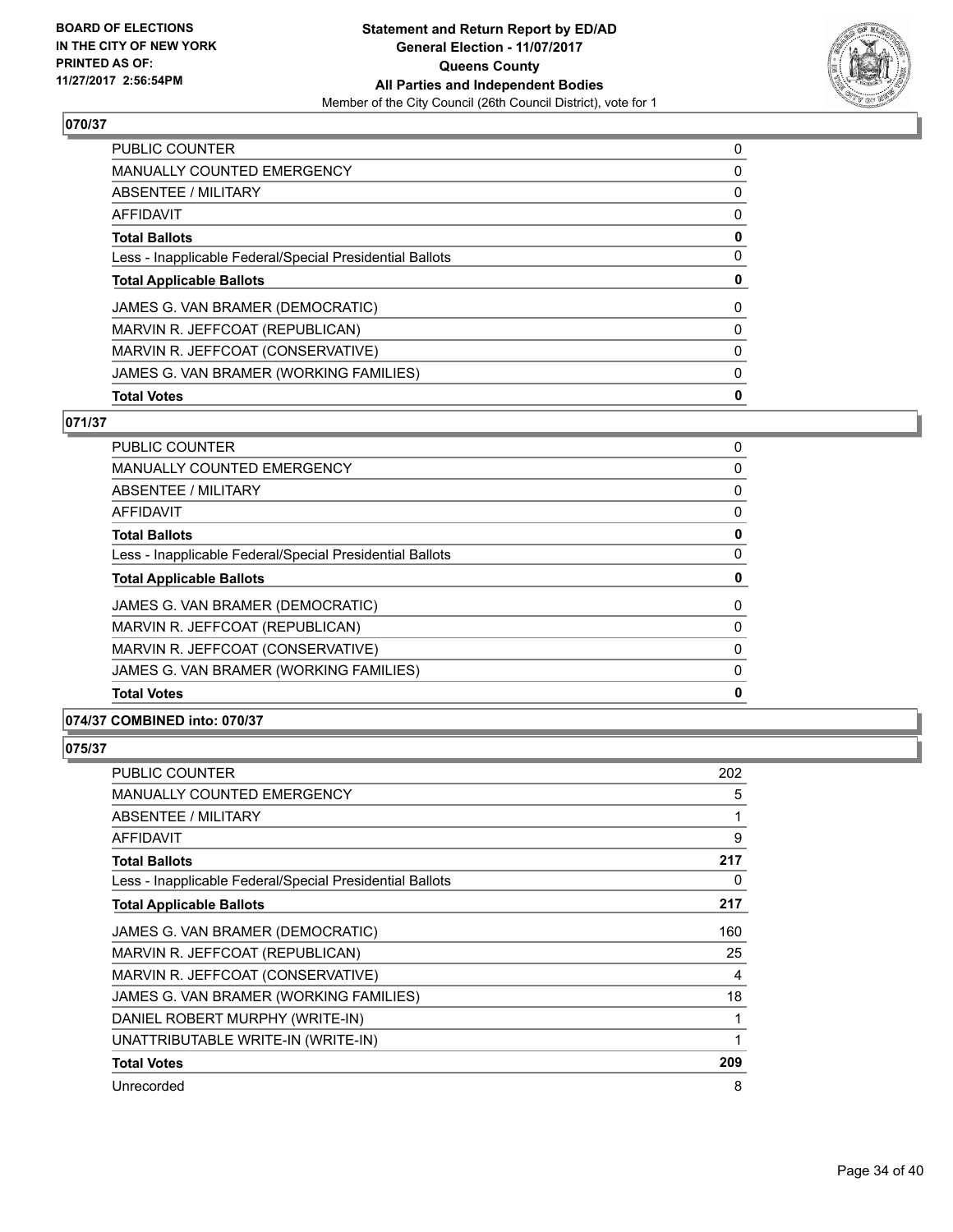

| PUBLIC COUNTER                                           | 115 |
|----------------------------------------------------------|-----|
| <b>MANUALLY COUNTED EMERGENCY</b>                        | 0   |
| ABSENTEE / MILITARY                                      | 3   |
| <b>AFFIDAVIT</b>                                         | 3   |
| <b>Total Ballots</b>                                     | 121 |
| Less - Inapplicable Federal/Special Presidential Ballots | 0   |
| <b>Total Applicable Ballots</b>                          | 121 |
| JAMES G. VAN BRAMER (DEMOCRATIC)                         | 86  |
| MARVIN R. JEFFCOAT (REPUBLICAN)                          | 12  |
| MARVIN R. JEFFCOAT (CONSERVATIVE)                        | 3   |
| JAMES G. VAN BRAMER (WORKING FAMILIES)                   | 8   |
| <b>Total Votes</b>                                       | 109 |
| Unrecorded                                               | 12  |

## **077/37**

| PUBLIC COUNTER                                           | 272 |
|----------------------------------------------------------|-----|
| <b>MANUALLY COUNTED EMERGENCY</b>                        | 0   |
| ABSENTEE / MILITARY                                      | 4   |
| AFFIDAVIT                                                | 5   |
| <b>Total Ballots</b>                                     | 281 |
| Less - Inapplicable Federal/Special Presidential Ballots | 0   |
| <b>Total Applicable Ballots</b>                          | 281 |
| JAMES G. VAN BRAMER (DEMOCRATIC)                         | 211 |
| MARVIN R. JEFFCOAT (REPUBLICAN)                          | 26  |
| MARVIN R. JEFFCOAT (CONSERVATIVE)                        | 5   |
| JAMES G. VAN BRAMER (WORKING FAMILIES)                   | 19  |
| <b>Total Votes</b>                                       | 261 |
| Unrecorded                                               | 20  |

| <b>PUBLIC COUNTER</b>                                    | 329 |
|----------------------------------------------------------|-----|
| MANUALLY COUNTED EMERGENCY                               | 0   |
| ABSENTEE / MILITARY                                      | 3   |
| AFFIDAVIT                                                | 1   |
| <b>Total Ballots</b>                                     | 333 |
| Less - Inapplicable Federal/Special Presidential Ballots | 0   |
| <b>Total Applicable Ballots</b>                          | 333 |
| JAMES G. VAN BRAMER (DEMOCRATIC)                         | 252 |
| MARVIN R. JEFFCOAT (REPUBLICAN)                          | 27  |
| MARVIN R. JEFFCOAT (CONSERVATIVE)                        | 4   |
| JAMES G. VAN BRAMER (WORKING FAMILIES)                   | 40  |
| CHRIS HERLES (WRITE-IN)                                  | 1   |
| <b>Total Votes</b>                                       | 324 |
| Unrecorded                                               | 9   |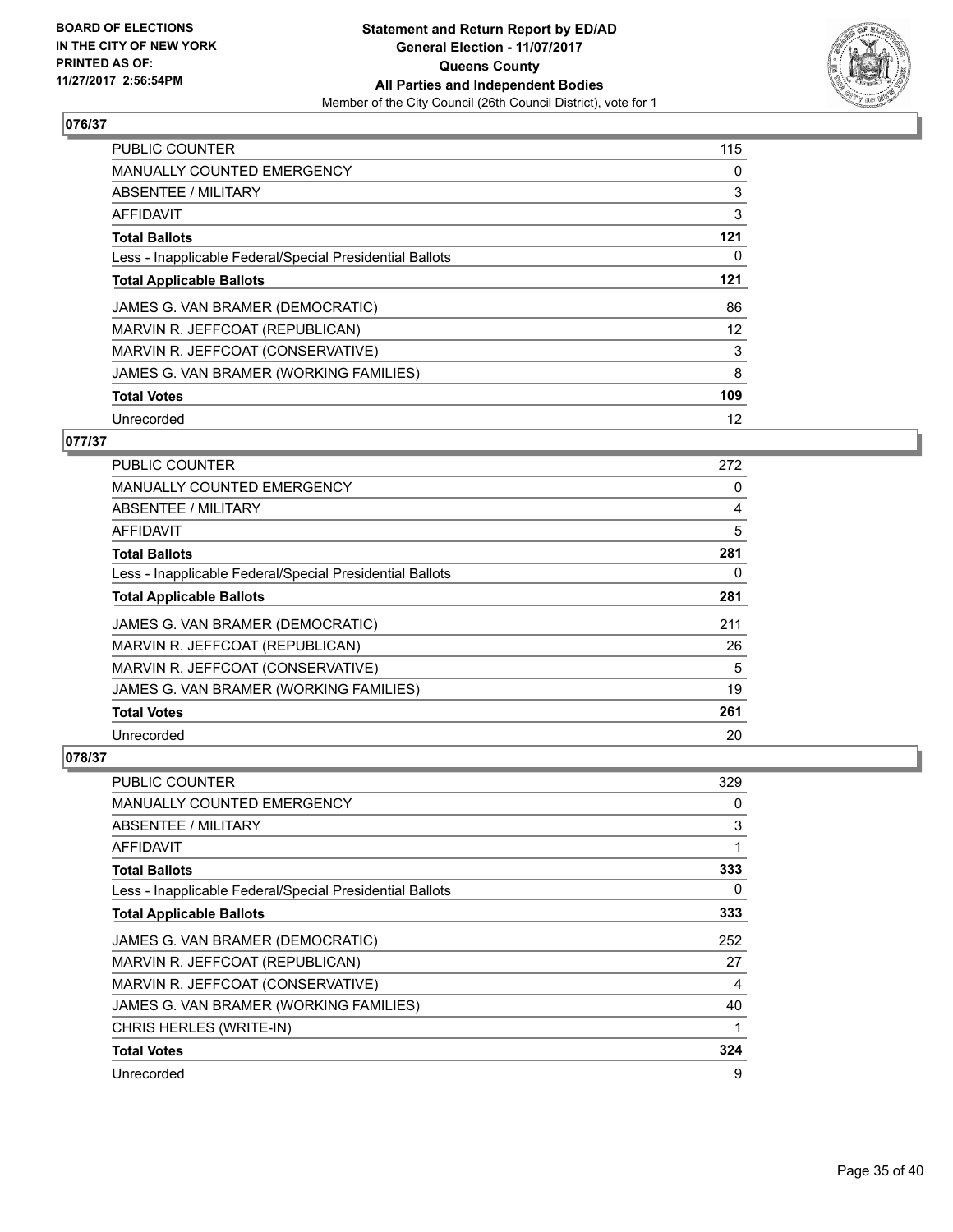

| <b>PUBLIC COUNTER</b>                                    | 251 |
|----------------------------------------------------------|-----|
| <b>MANUALLY COUNTED EMERGENCY</b>                        | 0   |
| <b>ABSENTEE / MILITARY</b>                               | 7   |
| <b>AFFIDAVIT</b>                                         | 6   |
| <b>Total Ballots</b>                                     | 264 |
| Less - Inapplicable Federal/Special Presidential Ballots | 0   |
| <b>Total Applicable Ballots</b>                          | 264 |
| JAMES G. VAN BRAMER (DEMOCRATIC)                         | 186 |
| MARVIN R. JEFFCOAT (REPUBLICAN)                          | 23  |
| MARVIN R. JEFFCOAT (CONSERVATIVE)                        | 3   |
| JAMES G. VAN BRAMER (WORKING FAMILIES)                   | 41  |
| APRIL SIMPSON (WRITE-IN)                                 | 1   |
| BODEGA BOY (WRITE-IN)                                    | 1   |
| MIN CHEN (WRITE-IN)                                      | 1   |
| UNATTRIBUTABLE WRITE-IN (WRITE-IN)                       |     |
| <b>Total Votes</b>                                       | 257 |
| Unrecorded                                               | 7   |

| <b>PUBLIC COUNTER</b>                                    | 204 |
|----------------------------------------------------------|-----|
| <b>MANUALLY COUNTED EMERGENCY</b>                        | 0   |
| ABSENTEE / MILITARY                                      | 1   |
| AFFIDAVIT                                                | 9   |
| <b>Total Ballots</b>                                     | 214 |
| Less - Inapplicable Federal/Special Presidential Ballots | 0   |
| <b>Total Applicable Ballots</b>                          | 214 |
| JAMES G. VAN BRAMER (DEMOCRATIC)                         | 163 |
| MARVIN R. JEFFCOAT (REPUBLICAN)                          | 22  |
| MARVIN R. JEFFCOAT (CONSERVATIVE)                        | 3   |
| JAMES G. VAN BRAMER (WORKING FAMILIES)                   | 17  |
| CHRISTOPHER BARNEY BURGIS (WRITE-IN)                     | 1   |
| <b>Total Votes</b>                                       | 206 |
| Unrecorded                                               | 8   |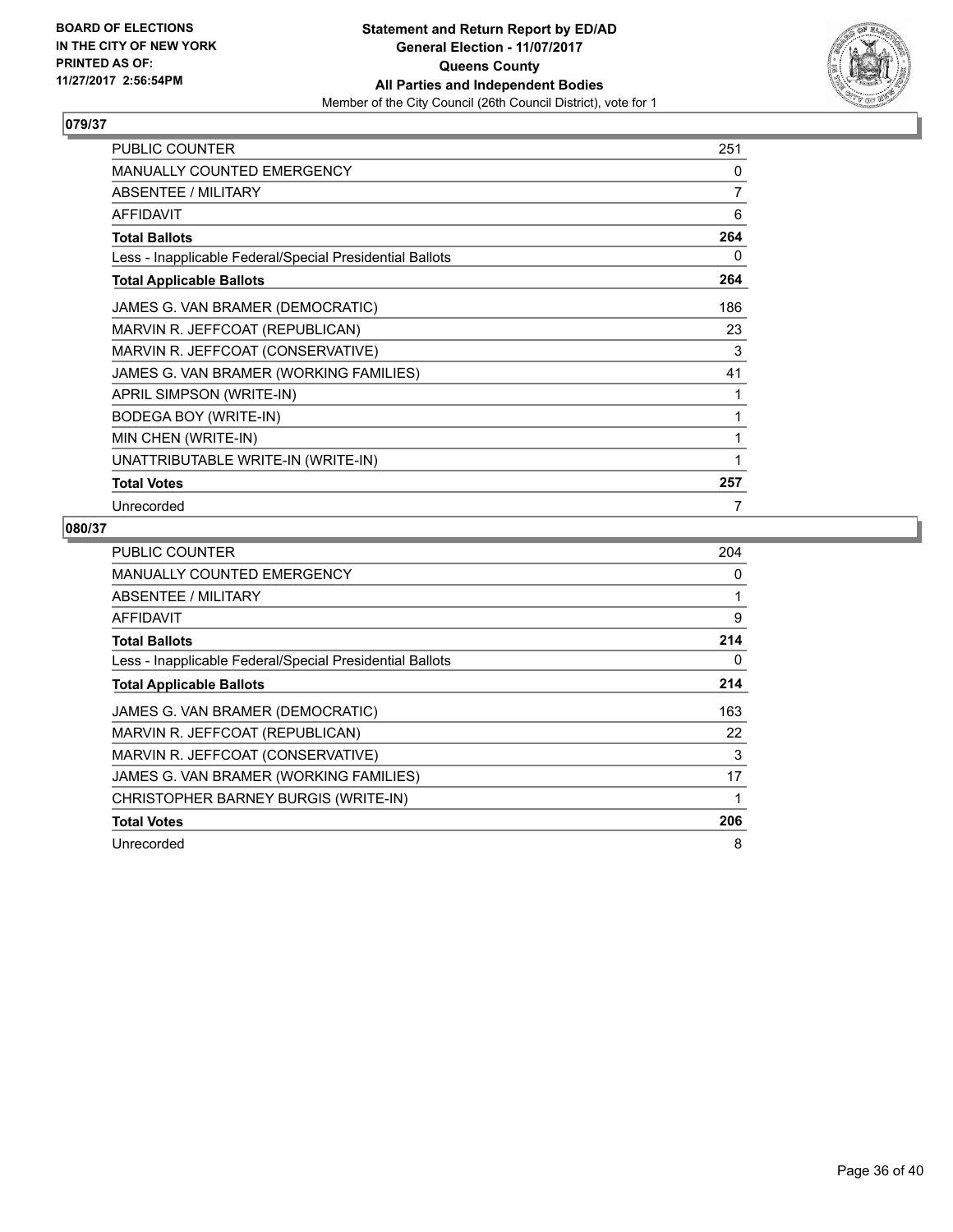

| <b>PUBLIC COUNTER</b>                                    | 130            |
|----------------------------------------------------------|----------------|
| <b>MANUALLY COUNTED EMERGENCY</b>                        | 0              |
| ABSENTEE / MILITARY                                      | 4              |
| AFFIDAVIT                                                | 2              |
| <b>Total Ballots</b>                                     | 136            |
| Less - Inapplicable Federal/Special Presidential Ballots | 0              |
| <b>Total Applicable Ballots</b>                          | 136            |
| JAMES G. VAN BRAMER (DEMOCRATIC)                         | 98             |
| MARVIN R. JEFFCOAT (REPUBLICAN)                          | 10             |
| MARVIN R. JEFFCOAT (CONSERVATIVE)                        | 3              |
| JAMES G. VAN BRAMER (WORKING FAMILIES)                   | 23             |
| <b>Total Votes</b>                                       | 134            |
| Unrecorded                                               | $\overline{2}$ |

| <b>PUBLIC COUNTER</b>                                    | 250 |
|----------------------------------------------------------|-----|
| <b>MANUALLY COUNTED EMERGENCY</b>                        | 0   |
| ABSENTEE / MILITARY                                      | 4   |
| AFFIDAVIT                                                | 7   |
| <b>Total Ballots</b>                                     | 261 |
| Less - Inapplicable Federal/Special Presidential Ballots | 0   |
| <b>Total Applicable Ballots</b>                          | 261 |
| JAMES G. VAN BRAMER (DEMOCRATIC)                         | 195 |
| MARVIN R. JEFFCOAT (REPUBLICAN)                          | 18  |
| MARVIN R. JEFFCOAT (CONSERVATIVE)                        | 3   |
| JAMES G. VAN BRAMER (WORKING FAMILIES)                   | 28  |
| <b>Total Votes</b>                                       | 244 |
| Unrecorded                                               | 17  |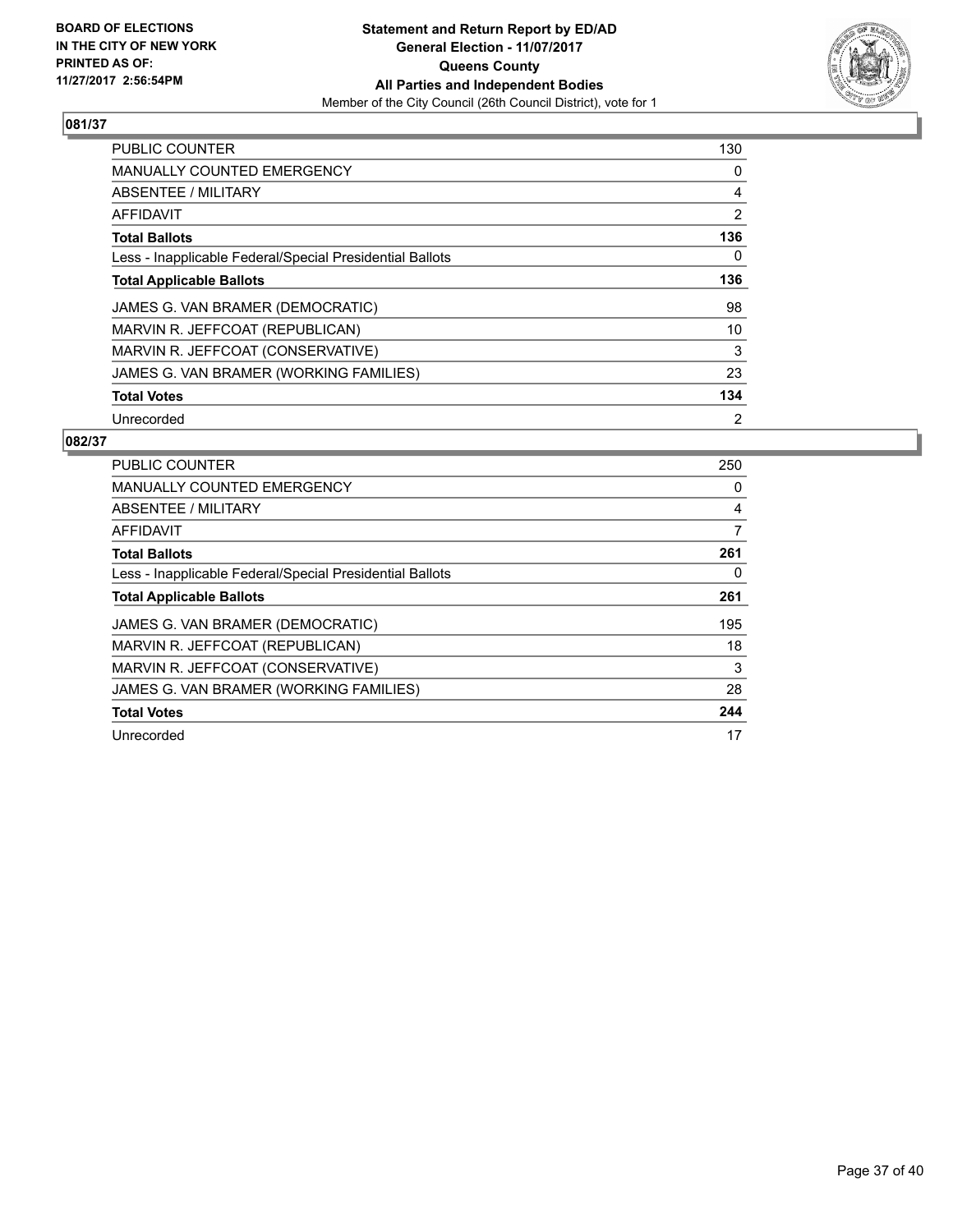

| <b>PUBLIC COUNTER</b>                                    | 304 |
|----------------------------------------------------------|-----|
| <b>MANUALLY COUNTED EMERGENCY</b>                        | 0   |
| ABSENTEE / MILITARY                                      | 8   |
| <b>AFFIDAVIT</b>                                         | 11  |
| <b>Total Ballots</b>                                     | 323 |
| Less - Inapplicable Federal/Special Presidential Ballots | 0   |
| <b>Total Applicable Ballots</b>                          | 323 |
| JAMES G. VAN BRAMER (DEMOCRATIC)                         | 215 |
| MARVIN R. JEFFCOAT (REPUBLICAN)                          | 32  |
| MARVIN R. JEFFCOAT (CONSERVATIVE)                        | 6   |
| JAMES G. VAN BRAMER (WORKING FAMILIES)                   | 48  |
| AIMEE YANEK (WRITE-IN)                                   | 1   |
| BRIAN YANELA (WRITE-IN)                                  | 1   |
| JENNIFER FRANKOLA (WRITE-IN)                             | 1   |
| OLIVER QUEEN (WRITE-IN)                                  |     |
| WALTER N. IWACHIU (WRITE-IN)                             |     |
| <b>Total Votes</b>                                       | 306 |
| Unrecorded                                               | 17  |

| <b>PUBLIC COUNTER</b>                                    | 104            |
|----------------------------------------------------------|----------------|
| MANUALLY COUNTED EMERGENCY                               | 0              |
| ABSENTEE / MILITARY                                      | $\overline{2}$ |
| AFFIDAVIT                                                |                |
| <b>Total Ballots</b>                                     | 107            |
| Less - Inapplicable Federal/Special Presidential Ballots | 0              |
| <b>Total Applicable Ballots</b>                          | 107            |
| JAMES G. VAN BRAMER (DEMOCRATIC)                         | 73             |
| MARVIN R. JEFFCOAT (REPUBLICAN)                          | 11             |
| MARVIN R. JEFFCOAT (CONSERVATIVE)                        | 4              |
| JAMES G. VAN BRAMER (WORKING FAMILIES)                   | 10             |
| <b>Total Votes</b>                                       | 98             |
| Unrecorded                                               | 9              |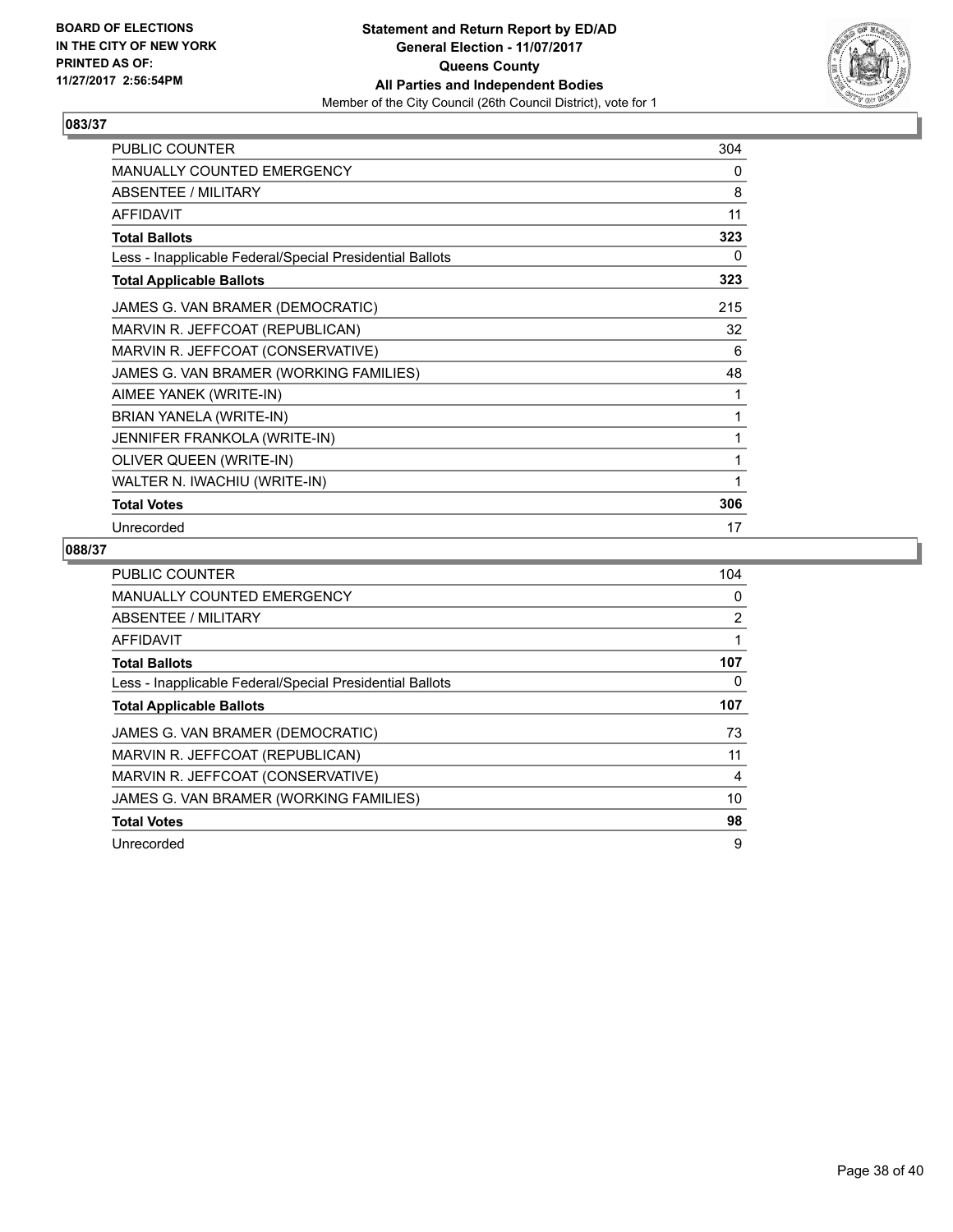

| <b>PUBLIC COUNTER</b>                                    | 48             |
|----------------------------------------------------------|----------------|
| <b>MANUALLY COUNTED EMERGENCY</b>                        | 0              |
| ABSENTEE / MILITARY                                      | 0              |
| AFFIDAVIT                                                | 0              |
| <b>Total Ballots</b>                                     | 48             |
| Less - Inapplicable Federal/Special Presidential Ballots | 0              |
| <b>Total Applicable Ballots</b>                          | 48             |
| JAMES G. VAN BRAMER (DEMOCRATIC)                         | 34             |
| MARVIN R. JEFFCOAT (REPUBLICAN)                          | 9              |
| MARVIN R. JEFFCOAT (CONSERVATIVE)                        | 2              |
| JAMES G. VAN BRAMER (WORKING FAMILIES)                   | $\overline{2}$ |
| <b>Total Votes</b>                                       | 47             |
| Unrecorded                                               | 1              |